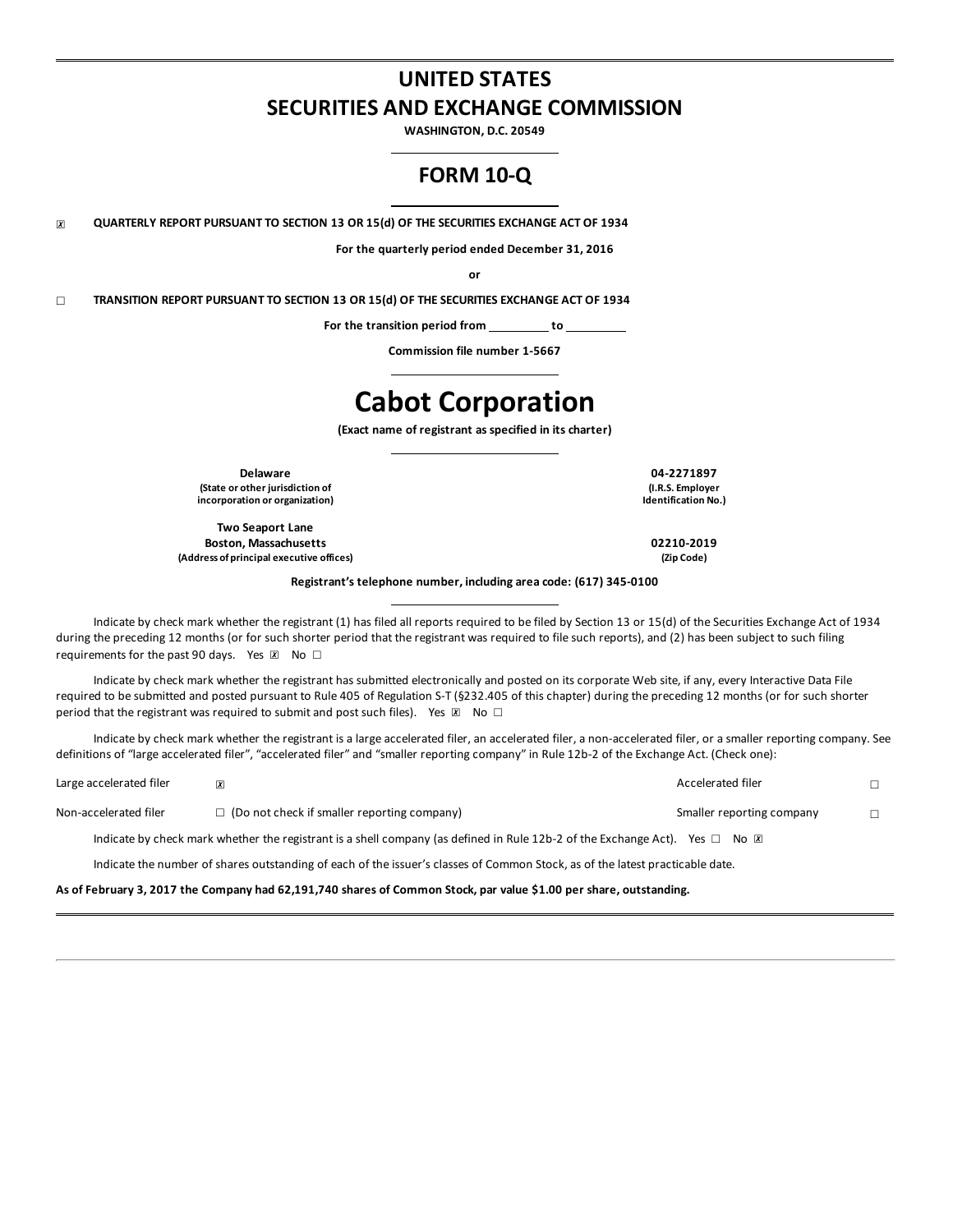### **CABOT CORPORATION**

### **INDEX**

### Part I. Financial [Information](#page-2-0)

|          | Item 1.                  | <b>Financial Statements (unaudited)</b>                                               |    |
|----------|--------------------------|---------------------------------------------------------------------------------------|----|
|          |                          | <b>Consolidated Statements of Operations</b>                                          | 3  |
|          |                          | <b>Consolidated Statements of Comprehensive Income</b>                                | 4  |
|          |                          | <b>Consolidated Balance Sheets</b>                                                    | 5  |
|          |                          | <b>Consolidated Statements of Cash Flows</b>                                          |    |
|          |                          | <b>Notes to Consolidated Financial Statements</b>                                     | 8  |
|          | Item 2.                  | Management's Discussion and Analysis of Financial Condition and Results of Operations | 25 |
|          | Item 3.                  | <b>Quantitative and Qualitative Disclosures About Market Risk</b>                     | 35 |
|          | Item 4.                  | <b>Controls and Procedures</b>                                                        | 35 |
| Part II. | <b>Other Information</b> |                                                                                       |    |
|          | Item 1.                  | Legal Proceedings                                                                     | 36 |
|          | Item 2.                  | Unregistered Sales of Equity Securities and Use of Proceeds                           | 37 |
|          | Item 6.                  | <b>Exhibits</b>                                                                       | 37 |
|          |                          |                                                                                       |    |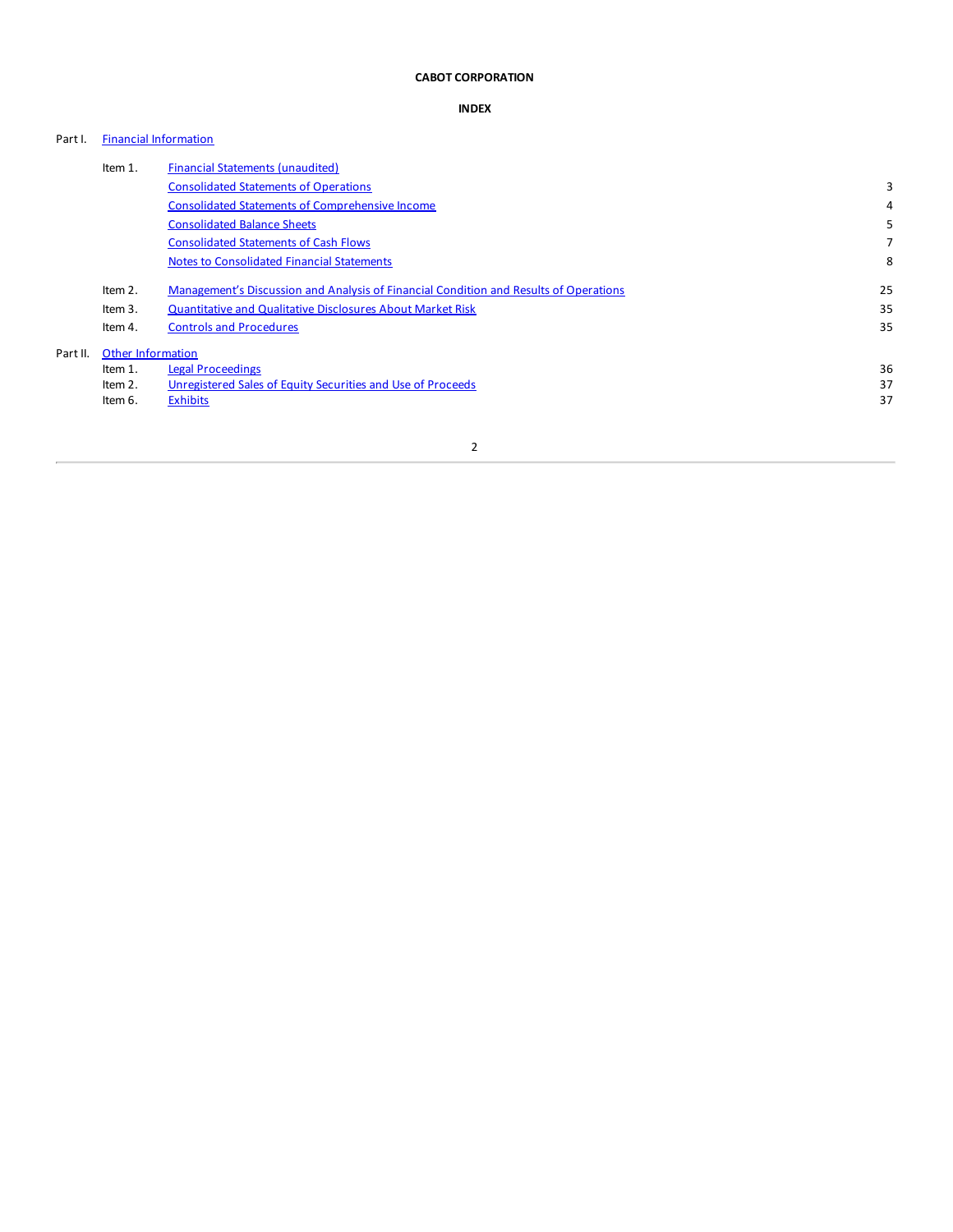<span id="page-2-0"></span>*Item 1. Financial Statements*

### **CABOT CORPORATION CONSOLIDATED STATEMENTS OF OPERATIONS UNAUDITED**

|                                                                                                                |    | Three Months Ended December 31.            |    |        |
|----------------------------------------------------------------------------------------------------------------|----|--------------------------------------------|----|--------|
|                                                                                                                |    | 2016                                       |    | 2015   |
|                                                                                                                |    | (In millions, except<br>per share amounts) |    |        |
| Net sales and other operating revenues                                                                         | \$ | 611                                        | \$ | 603    |
| Cost of sales                                                                                                  |    | 454                                        |    | 504    |
| Gross profit                                                                                                   |    | 157                                        |    | 99     |
| Selling and administrative expenses                                                                            |    | 63                                         |    | 71     |
| Research and technical expenses                                                                                |    | 12                                         |    | 16     |
| Income (loss) from operations                                                                                  |    | 82                                         |    | 12     |
| Interest and dividend income                                                                                   |    | $\overline{2}$                             |    | 1      |
| Interest expense                                                                                               |    | (13)                                       |    | (13)   |
| Other income (expense)                                                                                         |    | 2                                          |    | (8)    |
| Income (loss) from continuing operations before income taxes and equity in earnings<br>of affiliated companies |    | 73                                         |    | (8)    |
| (Provision) benefit for income taxes                                                                           |    | (17)                                       |    | 5      |
| Equity in earnings of affiliated companies, net of tax                                                         |    | 2                                          |    |        |
| Net income (loss)                                                                                              |    | 58                                         |    | (3)    |
| Net income (loss) attributable to noncontrolling interests, net of tax                                         |    | 4                                          |    | 4      |
| Net income (loss) attributable to Cabot Corporation                                                            |    | 54                                         |    | (7)    |
| Weighted-average common shares outstanding:                                                                    |    |                                            |    |        |
| <b>Basic</b>                                                                                                   |    | 62.2                                       |    | 62.5   |
| Diluted                                                                                                        |    | 62.8                                       |    | 62.5   |
| Income (loss) per common share:<br>Basic:                                                                      |    |                                            |    |        |
| Net income (loss) attributable to Cabot Corporation                                                            | Ś  | 0.85                                       | \$ | (0.11) |
| Diluted:                                                                                                       |    |                                            |    |        |
| Net income (loss) attributable to Cabot Corporation                                                            |    | 0.85                                       | Ś  | (0.11) |
| Dividends per common share                                                                                     |    | 0.30                                       |    | 0.22   |

The accompanying notes are an integral part of these consolidated financial statements.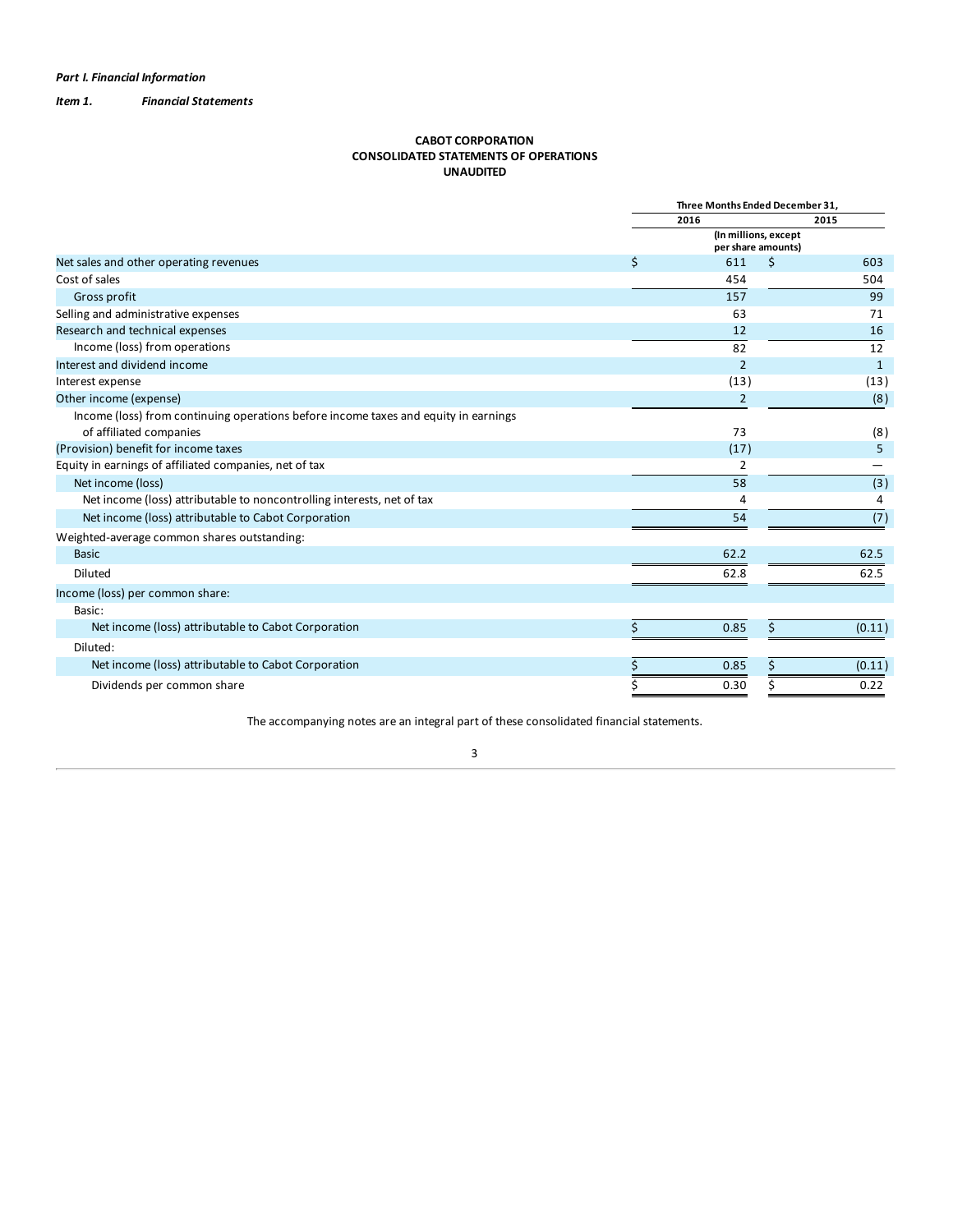### **CABOT CORPORATION CONSOLIDATED STATEMENTS OF COMPREHENSIVE INCOME UNAUDITED**

<span id="page-3-0"></span>

|                                                                                  | Three Months Ended December 31. |               |   |                |  |
|----------------------------------------------------------------------------------|---------------------------------|---------------|---|----------------|--|
|                                                                                  |                                 | 2016          |   | 2015           |  |
|                                                                                  |                                 | (In millions) |   |                |  |
| Net income (loss)                                                                | ১                               | 58            | s | (3)            |  |
| Other comprehensive income (loss), net of tax                                    |                                 |               |   |                |  |
| Foreign currency translation adjustment (net of tax provision of \$2 and \$-)    |                                 | (125)         |   | (47)           |  |
| Pension and other postretirement benefit liability adjustments                   |                                 |               |   |                |  |
| Pension and other postretirement benefit liability adjustments arising during    |                                 |               |   |                |  |
| the period, net of tax                                                           |                                 |               |   | (1)            |  |
| Amortization of net loss and prior service credit included in net periodic       |                                 |               |   |                |  |
| pension cost, net of tax                                                         |                                 |               |   |                |  |
| Other comprehensive income (loss)                                                |                                 | (124)         |   | (48)           |  |
| Comprehensive income (loss)                                                      |                                 | (66)          |   | (51)           |  |
| Net income (loss) attributable to noncontrolling interests, net of tax           |                                 | 4             |   | $\overline{4}$ |  |
| Noncontrolling interests foreign currency translation adjustment, net of tax     |                                 | (4)           |   | (3)            |  |
| Comprehensive income (loss) attributable to noncontrolling interests, net of tax |                                 |               |   |                |  |
| Comprehensive income (loss) attributable to Cabot Corporation                    |                                 | (66)          |   | (52)           |  |

The accompanying notes are an integral part of these consolidated financial statements.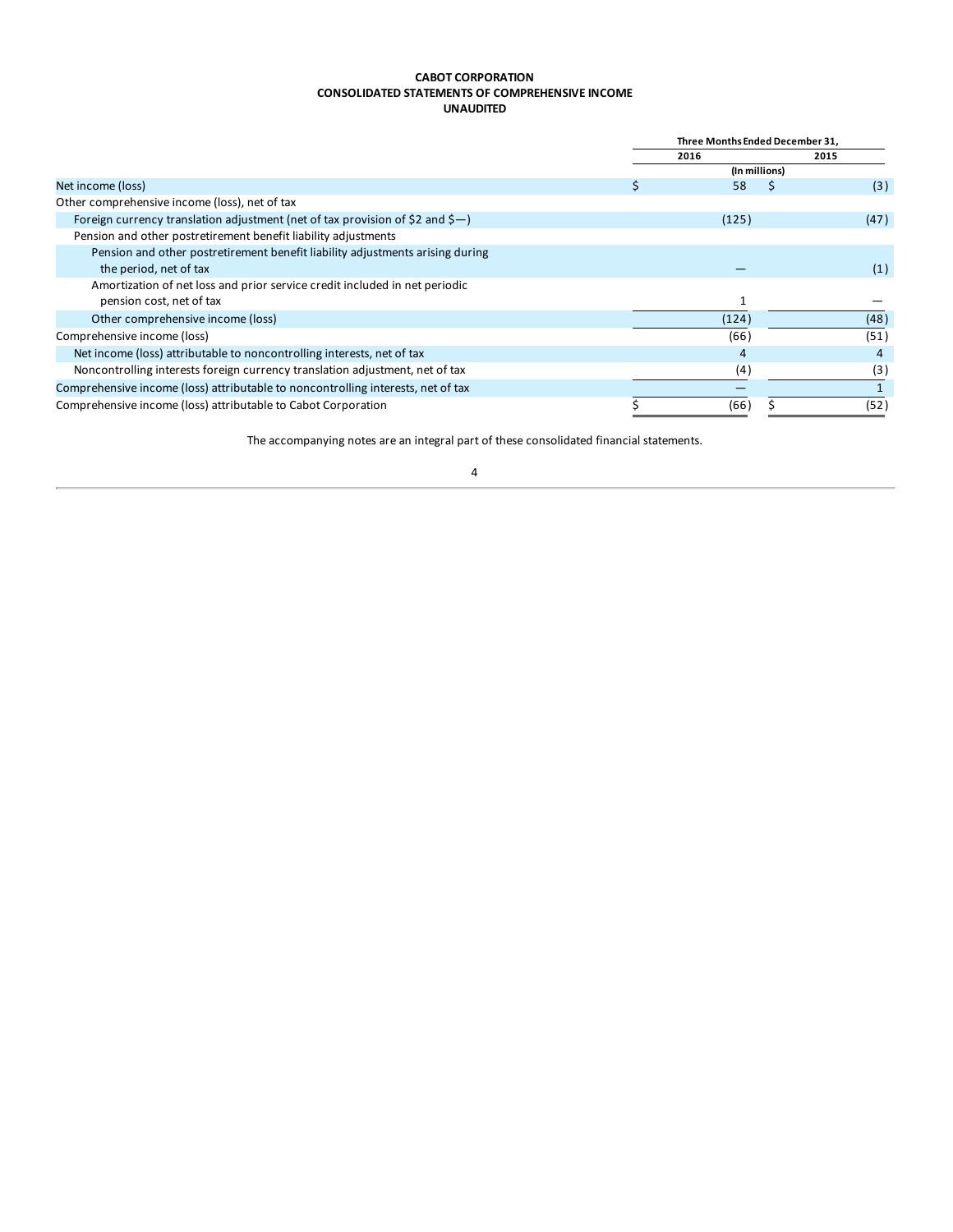### **CABOT CORPORATION CONSOLIDATED BALANCE SHEETS ASSETS UNAUDITED**

<span id="page-4-0"></span>

|                                                                                    | December 31,<br>2016 | September 30,<br>2016 |
|------------------------------------------------------------------------------------|----------------------|-----------------------|
|                                                                                    | (In millions)        |                       |
| Current assets:                                                                    |                      |                       |
| Cash and cash equivalents                                                          | \$<br>189            | \$<br>200             |
| Accounts and notes receivable, net of reserve for doubtful accounts of \$8 and \$8 | 405                  | 456                   |
| Inventories:                                                                       |                      |                       |
| Raw materials                                                                      | 73                   | 66                    |
| Work in process                                                                    | 1                    | 1                     |
| Finished goods                                                                     | 249                  | 237                   |
| Other                                                                              | 37                   | 38                    |
| <b>Total inventories</b>                                                           | 360                  | 342                   |
| Prepaid expenses and other current assets                                          | 47                   | 49                    |
| Total current assets                                                               | 1,001                | 1,047                 |
|                                                                                    |                      |                       |
| Property, plant and equipment, net                                                 | 1,236                | 1,290                 |
| Goodwill                                                                           | 147                  | 152                   |
| <b>Equity affiliates</b>                                                           | 52                   | 53                    |
| Intangible assets, net                                                             | 131                  | 140                   |
| Assets held for rent                                                               | 98                   | 97                    |
| Deferred income taxes                                                              | 219                  | 216                   |
| Other assets                                                                       | 45                   | 40                    |
| Total assets                                                                       | 2,929                | 3,035                 |

The accompanying notes are an integral part of these consolidated financial statements.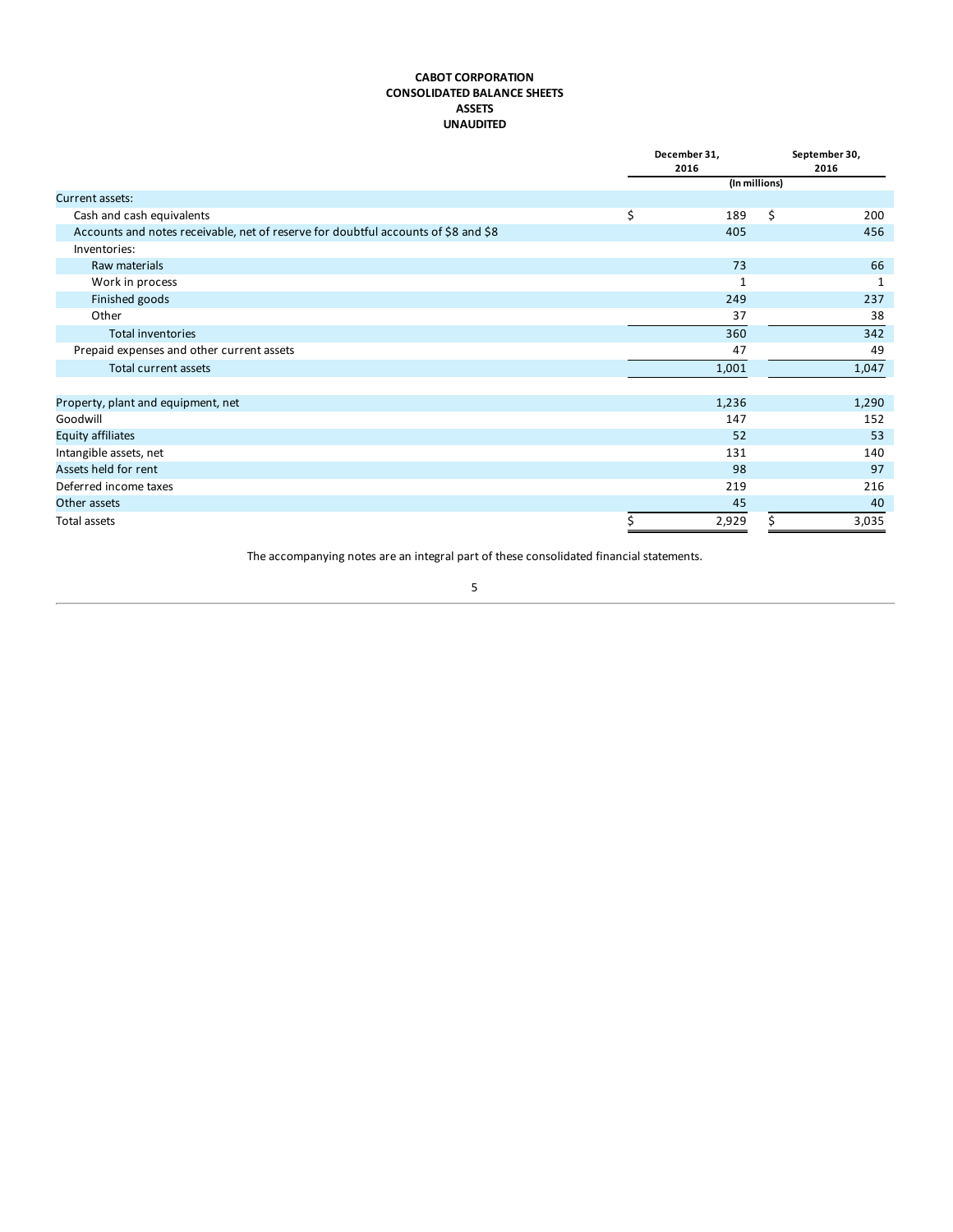### **CABOT CORPORATION CONSOLIDATED BALANCE SHEETS LIABILITIES AND STOCKHOLDERS' EQUITY UNAUDITED**

|                                                                  | December 31,<br>2016                                 | September 30,<br>2016 |
|------------------------------------------------------------------|------------------------------------------------------|-----------------------|
|                                                                  | (In millions, except share<br>and per share amounts) |                       |
| <b>Current liabilities:</b>                                      |                                                      |                       |
| Notes payable                                                    | \$<br>\$<br>7                                        | 7                     |
| Accounts payable and accrued liabilities                         | 369                                                  | 364                   |
| Income taxes payable                                             | 20                                                   | 25                    |
| Current portion of long-term debt                                | 1                                                    | 1                     |
| <b>Total current liabilities</b>                                 | 397                                                  | 397                   |
| Long-term debt                                                   | 913                                                  | 914                   |
| Deferred income taxes                                            | 41                                                   | 41                    |
| Other liabilities                                                | 275                                                  | 285                   |
| Redeemable preferred stock                                       | 26                                                   | 26                    |
| Commitments and contingencies (Note G)                           |                                                      |                       |
| Stockholders' equity:                                            |                                                      |                       |
| Preferred stock:                                                 |                                                      |                       |
| Authorized: 2,000,000 shares of \$1 par value                    |                                                      |                       |
| Issued and Outstanding: None and none                            |                                                      |                       |
| Common stock:                                                    |                                                      |                       |
| Authorized: 200,000,000 shares of \$1 par value                  |                                                      |                       |
| Issued: 62,419,896 and 62,449,425 shares                         |                                                      |                       |
| Outstanding: 62,181,180 and 62,210,711 shares                    | 62                                                   | 62                    |
| Less cost of 238,716 and 238,714 shares of common treasury stock | (7)                                                  | (7)                   |
| Additional paid-in capital                                       |                                                      |                       |
| Retained earnings                                                | 1,576                                                | 1,544                 |
| Accumulated other comprehensive income (loss)                    | (445)                                                | (325)                 |
| Total Cabot Corporation stockholders' equity                     | 1,186                                                | 1,274                 |
| Noncontrolling interests                                         | 91                                                   | 98                    |
| Total stockholders' equity                                       | 1,277                                                | 1,372                 |
| Total liabilities and stockholders' equity                       | \$<br>2,929<br>\$                                    | 3,035                 |

The accompanying notes are an integral part of these consolidated financial statements.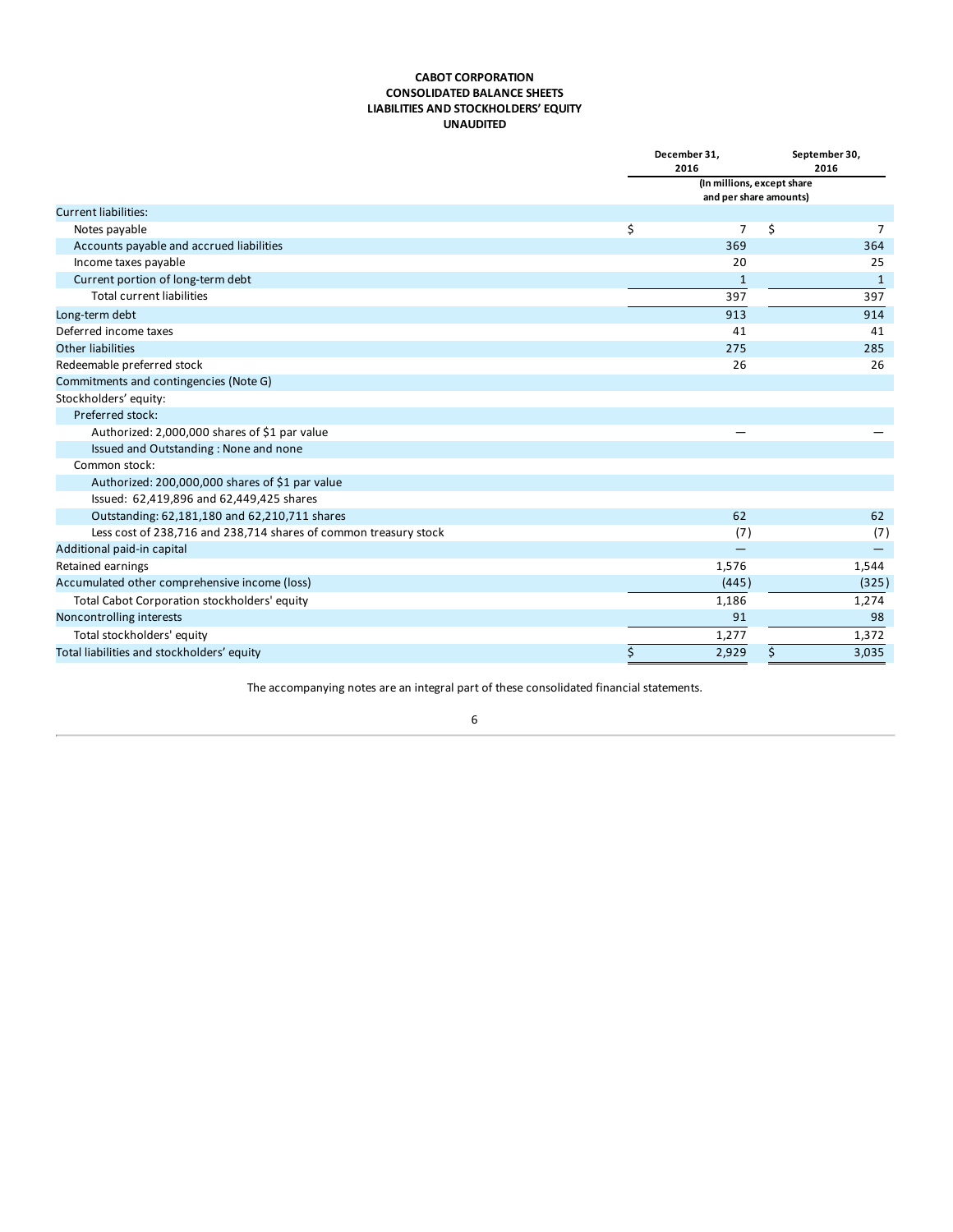### **CABOT CORPORATION CONSOLIDATED STATEMENTS OF CASH FLOWS UNAUDITED**

<span id="page-6-0"></span>

|                                                                                      | <b>Three Months Ended</b><br>December 31, |                |
|--------------------------------------------------------------------------------------|-------------------------------------------|----------------|
|                                                                                      | 2016                                      | 2015           |
| <b>Cash Flows from Operating Activities:</b>                                         |                                           |                |
| Net income (loss)                                                                    | \$<br>58<br>\$                            | (3)            |
| Adjustments to reconcile net income (loss) to cash provided by operating activities: |                                           |                |
| Depreciation and amortization                                                        | 38                                        | 41             |
| Long-lived asset impairment charge                                                   | $\equiv$                                  | 23             |
| Deferred tax benefit                                                                 | (2)                                       |                |
| Equity in net income of affiliated companies                                         | (2)                                       | —              |
| Non-cash compensation                                                                | 5                                         | 3              |
| Tax benefit from stock based compensation awards                                     | (5)                                       |                |
| Other non-cash (income) expense                                                      |                                           | 8              |
| Changes in assets and liabilities:                                                   |                                           |                |
| Accounts and notes receivable                                                        | 28                                        | 30             |
| Inventories                                                                          | (34)                                      | 16             |
| Prepaid expenses and other current assets                                            | $\overline{2}$                            | (13)           |
| Accounts payable and accrued liabilities                                             | 22                                        | (6)            |
| Income taxes payable                                                                 | (4)                                       | (6)            |
| Other liabilities                                                                    | (8)                                       | (13)           |
| Cash dividends received from equity affiliates                                       | 3                                         | 3              |
| Other                                                                                | $\mathbf{1}$                              |                |
| Cash provided by operating activities                                                | 102                                       | 83             |
| <b>Cash Flows from Investing Activities:</b>                                         |                                           |                |
| Additions to property, plant and equipment                                           | (22)                                      | (24)           |
| Proceeds from the sale of land                                                       |                                           | 7              |
| Change in assets held for rent                                                       | (1)                                       | (1)            |
| Cash used in investing activities                                                    | (23)                                      | (18)           |
| <b>Cash Flows from Financing Activities:</b>                                         |                                           |                |
| Repayments under financing arrangements                                              | (4)                                       | (3)            |
| Increase in notes payable, net                                                       | 4                                         |                |
| Proceeds from (repayments of) issuance of commercial paper, net                      | $=$                                       | (11)           |
| Purchases of common stock                                                            | (16)                                      | (14)           |
| Proceeds from sales of common stock                                                  | $\overline{3}$                            | $\mathbf{1}$   |
| Tax benefit from stock based compensation awards                                     | 5                                         |                |
| Cash dividends paid to common stockholders                                           | (19)                                      | (14)           |
| Cash used in financing activities                                                    | (27)                                      | (41)           |
| Effects of exchange rate changes on cash                                             | (63)                                      | (17)           |
| Increase (decrease) in cash and cash equivalents                                     | (11)                                      | $\overline{7}$ |
| Cash and cash equivalents at beginning of period                                     | 200                                       | 77             |
|                                                                                      | \$<br>189                                 | 84             |
| Cash and cash equivalents at end of period                                           | \$                                        |                |

The accompanying notes are an integral part of these consolidated financial statements.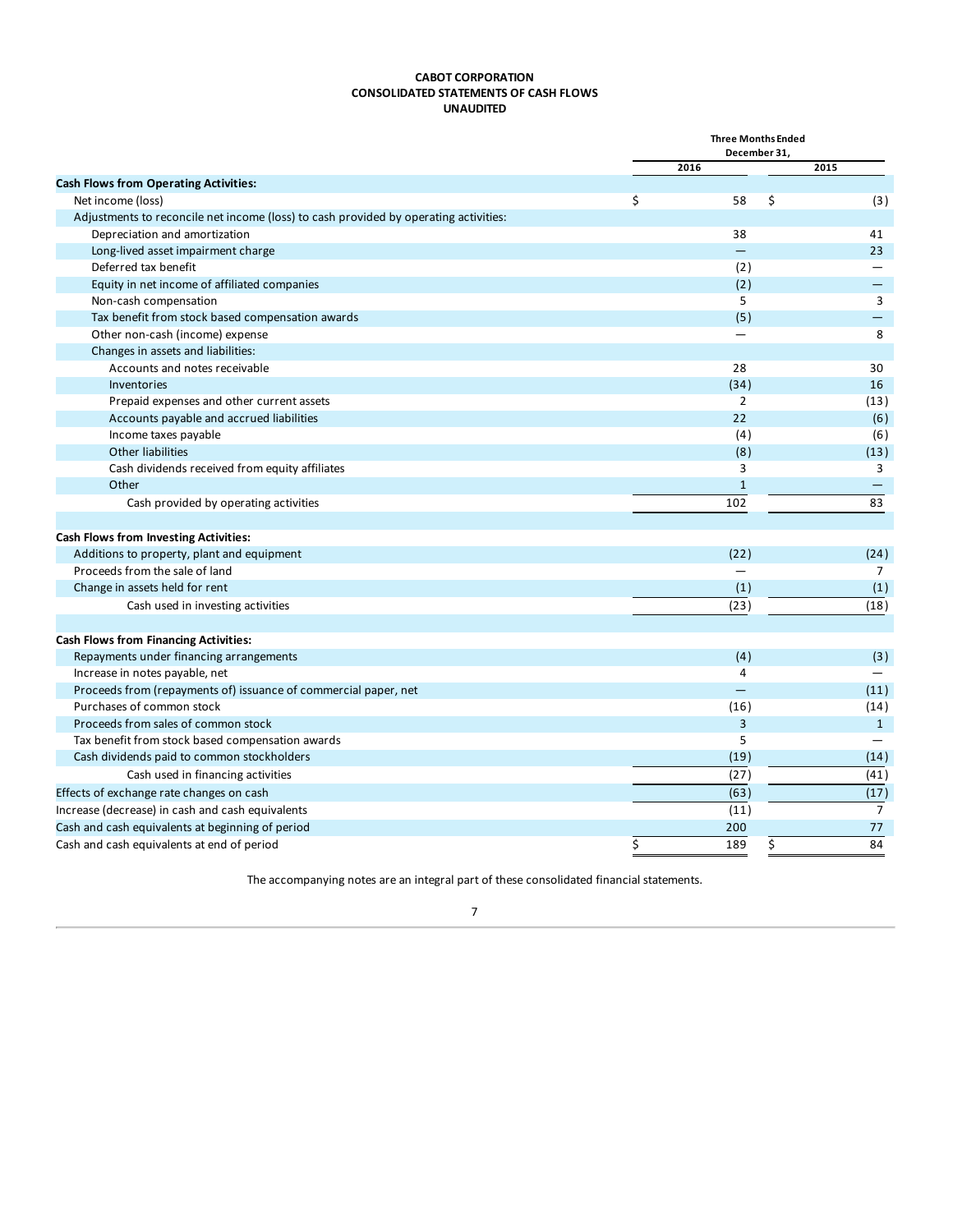### **CABOT CORPORATION NOTES TO CONSOLIDATED FINANCIAL STATEMENTS DECEMBER 31, 2016 UNAUDITED**

### <span id="page-7-0"></span>**A. Basis of Presentation**

The consolidated financial statements have been prepared in accordance with accounting policies generally accepted in the United States and include the accounts of Cabot Corporation ("Cabot" or the "Company") and its wholly owned subsidiaries and majority-owned and controlled U.S. and non-U.S. subsidiaries. Additionally, Cabot considers consolidation of entities over which control is achieved through means other than voting rights. Intercompany transactions have been eliminated in consolidation.

The unaudited consolidated financial statements have been prepared in accordance with the requirements of Form 10-Q and consequently do not include all disclosures required by Form 10-K. Additional information may be obtained by referring to Cabot's Annual Report on Form 10-K for the fiscal year ended September 30, 2016 ("2016 10-K").

The financial information submitted herewith is unaudited and reflects all adjustments which are, in the opinion of management, necessary to provide a fair statement of the results for the interim periods ended December 31, 2016 and 2015. All such adjustments are of a normal recurring nature. The results for interim periods are not necessarily indicative of the results to be expected for the fiscal year.

Effective October 1, 2016, the Company adopted a new accounting standard simplifying the presentation of debt issuance costs by presenting debt issuance costs as a reduction of the corresponding debt liability. In addition, the Company early adopted a new accounting standard that simplifies the presentation of deferred income taxes by classifying all deferred taxes as noncurrent assets or liabilities. These new standards were applied retrospectively. The retrospective application of the standard that simplifies the presentation of debt issuance costs resulted in the reclassification of \$1 million and \$3 million of unamortized debt issuance costs from Prepaid expenses and other current assets and Other assets, respectively, to Long-term debt within the Consolidated Balance Sheets as of September 30, 2016. The retrospective application of the standard that simplifies the presentation of deferred income taxes resulted in the reclassification of \$41 million of current deferred tax assets and \$1 million of current deferred tax liabilities to noncurrent deferred tax accounts within the Consolidated Balance Sheets as of September 30, 2016.

#### **B. Significant Accounting Policies**

### *Revenue Recognition and Accounts Receivable*

Cabot recognizes revenue when persuasive evidence of an arrangement exists, delivery has occurred or services have been rendered, the price is fixed or determinable and collectability is reasonably assured. Cabot generally is able to ensure that products meet customer specifications prior to shipment. If the Company is unable to determine that the product has met the specified objective criteria prior to shipment or if title has not transferred because of sales terms, the revenue is considered "unearned" and is deferred until the revenue recognition criteria are met.

Shipping and handling charges related to sales transactions are recorded as sales revenue when billed to customers or included in the sales price. Taxes collected on sales to customers are excluded from revenues.

The following table shows the relative size of the revenue recognized in each of the Company's reportable segments.

|                                | <b>Three Months Ended</b><br>December 31, |      |
|--------------------------------|-------------------------------------------|------|
|                                | 2016                                      | 2015 |
| <b>Reinforcement Materials</b> | 51%                                       | 51%  |
| Performance Chemicals          | 35%                                       | 36%  |
| <b>Purification Solutions</b>  | 12%                                       | 12%  |
| Specialty Fluids               | 2%                                        | 1%   |

Cabot derives the substantial majority of its revenues from the sale of products in the Reinforcement Materials, Performance Chemicals, and Purification Solutions segments. Revenue from these products is typically recognized when the product is shipped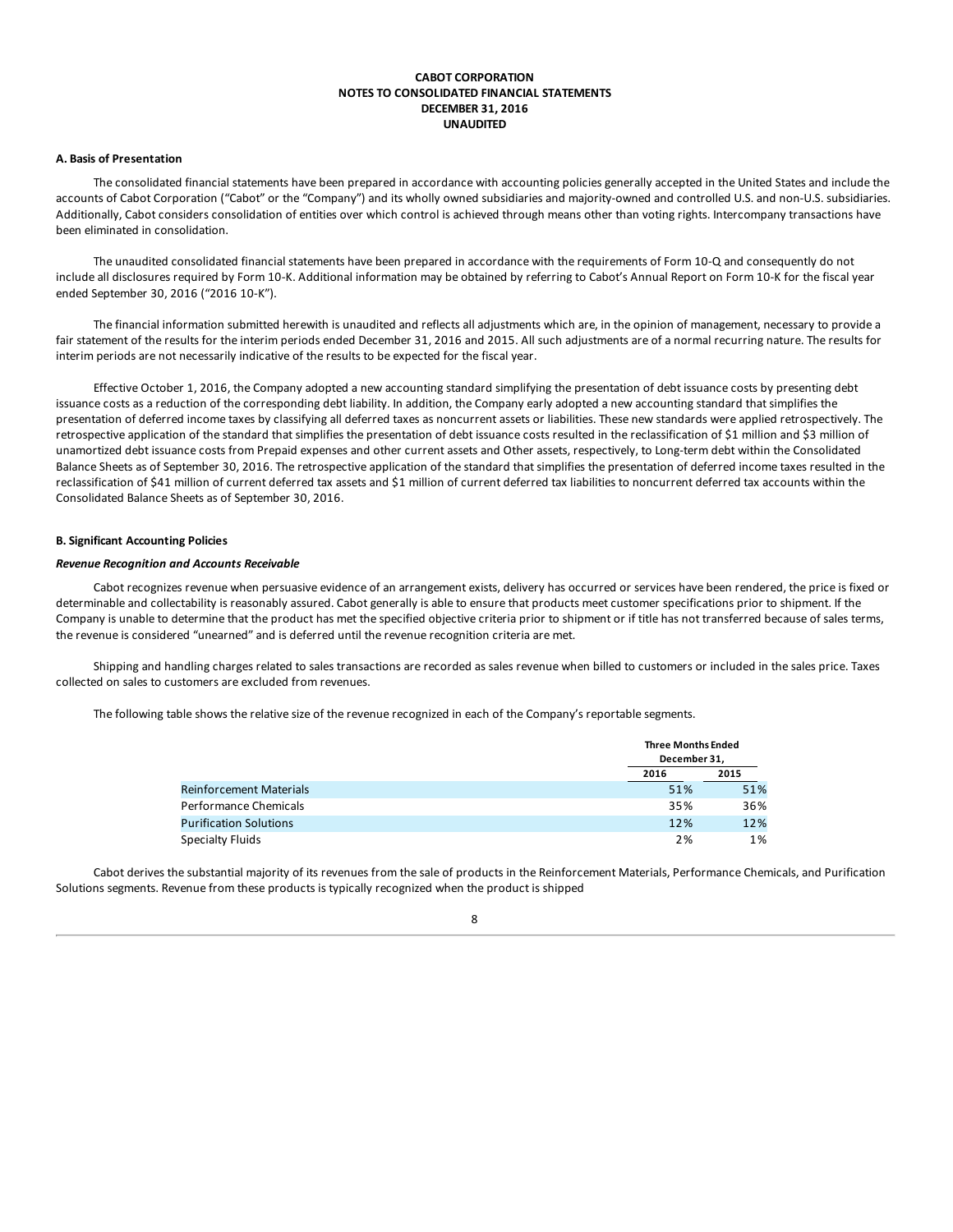and title and risk of loss have passed to the customer. The Company offers certain of its customers cash discounts and volume rebates as sales incentives. The discounts and volume rebates are recorded as a reduction in sales at the time revenue is recognized and are estimated based on historical experience and contractual obligations. Cabot periodically reviews the assumptions underlying its estimates of discounts and volume rebates and adjusts its revenues accordingly.

For major activated carbon injection systems projects in Purification Solutions, revenue is recognized using the percentage-of-completion method.

Revenue in Specialty Fluids arises primarily from the rental of cesium formate. This revenue is recognized throughout the rental period based on the contracted rental terms. Customers are also billed and revenue is recognized, typically at the end of the job, for cesium formate product that is not returned. The Company also generates revenues from cesium formate sold outside of a rental process and revenue is recognized upon delivery of the fluid.

Cabot maintains allowances for doubtful accounts based on an assessment of the collectability of specific customer accounts, the aging of accounts receivable and other economic information on both a historical and prospective basis. Customer account balances are charged against the allowance when it is probable the receivable will not be recovered. There were no material changes in the allowance for any of the years presented. There is no material off-balance sheet credit exposure related to customer receivable balances.

### *Intangible Assets and Goodwill Impairment*

The Company records tangible and intangible assets acquired and liabilities assumed in business combinations under the acquisition method of accounting. Amounts paid for an acquisition are allocated to the assets acquired and liabilities assumed based on their fair values at the date of acquisition. Goodwill is comprised of the purchase price of business acquisitions in excess of the fair value assigned to the net tangible and identifiable intangible assets acquired. Goodwill is not amortized, but is reviewed for impairment annually as of May 31, or when events or changes in the business environment indicate that the carrying value of the reporting unit may exceed its fair value. A reporting unit, for the purpose of the impairment test, is at or below the operating segment level, and constitutes a business for which discrete financial information is available and regularly reviewed by segment management. The reporting units with goodwill balances are Reinforcement Materials, Purification Solutions, and Fumed Metal Oxides. The separate businesses included within Performance Chemicals are considered separate reporting units. As such, the goodwill balance relative to Performance Chemicals is recorded in the Fumed Metal Oxides reporting unit.

For the purpose of the goodwill impairment test, the Company first assesses qualitative factors to determine whether it is more likely than not that the fair value of a reporting unit is less than its carrying amount. If an initial qualitative assessment identifies that it is more likely than not that the carrying value of a reporting unit exceeds its estimated fair value, an additional quantitative evaluation is performed under the two-step impairment test. Alternatively, the Company may elect to proceed directly to the quantitative goodwill impairment test. If based on the quantitative evaluation the fair value of the reporting unit is less than its carrying amount, the Company performs an analysis of the fair value of all assets and liabilities of the reporting unit. If the implied fair value of the reporting unit's goodwill is determined to be less than its carrying amount, an impairment is recognized for the difference. The fair value of a reporting unit is based on discounted estimated future cash flows. The fair value is also benchmarked against a market approach using the guideline public companies method. The assumptions used to estimate fair value include management's best estimates of future growth rates, operating cash flows, capital expenditures and discount rates over an estimate of the remaining operating period at the reporting unit level. Should the fair value of any of the Company's reporting units decline below its carrying amount because of reduced operating performance, market declines, changes in the discount rate, or other conditions, charges for impairment may be necessary.

Based on the Company's most recent annual goodwill impairment test performed as of May 31, 2016, the fair values of the Reinforcement Materials and Fumed Metal Oxides reporting units were substantially in excess of their carrying values. The fair value of the Purification Solutions reporting unit exceeded its carrying amount by 9%. The fair value of the Purification Solutions reporting unit includes certain growth assumptions that are primarily dependent on: (1) further growth in the mercury removal related portion of the business, which is largely dependent on the amount of coal-based power generation used in the United States and the continued regulation of those utilities under the Mercury and Air Toxics Standards and (2) growth in demand for Cabot's activated carbon products in other applications, while meeting the Company's margin expectations. Realizing these assumptions is generally driven by the macroeconomic environment, environmental regulations, and global and regional competition.

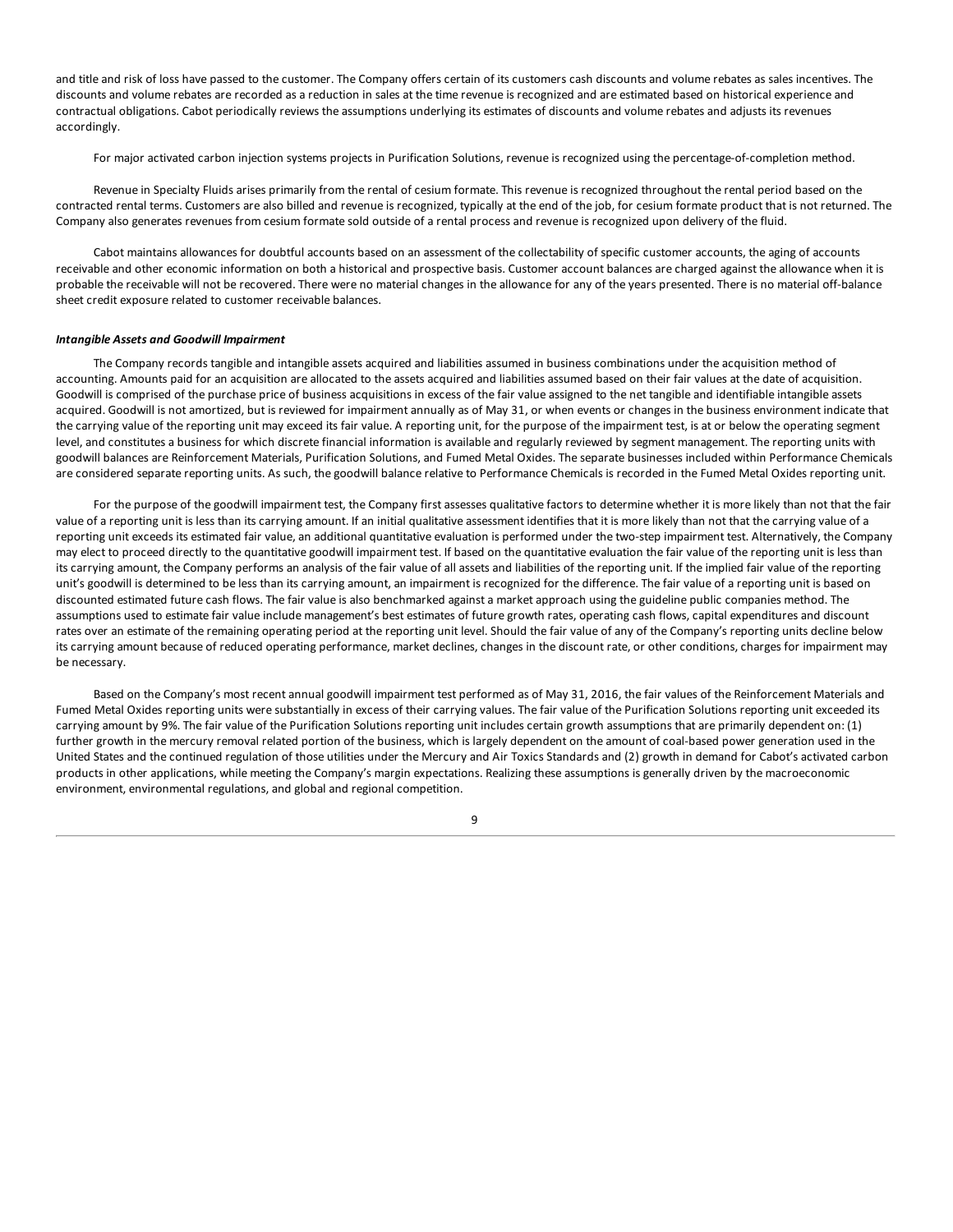The Company uses assumptions and estimates in determining the fair value of assets acquired and liabilities assumed in a business combination. The determination of the fair value of intangible assets requires the use of significant judgment with regard to assumptions used in the valuation model. The Company estimates the fair value of identifiable acquisition-related intangible assets principally based on projections of cash flows that will arise from these assets. The projected cash flows are discounted to determine the fair value of the assets at the dates of acquisition.

Definite-lived intangible assets, which are comprised of trademarks, customer relationships and developed technologies, are amortized over their estimated useful lives and are reviewed for impairment when indication of potential impairment exists, such as a significant reduction in cash flows associated with the assets.

#### *Long-lived Assets Impairment*

The Company's long-lived assets primarily include property, plant and equipment, intangible assets, long-term investments and assets held for rent. The carrying values of long-lived assets are reviewed for impairment whenever events or changes in business circumstances indicate that the carrying amount of an asset may not be recoverable.

To test for impairment of assets, the Company generally uses a probability-weighted estimate of the future undiscounted net cash flows of the assets over their remaining lives to determine if the value of the asset is recoverable. Long-lived assets are grouped with other assets and liabilities at the lowest level for which independent identifiable cash flows are determinable.

An asset impairment is recognized when the carrying value of the asset is not recoverable based on the analysis described above, in which case the asset is written down to its fair value. If the asset does not have a readily determinable market value, a discounted cash flow model may be used to determine the fair value of the asset. In circumstances when an asset does not have separate identifiable cash flows, an impairment charge is recorded when the Company no longer intends to use the asset.

#### *Property, Plant and Equipment*

Property, plant and equipment are recorded at cost. Depreciation of property, plant and equipment is calculated using the straight-line method over the estimated useful lives. The depreciable lives for buildings, machinery and equipment, and other fixed assets are twenty to twenty-five years, ten to twenty-five years, and three to twenty-five years, respectively. The cost and accumulated depreciation for property, plant and equipment sold, retired, or otherwise disposed of are removed from the Consolidated Balance Sheets and resulting gains or losses are included in earnings in the Consolidated Statements of Operations. Expenditures for repairs and maintenance are charged to expenses as incurred. Expenditures for major renewals and betterments, which significantly extend the useful lives of existing plant and equipment, are capitalized and depreciated.

### *Income Tax in Interim Periods*

The Company records its tax provision or benefit on an interim basis using an estimated annual effective tax rate. This rate is applied to the current period ordinary income or loss to determine the income tax provision or benefit allocated to the interim period. Losses from jurisdictions for which no benefit can be recognized and the income tax effects of unusual or infrequent items are excluded from the estimated annual effective tax rate and are recognized in the impacted interim period.

Valuation allowances are provided against the future tax benefits that arise from the deferred tax assets in jurisdictions for which no benefit can be recognized. The estimated annual effective tax rate may be significantly impacted by nondeductible expenses and the Company's projected earnings mix by tax jurisdiction. Adjustments to the estimated annual effective income tax rate are recognized in the period when such estimates are revised.

#### *Inventory Valuation*

Inventories are stated at the lower of cost or market. The cost of all carbon black inventories in the U.S. is determined using the last-in, first-out ("LIFO") method. Had the Company used the first-in, first-out ("FIFO") method instead of the LIFO method for such inventories, the value of those inventories would have been \$28 million and \$27 million higher as of December 31, 2016 and September 30, 2016, respectively. The cost of Specialty Fluids inventories, which are classified as assets held for rent, is determined using the average cost method. The cost of other U.S. and non-U.S. inventories is determined using the first-in, first-out ("FIFO") method.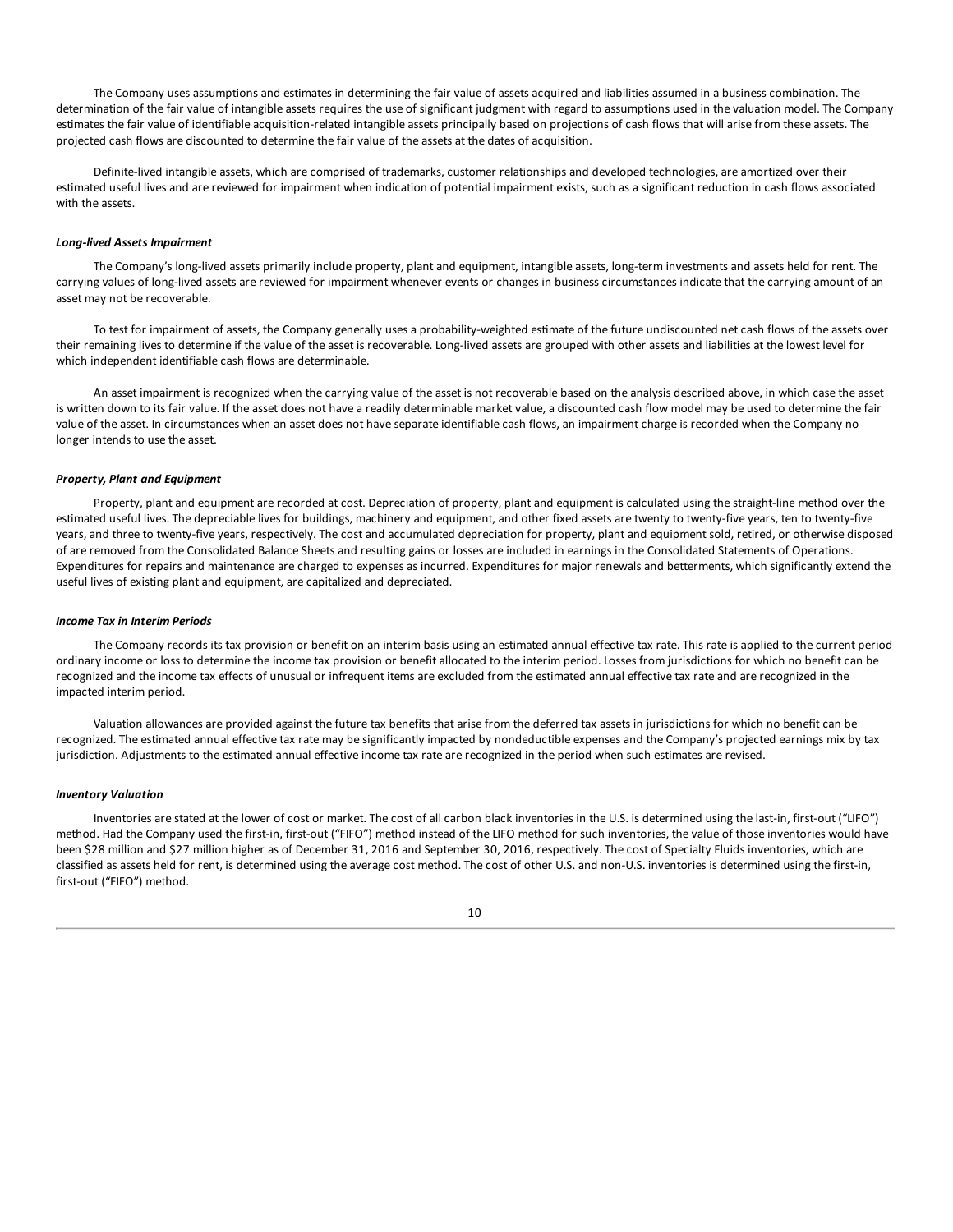Cabot reviews inventory for both potential obsolescence and potential declines in anticipated selling prices. In this review, the Company makes assumptions about the future demand for and market value of the inventory, and based on these assumptions estimates the amount of any obsolete, unmarketable, slow moving, or overvalued inventory. Cabot writes down the value of these inventories by an amount equal to the difference between the cost of the inventory and its estimated net realizable value.

### *Pensions and Other Postretirement Benefits*

The Company recognizes the funded status of defined benefit pension and other postretirement benefit plans as an asset or liability. This amount is defined as the difference between the fair value of plan assets and the benefit obligation. The Company is required to recognize as a component of other comprehensive income (loss), net of tax, the actuarial gains/losses and prior service costs/credits that arise but were not previously required to be recognized as components of net periodic benefit cost. Other comprehensive income (loss) is adjusted as these amounts are later recognized in income as components of net periodic benefit cost.

#### *Accumulated Other Comprehensive Income (Loss)*

Accumulated other comprehensive income (loss) ("AOCI"), which is included as a component of stockholders' equity, includes unrealized gains or losses on available-for-sale marketable securities and derivative instruments, currency translation adjustments in foreign subsidiaries, translation adjustments on foreign equity securities and minimum pension liability adjustments.

#### *Recent Accounting Pronouncements*

In May 2014, the FASB issued a new standard, "Revenue from Contracts with Customers", which amends the existing accounting standards for revenue recognition. The standard requires entities to recognize revenue when they transfer promised goods or services to customers in an amount that reflects the consideration the entity expects to be entitled to in exchange for those goods or services. This standard is applicable for fiscal years beginning after December 15, 2017 and for interim periods within those years and early adoption is permitted for the fiscal years beginning after December 15, 2016. The Company expects to adopt this standard on October 1, 2018. The Company is currently evaluating the impact the adoption of this standard may have on its consolidated financial statements.

In April 2015, the FASB issued a new standard simplifying the presentation of debt issuance costs by requiring debt issuance costs to be presented as a reduction of the corresponding debt liability. This makes the presentation of debt issuance costs consistent with the presentation of debt discounts or premiums. This standard is applicable for fiscal years beginning after December 15, 2015 and for interim periods within those years. The Company adopted this standard on October 1, 2016. The standard required retrospective application, which resulted in the reclassification of \$1 million and \$3 million of unamortized debt issuance costs from Prepaid expenses and other current assets and Other assets, respectively, to Long-term debt within the Consolidated Balance Sheets as of September 30, 2016.

In November 2015, the FASB issued a new standard that amends the existing accounting standard for income taxes and simplifies the presentation of deferred income taxes. This standard requires that deferred tax assets and liabilities be classified as noncurrent on the balance sheet. It is effective for fiscal years beginning after December 15, 2016 and for interim periods within those years and early adoption is permitted. The Company elected to early adopt this standard effective October 1, 2016 and retrospectively apply the standard, which resulted in the reclassification of \$41 million of current deferred tax assets and \$1 million of current deferred tax liabilities into noncurrent deferred tax accounts within the Consolidated Balance Sheets as of September 30, 2016.

In February 2016, the FASB issued a new standard for the accounting for leases. This new standard requires lessees to recognize assets and liabilities for most leases, but recognize expenses on their income statements in a manner that is similar to the current accounting treatment for leases. The standard is applicable for fiscal years beginning after December 15, 2018 and for interim periods within those years and early adoption is permitted. The Company expects to adopt the standard on October 1, 2019. The Company is currently evaluating the impact of the adoption of this standard on its consolidated financial statements.

In March 2016, the FASB issued a new standard that amends the accounting standard for stock compensation by simplifying several aspects of the accounting for employee share-based payment transactions, including the related accounting for income taxes, forfeitures, and the withholding of shares to satisfy the employer's tax withholding requirements, as well as classification in the statements of cash flows. The new standard is effective for fiscal years beginning after December 15, 2016, including interim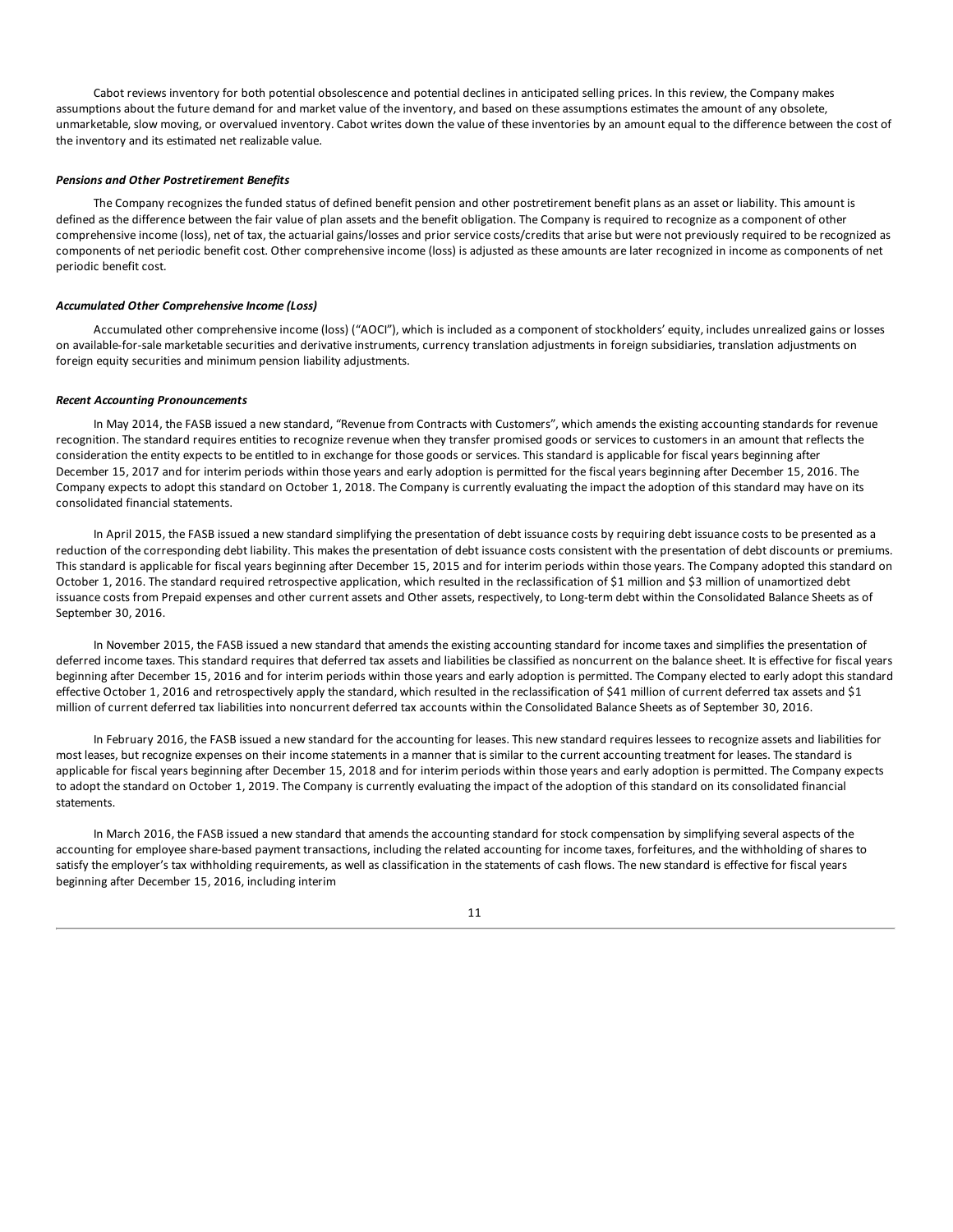periods within those years and early adoption is permitted. The Company is evaluating this standard and the timing of its adoption. The adoption of this standard is not expected to materially impact the Company's consolidated financial statements.

In August 2016, the FASB issued final amendments to clarify how entities should classify certain cash receipts and cash payments on the statement of cash flows such as distributions received from equity method investees, proceeds from settlement of insurance claims, and proceeds from the settlement of corporate-owned life insurance. The new standard is effective for fiscal years beginning after December 15, 2017, including interim periods within those years and early adoption is permitted. The Company is evaluating this standard and the timing of its adoption. The adoption of this standard is not expected to materially impact the Company's consolidated financial statements.

### **C. Employee Benefit Plans**

Net periodic defined benefit pension and other postretirement benefit costs include the following:

|                                          |                          |      |                         |   |                        |      | Three Months Ended December 31, |      |                                |         |      |  |             |     |         |  |  |
|------------------------------------------|--------------------------|------|-------------------------|---|------------------------|------|---------------------------------|------|--------------------------------|---------|------|--|-------------|-----|---------|--|--|
|                                          |                          | 2016 |                         |   |                        | 2015 |                                 |      | 2016                           |         | 2015 |  |             |     |         |  |  |
|                                          |                          |      | <b>Pension Benefits</b> |   |                        |      |                                 |      | <b>Postretirement Benefits</b> |         |      |  |             |     |         |  |  |
|                                          | <b>U.S.</b>              |      | Foreign                 |   | Foreign<br><b>U.S.</b> |      |                                 | U.S. |                                | Foreign |      |  | <b>U.S.</b> |     | Foreign |  |  |
|                                          |                          |      |                         |   |                        |      | (Dollars in millions)           |      |                                |         |      |  |             |     |         |  |  |
| Service cost                             | $\overline{\phantom{0}}$ |      |                         | S | —                      |      |                                 |      | —                              |         |      |  |             |     |         |  |  |
| Interest cost                            |                          |      |                         |   |                        |      |                                 |      |                                |         |      |  |             |     |         |  |  |
| Expected return on plan assets           | (3)                      |      | (3)                     |   | (3)                    |      | (3)                             |      |                                |         |      |  |             |     |         |  |  |
| Amortization of prior service credit     |                          |      |                         |   |                        |      |                                 |      |                                |         |      |  |             | (1) |         |  |  |
| Amortization of actuarial loss           |                          |      |                         |   |                        |      |                                 |      |                                |         |      |  |             |     |         |  |  |
| Settlement and curtailment cost (credit) |                          |      |                         |   |                        |      |                                 |      |                                |         |      |  |             | (1) |         |  |  |
| Net periodic benefit (credit) cost       | $\mathbf{2}$             |      |                         |   | (2,                    |      |                                 |      |                                |         |      |  |             | (2) |         |  |  |

### **D. Goodwill and Intangible Assets**

Cabot had goodwill balances of \$147 million and \$152 million at December 31, 2016 and September 30, 2016, respectively. The carrying amount of goodwill attributable to each reportable segment with goodwill balances and the changes in those balances during the three month period ended December 31, 2016 are as follows:

|                               | Reinforcement<br>Performance<br><b>Materials</b><br><b>Chemicals</b> |  |  | Purification<br><b>Solutions</b> | <b>Total</b> |  |     |  |  |
|-------------------------------|----------------------------------------------------------------------|--|--|----------------------------------|--------------|--|-----|--|--|
|                               | (Dollars in millions)                                                |  |  |                                  |              |  |     |  |  |
| Balance at September 30, 2016 | 52                                                                   |  |  |                                  | 91           |  | 152 |  |  |
| Foreign currency impact       | (3)                                                                  |  |  |                                  |              |  | (5) |  |  |
| Balance at December 31, 2016  | 49                                                                   |  |  |                                  | 90           |  | 147 |  |  |

The following table provides information regarding the Company's intangible assets:

|                                     |  | December 31, 2016          |  |      |  |                             | September 30, 2016 |     |                                    |      |                            |     |                             |  |  |                                    |
|-------------------------------------|--|----------------------------|--|------|--|-----------------------------|--------------------|-----|------------------------------------|------|----------------------------|-----|-----------------------------|--|--|------------------------------------|
|                                     |  | Gross<br>Carrying<br>Value |  |      |  | Accumulated<br>Amortization |                    |     | <b>Net</b><br>Intangible<br>Assets |      | Gross<br>Carrying<br>Value |     | Accumulated<br>Amortization |  |  | <b>Net</b><br>Intangible<br>Assets |
|                                     |  |                            |  |      |  | (Dollars in millions)       |                    |     |                                    |      |                            |     |                             |  |  |                                    |
| Intangible assets with finite lives |  |                            |  |      |  |                             |                    |     |                                    |      |                            |     |                             |  |  |                                    |
| Developed technologies              |  | 46                         |  | (5)  |  | 41                          |                    | 48  |                                    | (4)  | -S                         | 44  |                             |  |  |                                    |
| <b>Trademarks</b>                   |  | 15                         |  | (1)  |  | 14                          |                    | 16  |                                    | (1)  |                            | 15  |                             |  |  |                                    |
| Customer relationships              |  | 86                         |  | (10) |  | 76                          |                    | 90  |                                    | (9)  |                            | 81  |                             |  |  |                                    |
| Total intangible assets             |  | 147                        |  | (16) |  | 131                         |                    | 154 |                                    | (14) |                            | 140 |                             |  |  |                                    |

Intangible assets are amortized over their estimated useful lives, which range from fourteen to twenty-five years, with a weighted average amortization period of approximately nineteen years. Amortization expense for the three months ended both

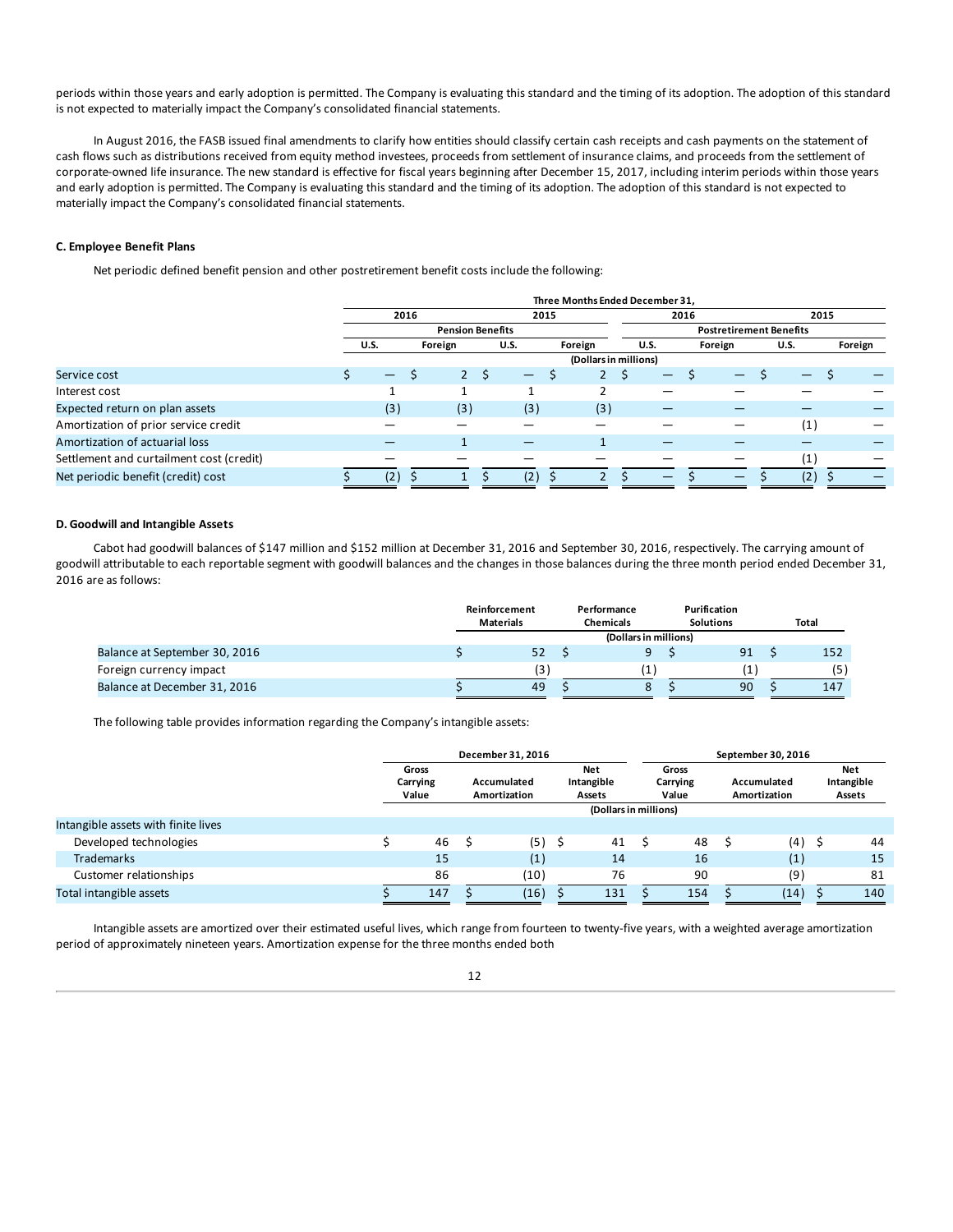December 31, 2016 and 2015 was \$2 million, and is included in Cost of sales and Selling and administrative expenses in the Consolidated Statements of Operations. Total amortization expense is estimated to be approximately \$7 million each year for the next five fiscal years.

### **E. Stockholders' Equity**

In January 2015, the Board of Directors authorized Cabot to repurchase up to five million shares of its common stock in the open market or in privately negotiated transactions. Cabot has repurchased 2,429,176 shares of its common stock under this authorization. As of December 31, 2016, 2,570,824 shares remain available for repurchase under the current authorization. The Company retired the repurchased shares and recorded the excess of the purchase price over par value to additional paid-in capital until such amount was reduced to zero and then charged the remainder against retained earnings.

During the first three months of fiscal 2017 and 2016, Cabot paid cash dividends in the amount of \$0.30 and \$0.22, respectively, per share of common stock, with a total cost of \$19 million and \$14 million, respectively.

### *Noncontrolling interest*

The following table illustrates the noncontrolling interest activity for the periods presented:

|                                                            | 2016                  |  | 2015 |
|------------------------------------------------------------|-----------------------|--|------|
|                                                            | (Dollars in millions) |  |      |
| Balance at September 30                                    | 98                    |  | 104  |
| Net income (loss) attributable to noncontrolling interests | 4                     |  |      |
| Noncontrolling interest foreign currency translation       |                       |  |      |
| adjustment                                                 | (4)                   |  | (3)  |
| Noncontrolling interest dividends declared                 |                       |  | (9   |
| <b>Balance at December 31</b>                              | 91                    |  | 96   |

During the three months ended December 31, 2016, \$7 million of dividends were declared to noncontrolling interests, none of which were paid during the period. During the three months ended December 31, 2015, \$9 million of dividends were declared to noncontrolling interests, all of which were paid later in the fiscal year.

### **F. Accumulated Other Comprehensive Income (Loss)**

Comprehensive income combines net income (loss) and other comprehensive income items, which are reported as components of stockholders' equity in the accompanying Consolidated Balance Sheets.

Changes in each component of AOCI, net of tax, were as follows:

|                                                            | Currency<br><b>Translation</b><br>Adjustment |                       |  | <b>Unrealized</b><br>Gains on<br>Investments |  | <b>Pension and Other</b><br>Postretirement<br><b>Benefit Liability</b><br><b>Adjustments</b> |  | Total |  |  |
|------------------------------------------------------------|----------------------------------------------|-----------------------|--|----------------------------------------------|--|----------------------------------------------------------------------------------------------|--|-------|--|--|
|                                                            |                                              | (Dollars in millions) |  |                                              |  |                                                                                              |  |       |  |  |
| Balance at September 30, 2016, attributable to Cabot       |                                              |                       |  |                                              |  |                                                                                              |  |       |  |  |
| Corporation                                                |                                              | $(227)$ \$            |  | $2^{\circ}$                                  |  | $(100)$ \$                                                                                   |  | (325) |  |  |
| Other comprehensive income (loss) before reclassifications |                                              | (125)                 |  |                                              |  |                                                                                              |  | (124) |  |  |
| Net other comprehensive items                              |                                              | (352)                 |  | 2                                            |  | (99)                                                                                         |  | (449) |  |  |
| Less: Noncontrolling interest                              |                                              | (4)                   |  |                                              |  |                                                                                              |  | (4)   |  |  |
| Balance at December 31, 2016, attributable to Cabot        |                                              |                       |  |                                              |  |                                                                                              |  |       |  |  |
| Corporation                                                |                                              | (348)                 |  | $\overline{2}$                               |  | (99)                                                                                         |  | (445) |  |  |
|                                                            |                                              |                       |  |                                              |  |                                                                                              |  |       |  |  |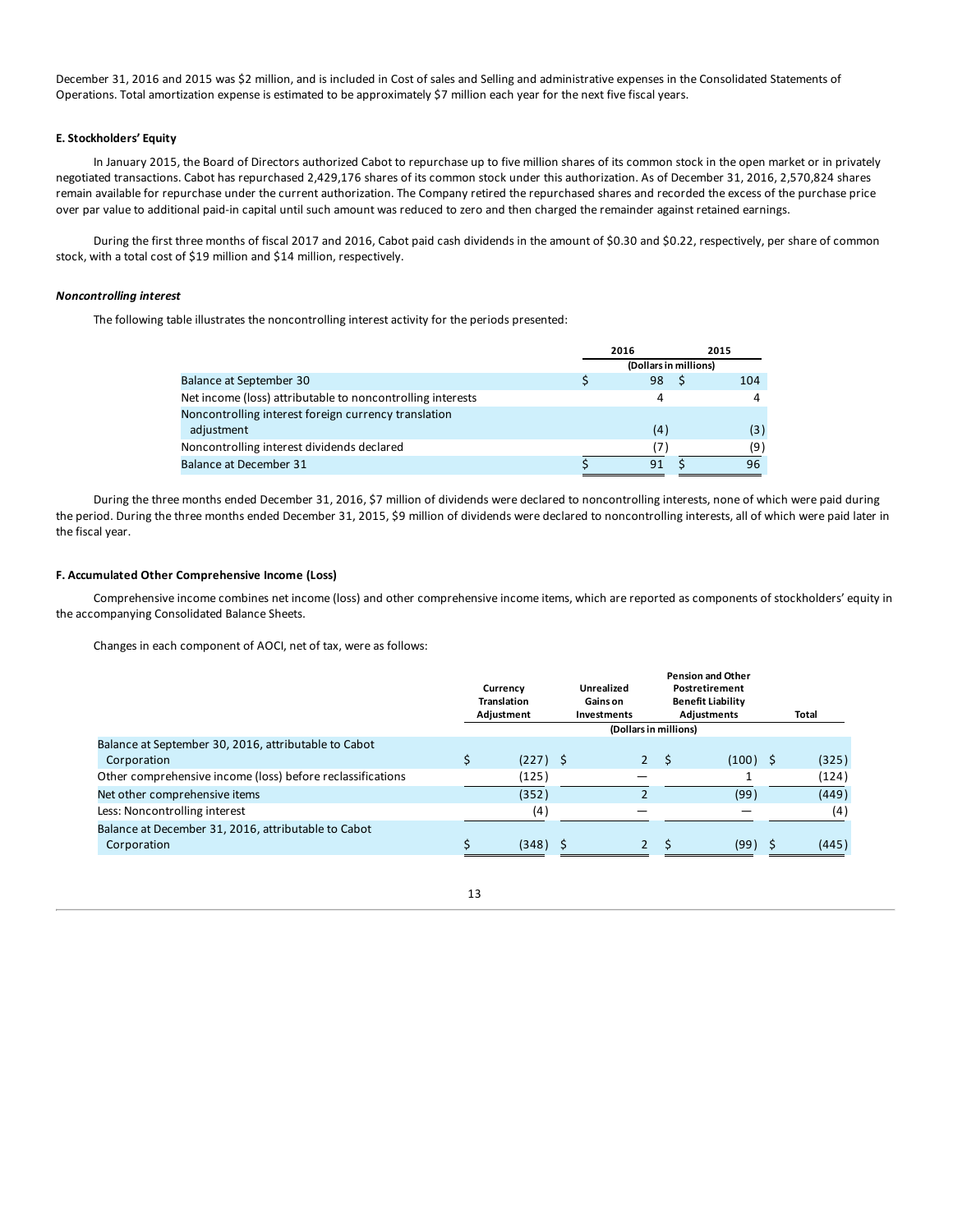The amounts reclassified out of AOCI and into the Consolidated Statements of Operations in the three months ended December 31, 2016 and 2015 were as follows:

|                                                                  | <b>Three Months Ended</b><br>December 31,             |                       |      |  |  |  |
|------------------------------------------------------------------|-------------------------------------------------------|-----------------------|------|--|--|--|
|                                                                  | <b>Statements of Operations</b>                       | 2016                  | 2015 |  |  |  |
|                                                                  |                                                       | (Dollars in millions) |      |  |  |  |
| Pension and other postretirement<br>benefit liability adjustment |                                                       |                       |      |  |  |  |
| Amortization of actuarial losses                                 | Net Periodic Benefit Cost - see<br>Note C for details | S                     |      |  |  |  |
| Amortization of prior service credit                             | Net Periodic Benefit Cost - see<br>Note C for details |                       | (1)  |  |  |  |
| Settlement and curtailment (credit) cost                         | Net Periodic Benefit Cost - see<br>Note C for details |                       | (1)  |  |  |  |
| Total before tax                                                 |                                                       |                       | (1)  |  |  |  |
| Tax impact                                                       | Provision (benefit) for income taxes                  |                       |      |  |  |  |
| Total after tax                                                  |                                                       |                       | (1)  |  |  |  |

### **G. Commitments and Contingencies**

### *Purchase Commitments*

Cabot has entered into long-term purchase agreements primarily for the purchase of raw materials. Under certain of these agreements the quantity of material being purchased is fixed, but the price paid changes as market prices change. For those commitments, the amounts included in the table below are based on market prices at December 31, 2016.

|                                | <b>Payments Due by Fiscal Year</b> |                                    |  |      |  |      |  |                       |  |      |  |                   |  |       |
|--------------------------------|------------------------------------|------------------------------------|--|------|--|------|--|-----------------------|--|------|--|-------------------|--|-------|
|                                |                                    | <b>Remainder of</b><br>Fiscal 2017 |  | 2018 |  | 2019 |  | 2020                  |  | 2021 |  | <b>Thereafter</b> |  | Total |
|                                |                                    |                                    |  |      |  |      |  | (Dollars in millions) |  |      |  |                   |  |       |
| <b>Reinforcement Materials</b> |                                    | 154                                |  | 189  |  | 184  |  | 118                   |  | 91   |  | 1.202             |  | 1,938 |
| Performance Chemicals          |                                    | 34                                 |  | 43   |  | 30   |  | 23                    |  | 21   |  | 109               |  | 260   |
| <b>Purification Solutions</b>  |                                    |                                    |  | 8    |  |      |  | $\mathbf{b}$          |  | –    |  |                   |  | 27    |
| Total                          |                                    | 195                                |  | 240  |  | 220  |  | 147                   |  | 112  |  | 1.311             |  | 2.225 |

#### *Guarantee Agreements*

Cabot has provided certain indemnities pursuant to which it may be required to make payments to an indemnified party in connection with certain transactions and agreements. In connection with certain acquisitions and divestitures, Cabot has provided routine indemnities with respect to such matters as environmental, tax, insurance, product and employee liabilities. In connection with various other agreements, including service and supply agreements with customers, Cabot has provided indemnities for certain contingencies and routine warranties. Cabot is unable to estimate the maximum potential liability for these types of indemnities as a maximum obligation is not explicitly stated in most cases and the amounts, if any, are dependent upon the outcome of future contingent events, the nature and likelihood of which cannot be reasonably estimated. The duration of the indemnities vary, and in many cases are indefinite. Cabot has not recorded any liability for these indemnities in the consolidated financial statements, except as otherwise disclosed.

#### *Contingencies*

Cabot is a defendant, or potentially responsible party, in various lawsuits and environmental proceedings wherein substantial amounts are claimed or at issue.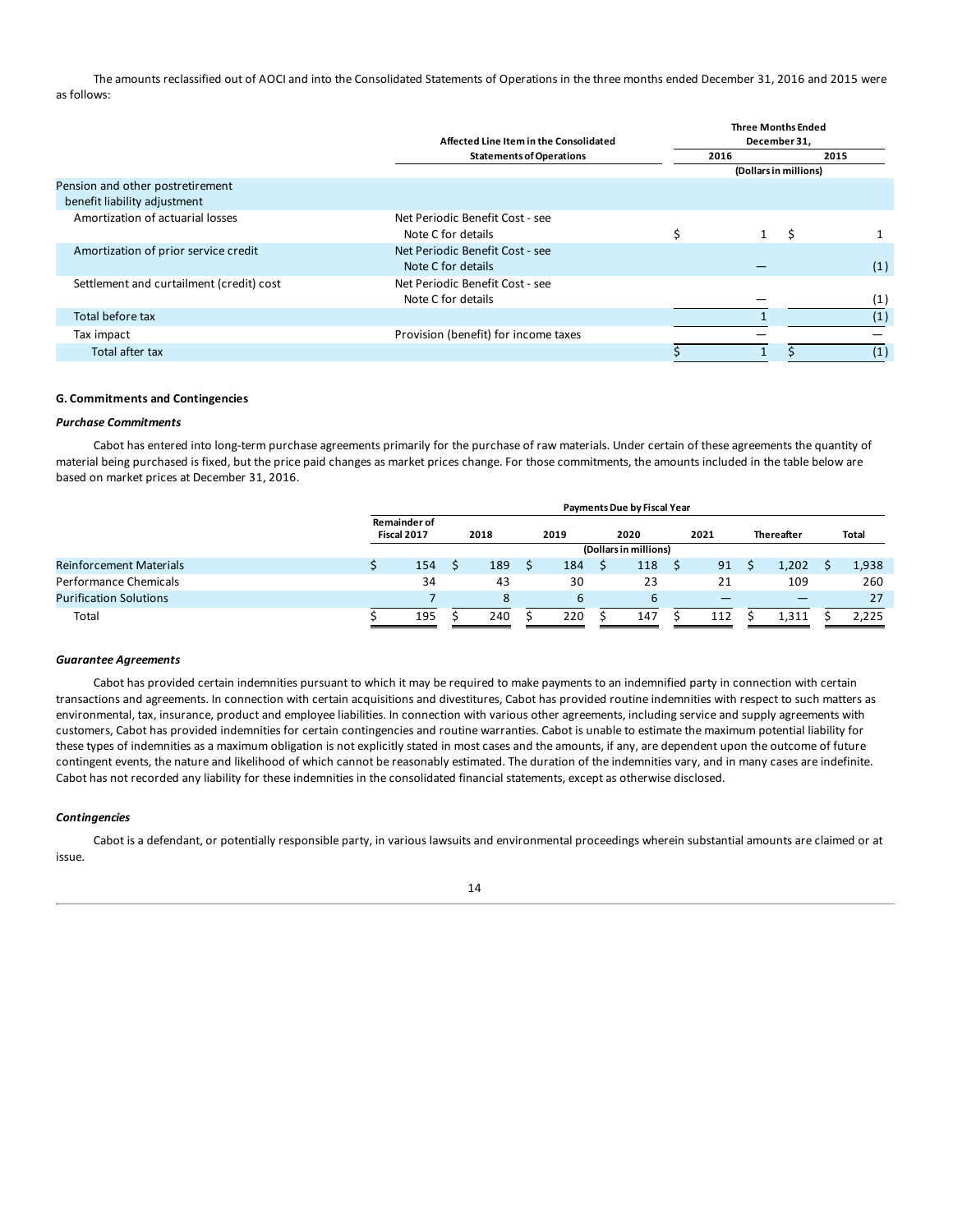#### *Environmental Matters*

As of December 31, 2016 and September 30, 2016, Cabot had \$13 million and \$14 million, respectively, reserved for environmental matters. These environmental matters mainly relate to former operations. These reserves represent Cabot's best estimates of the probable costs to be incurred at those sites where costs are reasonably estimable based on the Company's analysis of the extent of clean up required, alternative clean-up methods available, abilities of other responsible parties to contribute and its interpretation of laws and regulations applicable to each site. Cash payments related to these environmental matters were less than \$1 million in the first three months of both fiscal 2017 and 2016. Cabot reviews the adequacy of the reserves as circumstances change at individual sites and adjusts the reserves as appropriate. Almost all of Cabot's environmental issues relate to sites that are mature and have been investigated and studied and, in many cases, are subject to agreed upon remediation plans. However, depending on the results of future testing, changes in risk assessment practices, remediation techniques and regulatory requirements, newly discovered conditions, and other factors, it is reasonably possible that the Company could incur additional costs in excess of environmental reserves currently recorded. Management estimates, based on the latest available information, that any such future environmental remediation costs that are reasonably possible to be in excess of amounts already recorded would be immaterial to the Company's consolidated financial statements.

### *Other Matters*

#### *Respirator Liabilities*

Cabot has exposure in connection with a safety respiratory products business that a subsidiary acquired from American Optical Corporation ("AO") in an April 1990 asset purchase transaction. The subsidiary manufactured respirators under the AO brand and disposed of that business in July 1995. In connection with its acquisition of the business, the subsidiary agreed, in certain circumstances, to assume a portion of AO's liabilities, including costs of legal fees together with amounts paid in settlements and judgments, allocable to AO respiratory products used prior to the 1990 purchase by the Cabot subsidiary. In exchange for the subsidiary's assumption of certain of AO's respirator liabilities, AO agreed to provide to the subsidiary the benefits of: (i) AO's insurance coverage for the period prior to the 1990 acquisition and (ii) a former owner's indemnity of AO holding it harmless from any liability allocable to AO respiratory products used prior to May 1982. As more fully described in the 2016 10-K, the respirator liabilities generally involve claims for personal injury, including asbestosis, silicosis and coal worker's pneumoconiosis, allegedly resulting from the use of respirators that are alleged to have been negligently designed and/or labeled. Neither Cabot, nor its past or present subsidiaries, at any time manufactured asbestos or asbestos-containing products. At no time did this respiratory product line represent a significant portion of the respirator market.

As of both December 31, 2016 and September 30, 2016, there were approximately 38,000 claimants in pending cases asserting claims against AO in connection with respiratory products. Cabot has a reserve to cover its expected share of liability for existing and future respirator liability claims. At December 31, 2016 and September 30, 2016, the reserve was \$20 million and \$21 million, respectively. Cash payments related to this liability were \$1 million in the first three months of both fiscal 2017 and 2016.

Cabot's current estimate of the cost of its share of existing and future respirator liability claims is based on facts and circumstances existing at this time. Developments that could affect the Company's estimate include, but are not limited to, (i) significant changes in the number of future claims, (ii) changes in the rate of dismissals without payment of pending claims, (iii) significant changes in the average cost of resolving claims, (iv) significant changes in the legal costs of defending these claims, (v) changes in the nature of claims received, (vi) changes in the law and procedure applicable to these claims, (vii) the financial viability of other parties which contribute to the settlement of respirator claims, (viii) a change in the availability of insurance coverage maintained by certain of the other parties which contribute to the settlement of respirator claims, or the indemnity provided by a former owner of the business, (ix) changes in the allocation of costs among the various parties paying legal and settlement costs, and (x) a determination that the assumptions that were used to estimate Cabot's share of liability are no longer reasonable. The Company cannot determine the impact of these potential developments on its current estimate of its share of liability for existing and future claims. Accordingly, the actual amount of these liabilities for existing and future claims could be different than the reserved amount.

#### *Other*

The Company has various other lawsuits, claims and contingent liabilities arising in the ordinary course of its business and with respect to the Company's divested businesses. In the opinion of the Company, although final disposition of some or all of these other suits and claims may impact the Company's consolidated financial statements in a particular period, they are not expected, in the aggregate, to have a material adverse effect on the Company's consolidated financial statements.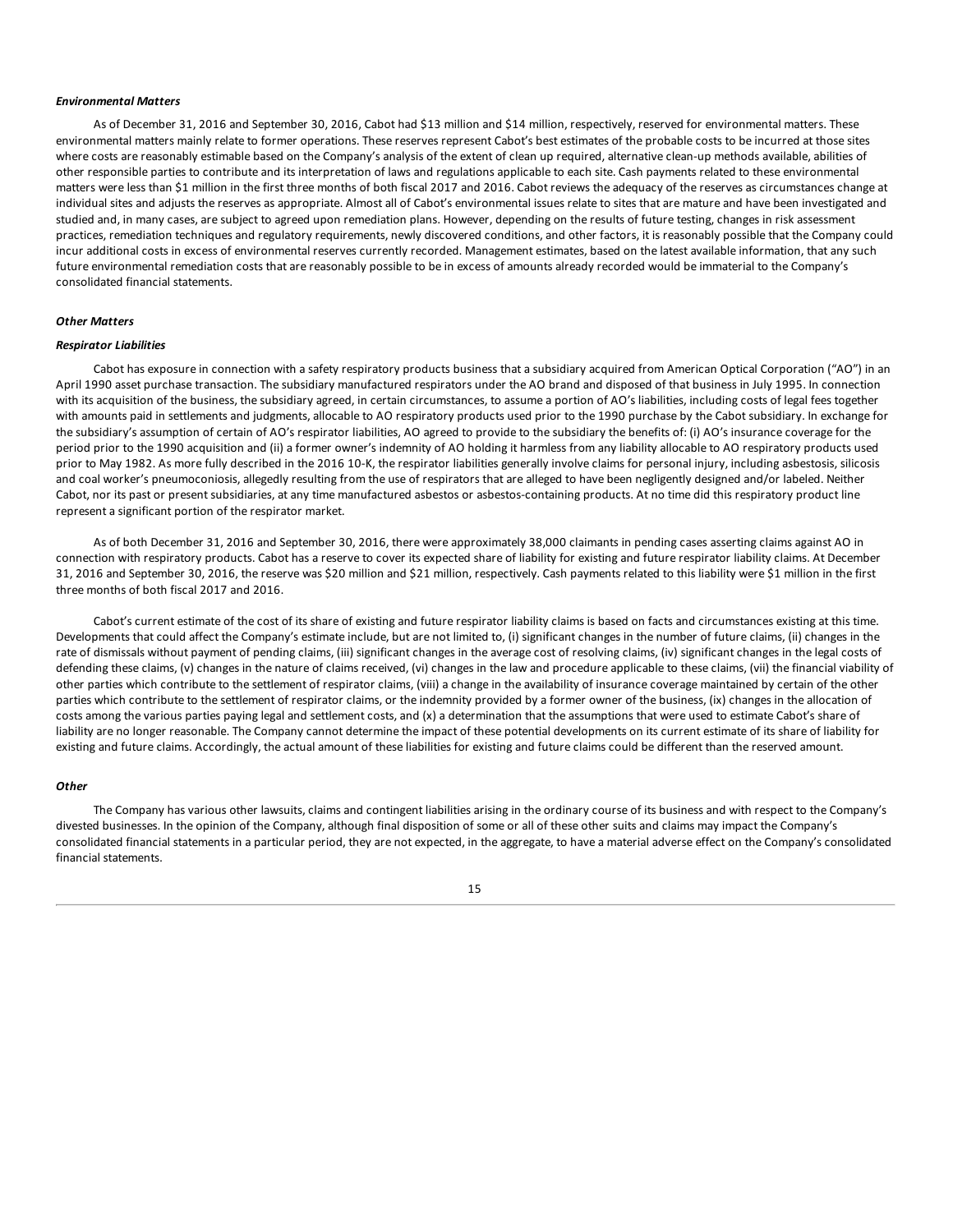### **H. Income Tax**

### *Effective Tax Rate*

|                                      |  | <b>Three Months Ended</b><br>December 31, |                       |      |  |  |  |
|--------------------------------------|--|-------------------------------------------|-----------------------|------|--|--|--|
|                                      |  |                                           |                       |      |  |  |  |
|                                      |  | 2016                                      |                       | 2015 |  |  |  |
|                                      |  |                                           | (Dollars in millions) |      |  |  |  |
| Provision (benefit) for income taxes |  | 17                                        |                       | (5   |  |  |  |
| Effective tax rate                   |  | 24%                                       |                       | 74%  |  |  |  |

During the three months ended December 31, 2016, the Company recorded a tax provision of \$17 million resulting in an effective tax rate of 24%. This amount included a net discrete tax benefit of less than \$1 million, primarily comprised of a tax benefit from releases of reserves for uncertain tax positions, partially offset by a net tax charge from excludible foreign exchange gains and losses. During the three months ended December 31, 2015, the Company recorded a tax benefit of \$5 million, resulting in an effective tax rate of 74%. This amount included net discrete tax benefits of \$6 million, primarily comprised of the net tax benefit from certain foreign exchange gains and losses, the renewal of the U.S. Research and Experimentation credit and releases of reserves for uncertain tax positions.

#### *Uncertainties*

Cabot and certain subsidiaries are under audit in a number of jurisdictions. In addition, certain statutes of limitations are scheduled to expire in the near future. It is reasonably possible that a further change in the unrecognized tax benefits may also occur within the next twelve months related to the settlement of one or more of these audits or the lapse of applicable statutes of limitations. However, an estimated range of the impact on the unrecognized tax benefits cannot be quantified at this time.

Cabot files U.S. federal and state and non-U.S. income tax returns in jurisdictions with varying statutes of limitations. The 2012 through 2014 tax years generally remain subject to examination by the United States Internal Revenue Service and various tax years from 2005 through 2014 remain subject to examination by the respective state tax authorities. In significant non-U.S. jurisdictions, various tax years from 2002 through 2015 remain subject to examination by their respective tax authorities. As of December 31, 2016, Cabot's significant non-U.S. jurisdictions include Canada, China, France, Germany, Italy, Japan, and the Netherlands.

During both the three months ended December 31, 2016 and 2015, Cabot released uncertain tax positions of \$2 million due to the expirations of statutes of limitations in various jurisdictions.

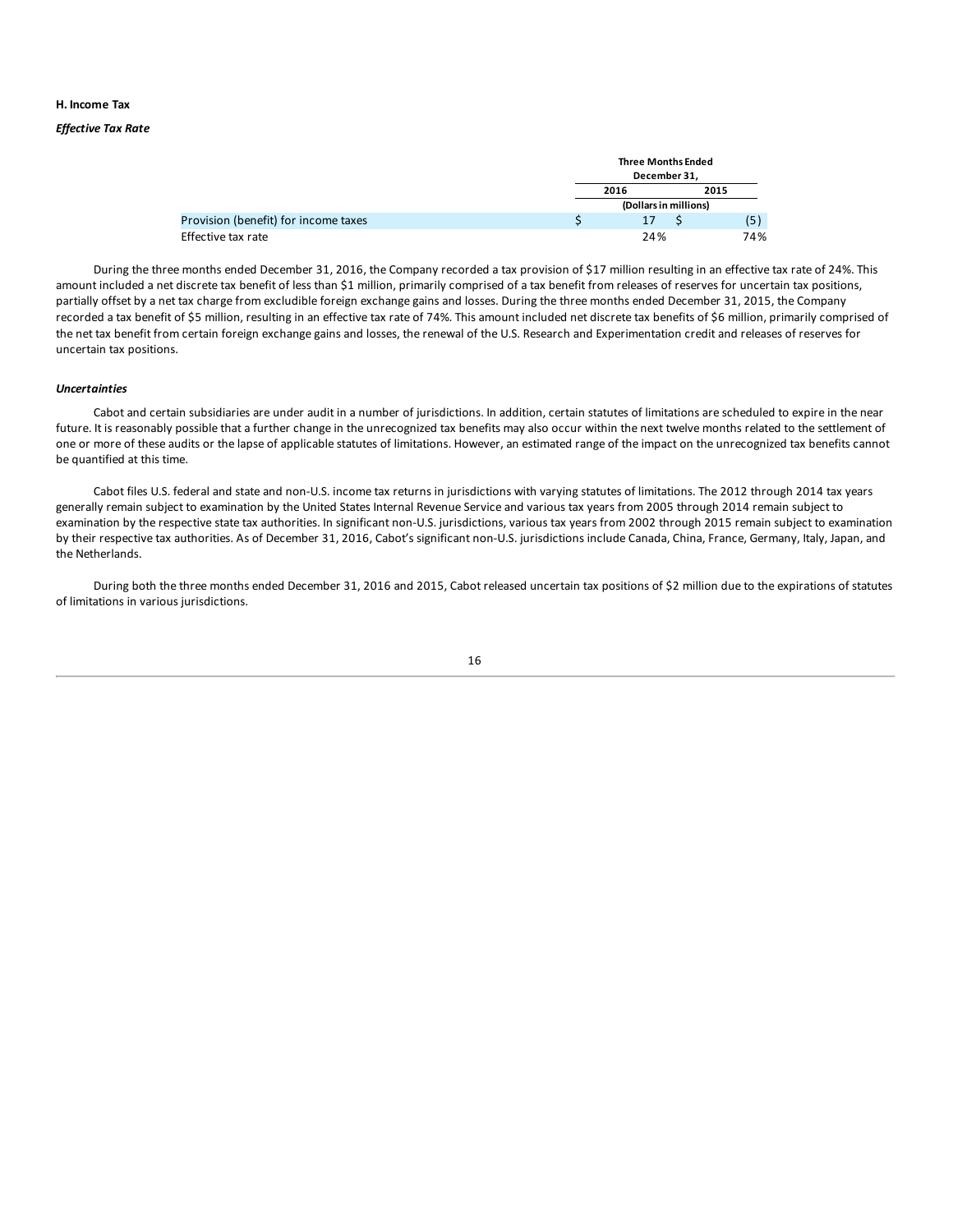### **I. Earnings Per Share**

The following tables summarize the components of the basic and diluted earnings per common share computations:

|                                                                            | <b>Three Months Ended</b><br>December 31,                     |    |        |  |  |  |  |
|----------------------------------------------------------------------------|---------------------------------------------------------------|----|--------|--|--|--|--|
|                                                                            | 2016                                                          |    | 2015   |  |  |  |  |
|                                                                            | (Dollars and shares in millions, except<br>per share amounts) |    |        |  |  |  |  |
| <b>Basic EPS:</b>                                                          |                                                               |    |        |  |  |  |  |
| Net income (loss) attributable to Cabot Corporation                        | \$<br>54                                                      | \$ | (7)    |  |  |  |  |
| Less: Dividends and dividend equivalents to                                |                                                               |    |        |  |  |  |  |
| participating securities                                                   |                                                               |    |        |  |  |  |  |
| Less: Undistributed earnings allocated to<br>participating securities(1)   |                                                               |    |        |  |  |  |  |
| Earnings (loss) allocated to common                                        |                                                               |    |        |  |  |  |  |
| shareholders (numerator)                                                   | \$<br>54                                                      | \$ | (7)    |  |  |  |  |
| Weighted average common shares and<br>participating securities outstanding | 62.7                                                          |    | 62.9   |  |  |  |  |
| Less: Participating securities(1)                                          | 0.5                                                           |    | 0.4    |  |  |  |  |
| Adjusted weighted average common shares<br>(denominator)                   | 62.2                                                          |    | 62.5   |  |  |  |  |
| Amounts per share - basic:                                                 |                                                               |    |        |  |  |  |  |
| Net income (loss) attributable to Cabot Corporation                        | \$<br>0.85                                                    | \$ | (0.11) |  |  |  |  |
| <b>Diluted EPS:</b>                                                        |                                                               |    |        |  |  |  |  |
| Earnings (loss) allocated to common shareholders                           | \$<br>54                                                      | \$ | (7)    |  |  |  |  |
| Plus: Earnings (loss) allocated to participating securities                |                                                               |    |        |  |  |  |  |
| Less: Adjusted earnings allocated to participating<br>securities(2)        |                                                               |    |        |  |  |  |  |
| Earnings (loss) allocated to common                                        |                                                               |    |        |  |  |  |  |
| shareholders (numerator)                                                   | \$<br>54                                                      | \$ | (7)    |  |  |  |  |
| Adjusted weighted average common shares<br>outstanding                     | 62.2                                                          |    | 62.5   |  |  |  |  |
| Effect of dilutive securities:                                             |                                                               |    |        |  |  |  |  |
| Common shares issuable(3)                                                  | 0.6                                                           |    |        |  |  |  |  |
| Adjusted weighted average common shares<br>(denominator)                   | 62.8                                                          |    | 62.5   |  |  |  |  |
| Amounts per share - diluted:                                               |                                                               |    |        |  |  |  |  |
| Net income (loss) attributable to Cabot Corporation                        | \$<br>0.85                                                    | \$ | (0.11) |  |  |  |  |

(1) Participating securities consist of shares of unvested time-based restricted stock units.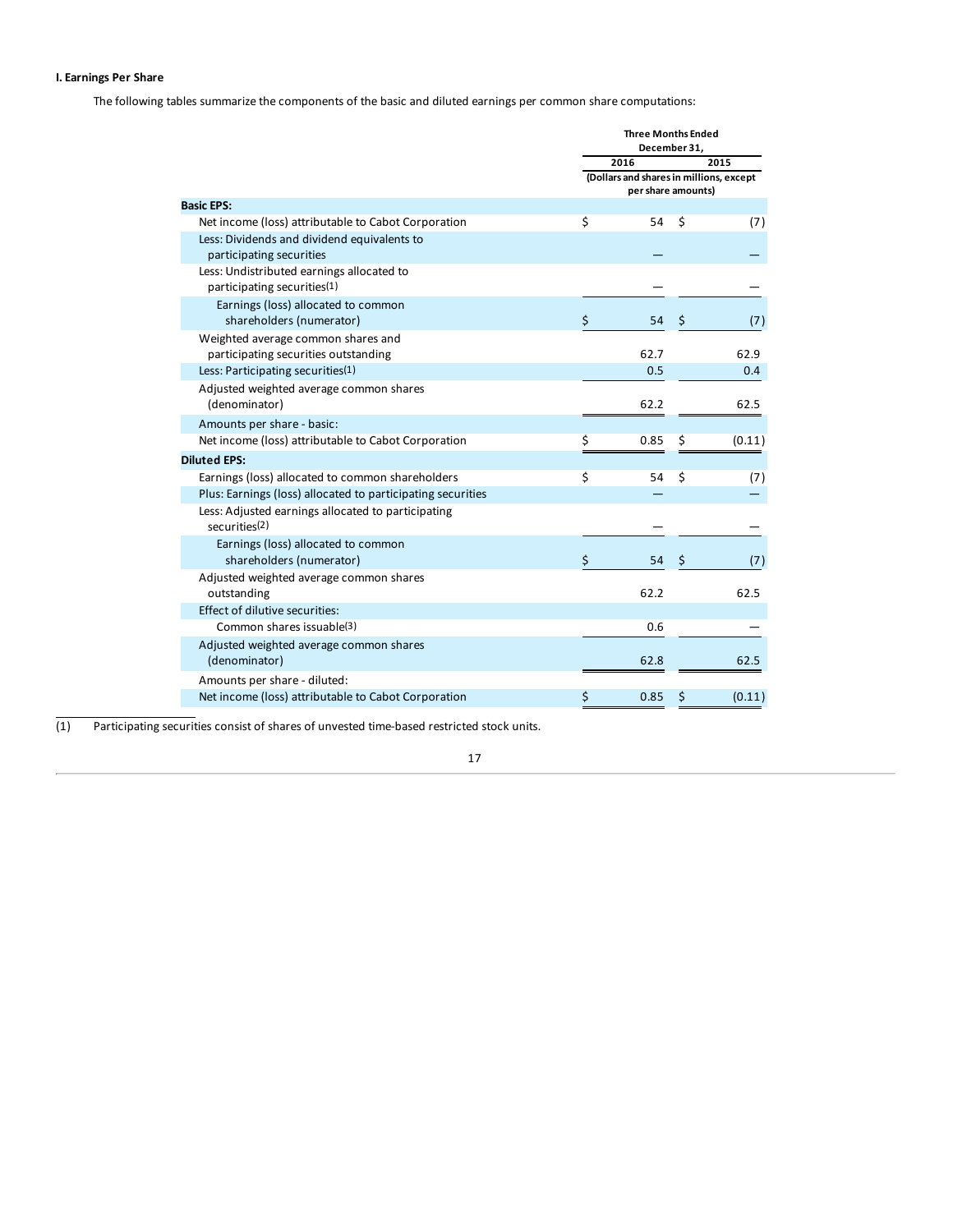Undistributed earnings are the earnings which remain after dividends declared during the period are assumed to be distributed to the common and participating shareholders. Undistributed earnings are allocated to common and participating shareholders on the same basis as dividend distributions. The calculation of undistributed earnings is as follows:

|                                                          | <b>Three Months Ended</b><br>December 31, |    |      |      |  |
|----------------------------------------------------------|-------------------------------------------|----|------|------|--|
|                                                          | 2016<br>2015                              |    |      |      |  |
|                                                          | (Dollars in millions)                     |    |      |      |  |
| Calculation of undistributed earnings (loss):            |                                           |    |      |      |  |
| Net income (loss) attributable to Cabot Corporation      | \$                                        | 54 | -\$  | (7)  |  |
| Less: Dividends declared on common stock                 |                                           | 19 |      | 14   |  |
| Less: Dividends declared on participating                |                                           |    |      |      |  |
| securities                                               |                                           |    |      |      |  |
| Undistributed earnings (loss)                            |                                           | 35 | ς    | (21) |  |
| Allocation of undistributed earnings (loss):             |                                           |    |      |      |  |
| Undistributed earnings (loss) allocated to common        |                                           |    |      |      |  |
| shareholders                                             | \$                                        | 35 | - \$ | (21) |  |
| Undistributed earnings (loss) allocated to participating |                                           |    |      |      |  |
| shareholders                                             |                                           |    |      |      |  |
| Undistributed earnings (loss)                            | Ś                                         | 35 |      | (21) |  |

- (2) Undistributed earnings are adjusted for the assumed distribution of dividends to the dilutive securities, which are described in (3) below, and then reallocated to participating securities.
- (3) Represents incremental shares of common stock from the (i) assumed exercise of stock options issued under Cabot's equity incentive plans; (ii) assumed issuance of shares to employees pursuant to the Company's Supplemental 401(K) Plan; and (iii) assumed issuance of shares under outstanding performance-based restricted stock unit awards issued under Cabot's equity incentive plans. For the three months ended December 31, 2016 and 2015, respectively, 173,927 and 1,083,358, incremental shares of common stock were excluded from the calculation of diluted earnings per share because the inclusion of these shares would have been antidilutive.

### **J. Restructuring**

Cabot recorded a net benefit of less than \$1 million related to restructuring activities in Cost of Sales in its Consolidated Statement of Operations for the three months ended December 31, 2016. Cabot's restructuring activities were recorded in the Consolidated Statements of Operations in the three months ended December 31, 2015 as follows:

|                                     | <b>Three Months Ended</b> |
|-------------------------------------|---------------------------|
|                                     | December 31,              |
|                                     | 2015                      |
|                                     | (Dollars in millions)     |
| Cost of sales                       |                           |
| Selling and administrative expenses | 6                         |
| Research and technical expenses     |                           |
| Total                               |                           |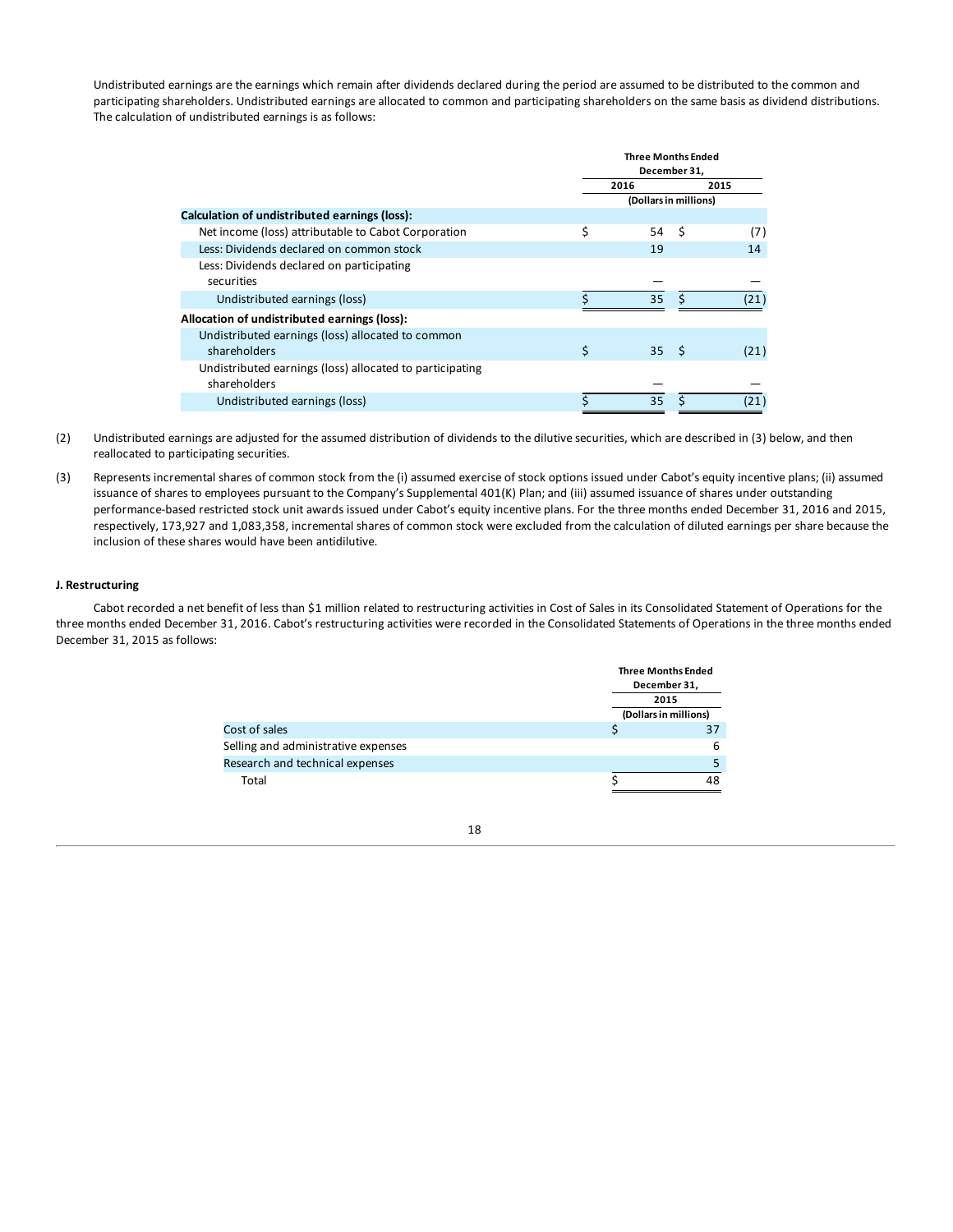Details of all restructuring activities and the related reserves during the three months ended December 31, 2016 were as follows:

|                               | Severance<br>and Employee<br><b>Benefits</b> | Environmental<br>Remediation | <b>Total</b> |
|-------------------------------|----------------------------------------------|------------------------------|--------------|
|                               |                                              | (Dollars in millions)        |              |
| Reserve at September 30, 2016 |                                              |                              |              |
| Cash paid                     |                                              |                              | (1)          |
| Reserve at December 31, 2016  |                                              |                              |              |

### *2016 Plan*

In October 2015, in response to challenging macroeconomic conditions, the Company announced its intention to restructure its operations subject to local consultation requirements and processes in certain locations. Cabot's plan resulted in termination of employment for approximately 300 employees across the Company's global locations. These actions are intended to result in a more competitive cost structure.

Total charges related to these actions are expected to be \$30 million, of which approximately \$29 million was recorded in fiscal 2016. The Company recorded pre-tax charges of less than \$1 million for the first three months of fiscal 2017 and expects to record approximately \$1 million through the rest of fiscal 2017 related to these actions. The Company recorded pre-tax charges of approximately \$24 million in the first three months of fiscal 2016 related to these actions. The charges recorded and anticipated are comprised of severance, employee benefits and other transition costs.

Cumulative net cash outlays related to these actions are expected to be approximately \$30 million, comprised of severance, employee benefits and other transition costs. Through December 31, 2016, the Company has made \$28 million in cash payments related to this plan, of which \$27 million was paid in fiscal 2016, and expects to make \$2 million in cash payments through the remainder of fiscal 2017.

As of December 31, 2016, Cabot has \$1 million of accrued severance charges in the Consolidated Balance Sheet related to these actions.

Additionally, in fiscal 2016 Cabot closed its carbon black manufacturing facility in Merak, Indonesia to consolidate production in Asia using the Company's Cilegon, Indonesia and other Asian and global carbon black production sites to meet regional demand. The decision was driven by the financial performance at the Merak facility in the past several years. Manufacturing operations ceased at the end of January 2016 and the employment of approximately 50 employees was terminated.

Total charges related to the Merak closure are expected to be \$27 million, of which \$25 million was recorded in fiscal 2016. The Company has recorded a net pre-tax benefit of less than \$1 million in the three months ended December 31, 2016 and charges of \$24 million in the three months ended December 31, 2015. The charges in the first quarter of fiscal 2016 were comprised of \$22 million of asset impairments and accelerated depreciation and \$2 million of severance and employee benefits.

Future anticipated site closure costs for the Merak facility, comprised mainly of site demolition, clearing and environmental remediation charges, and other miscellaneous costs, are expected to total approximately \$1 million in the remainder of fiscal 2017 and approximately \$2 million thereafter.

Total net cash outlays related to this closure are expected to be approximately \$6 million, comprised of \$3 million of severance payments, \$3 million of site demolition, clearing and environmental costs, and less than \$1 million for other charges. Through December 31, 2016, the Company has made \$2 million in cash payments related to this plan, mainly for severance, and expects to pay approximately \$1 million through the remainder of fiscal 2017 and \$3 million thereafter mainly for site demolition, clearing and environmental remediation costs.

As of December 31, 2016, Cabot has approximately \$1 million of accrued severance costs in the Consolidated Balance Sheet related to the Merak facility closure.

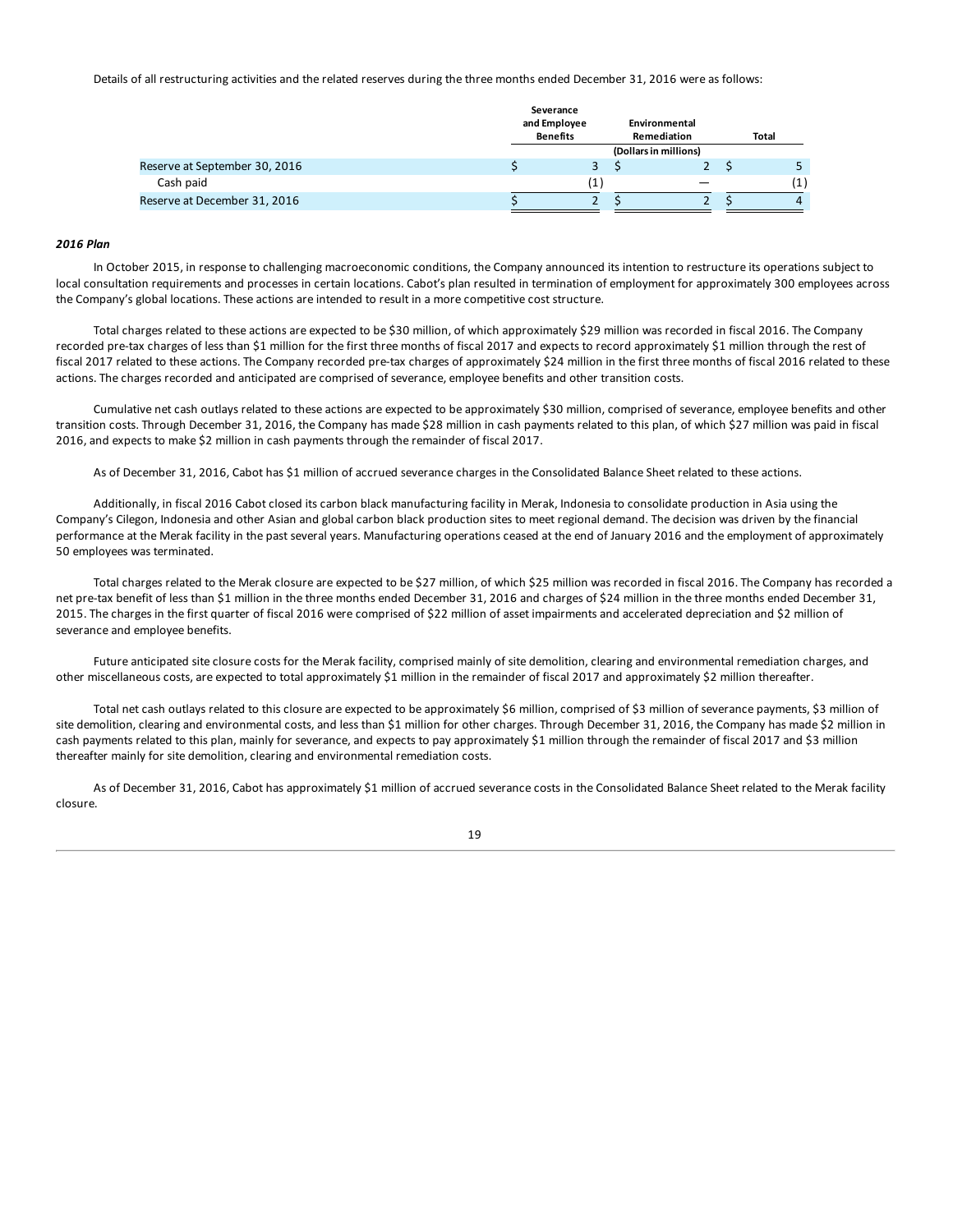#### *Other Actions*

In previous years, the Company has entered into other various restructuring actions which have been substantially completed, pending the sale of assets from certain closed sites, including the sale of a former manufacturing site in Thane, India. The Company has recorded a total net benefit of less than \$1 million related to these plans in the three months ended December 31, 2016 and a net charge of less than \$1 million in the three months ended December 31, 2015.

Cabot expects to pay \$2 million related to these actions in the remainder of fiscal 2017 and thereafter mainly for accrued environmental and other closure related costs. As of December 31, 2016, Cabot has approximately \$2 million of accrued environmental and other closure related costs in the Consolidated Balance Sheets related to these activities.

### **K. Financial Instruments and Fair Value Measurements**

The FASB authoritative guidance on fair value measurements defines fair value, provides a framework for measuring fair value in generally accepted accounting principles, and requires certain disclosures about fair value measurements. The disclosures focus on the inputs used to measure fair value. The guidance establishes the following hierarchy for categorizing these inputs:

- Level  $1 -$  Quoted market prices in active markets for identical assets or liabilities
- Level 2 Significant other observable inputs (e.g., quoted prices for similar items in active markets, quoted prices for identical or similar items in markets that are not active, inputs other than quoted prices that are observable such as interest rate and yield curves, and market-corroborated inputs)

### Level  $3 -$  Significant unobservable inputs

There were no transfers of financial assets or liabilities measured at fair value between Level 1 and Level 2 and there were no Level 3 investments during the first three months of either fiscal 2017 or 2016.

At December 31, 2016 and September 30, 2016, Cabot had derivatives relating to foreign currency risks carried at fair value and included in Prepaid expenses and other current assets, Other assets, and Accounts payable and accrued liabilities of \$8 million and \$1 million, respectively. These derivatives are classified as Level 2 instruments within the fair value hierarchy as the fair value determination was based on observable inputs.

At December 31, 2016 and September 30, 2016, the fair value of guaranteed investment contracts, included in Other assets on the Consolidated Balance Sheets, was \$11 million and \$12 million, respectively. Guaranteed investment contracts were classified as Level 2 instruments within the fair value hierarchy as the fair value determination was based on other observable inputs.

At December 31, 2016 and September 30, 2016, the fair values of cash and cash equivalents, accounts and notes receivable, accounts payable and accrued liabilities, and notes payable and variable rate debt approximated their carrying values due to the short-term nature of these instruments. The carrying value and fair value of the long-term fixed rate debt were \$0.91 billion and \$0.94 billion, respectively, as of December 31, 2016 and \$0.91 billion and \$0.98 billion, respectively, as of September 30, 2016. The fair values of Cabot's fixed rate long-term debt and capital lease obligations are estimated based on comparable quoted market prices at the respective period ends. The carrying amounts of Cabot's floating rate long-term debt and capital lease obligations approximate their fair values. All such measurements are based on observable inputs and are classified as Level 2 within the fair value hierarchy. The valuation technique used is the discounted cash flow model.

### **L. Derivatives**

### *Foreign Currency Risk Management*

Cabot's international operations are subject to certain risks, including currency exchange rate fluctuations and government actions. Cabot endeavors to match the currency in which debt is issued to the currency of the Company's major, stable cash receipts. In some situations Cabot has issued debt denominated in U.S. dollars and then entered into cross currency swaps that exchange the dollar principal and interest payments into Euro denominated principal and interest payments.

Additionally, the Company has foreign currency exposure arising from its net investments in foreign operations. Cabot may enter into cross-currency swaps to mitigate the impact of currency rate changes on the Company's net investments.

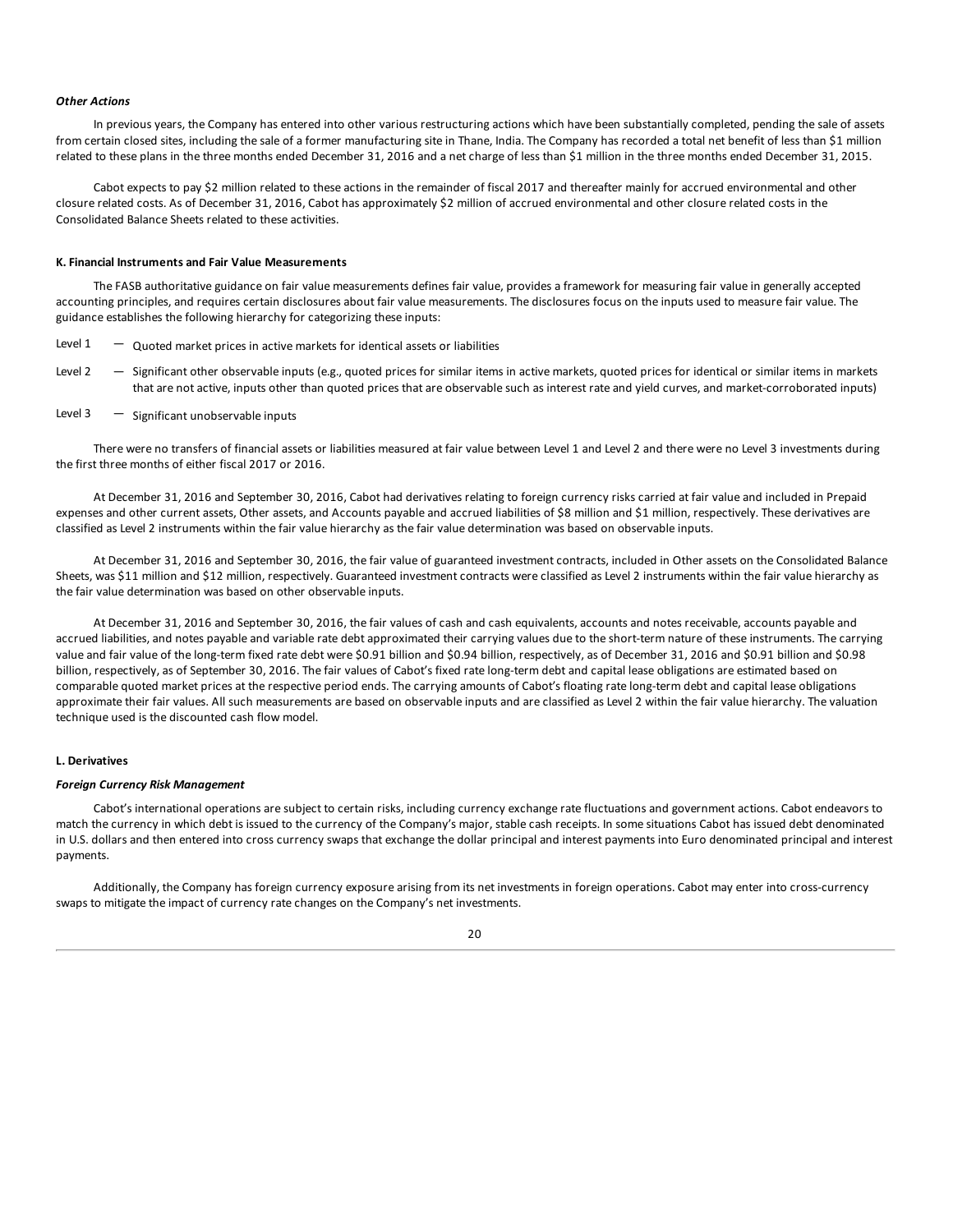The Company also has foreign currency exposure arising from the denomination of monetary assets and liabilities in foreign currencies other than the functional currency of a given subsidiary as well as the risk that currency fluctuations could affect the dollar value of future cash flows generated in foreign currencies. Accordingly, Cabot uses short-term forward contracts to minimize the exposure to foreign currency risk. In certain situations where the Company has forecasted purchases under a long-term commitment or forecasted sales denominated in a foreign currency, Cabot may enter into appropriate financial instruments in accordance with the Company's risk management policy to hedge future cash flow exposures.

The following table provides details of the derivatives held as of December 31, 2016 and September 30, 2016 to manage foreign currency risk.

|                                        |                  | <b>Notional Amount</b>                           |                                                  |                      |
|----------------------------------------|------------------|--------------------------------------------------|--------------------------------------------------|----------------------|
| Description                            | <b>Borrowing</b> | December 31, 2016                                | September 30, 2016                               | Hedge<br>Designation |
| <b>Cross Currency Swaps</b>            | 3.4% Notes       | USD 250 million<br>swapped to EUR 223<br>million | USD 250 million<br>swapped to EUR<br>223 million | Net investment       |
| Forward Foreign Currency Contracts (1) | N/A              | USD 5 million                                    | USD 4 million                                    | No designation       |

(1) Cabot's forward foreign exchange contracts are denominated primarily in the Indonesian rupiah, Czech koruna, and British pound sterling.

#### *Accounting for Derivative Instruments and Hedging Activities*

The Company determines the fair value of financial instruments using quoted market prices whenever available. When quoted market prices are not available for various types of financial instruments (such as forwards, options and swaps), the Company uses standard models with market-based inputs, which take into account the present value of estimated future cash flows and the ability of Cabot or the financial counterparty to perform. For interest rate and crosscurrency swaps, the significant inputs to these models are interest rate curves for discounting future cash flows and are adjusted for credit risk. For forward foreign currency contracts, the significant inputs are interest rate curves for discounting future cash flows, and exchange rate curves of the foreign currency for translating future cash flows.

### *Fair Value Hedge*

For derivative instruments that are designated and qualify as fair value hedges, the gain or loss on the derivative as well as the offsetting gain or loss on the hedged item attributable to the hedged risk are recognized in current period earnings.

### *Cash Flow Hedge*

For derivative instruments that are designated and qualify as cash flow hedges, the effective portion of the gain or loss on the derivative is recorded in Accumulated other comprehensive income (loss) and reclassified to earnings in the same period or periods during which the hedged transaction affects earnings. Gains and losses on the derivative representing either hedge ineffectiveness or hedge components excluded from the assessment of effectiveness are recognized in current period earnings.

### *Net Investment Hedge*

For net investment hedges, changes in the fair value of the effective portion of the derivatives' gains or losses are reported as foreign currency translation gains or losses in AOCI while changes in the ineffective portion are reported in earnings. Effectiveness is assessed based on the hypothetical derivative method. There was no ineffectiveness for the quarter ended December 31, 2016. The gains or losses on derivative instruments reported in AOCI are reclassified to earnings in the period in which earnings are affected by the underlying item, such as a disposal or substantial liquidations of the entities being hedged.

During the fourth quarter of fiscal 2016, the Company entered into cross currency swaps with a notional amount of \$250 million, which are designated as hedges of its net investments in certain Euro denominated subsidiaries. Cash settlements periodically occur for fixed rate interest payments and a cash exchange of the notional currency amount will occur at the end of the term in 2026 under these cross currency swaps. During the three months ended December 31, 2016, the Company recognized a gain of \$7 million related to these swaps through Foreign currency translation adjustment in other comprehensive income (loss). As of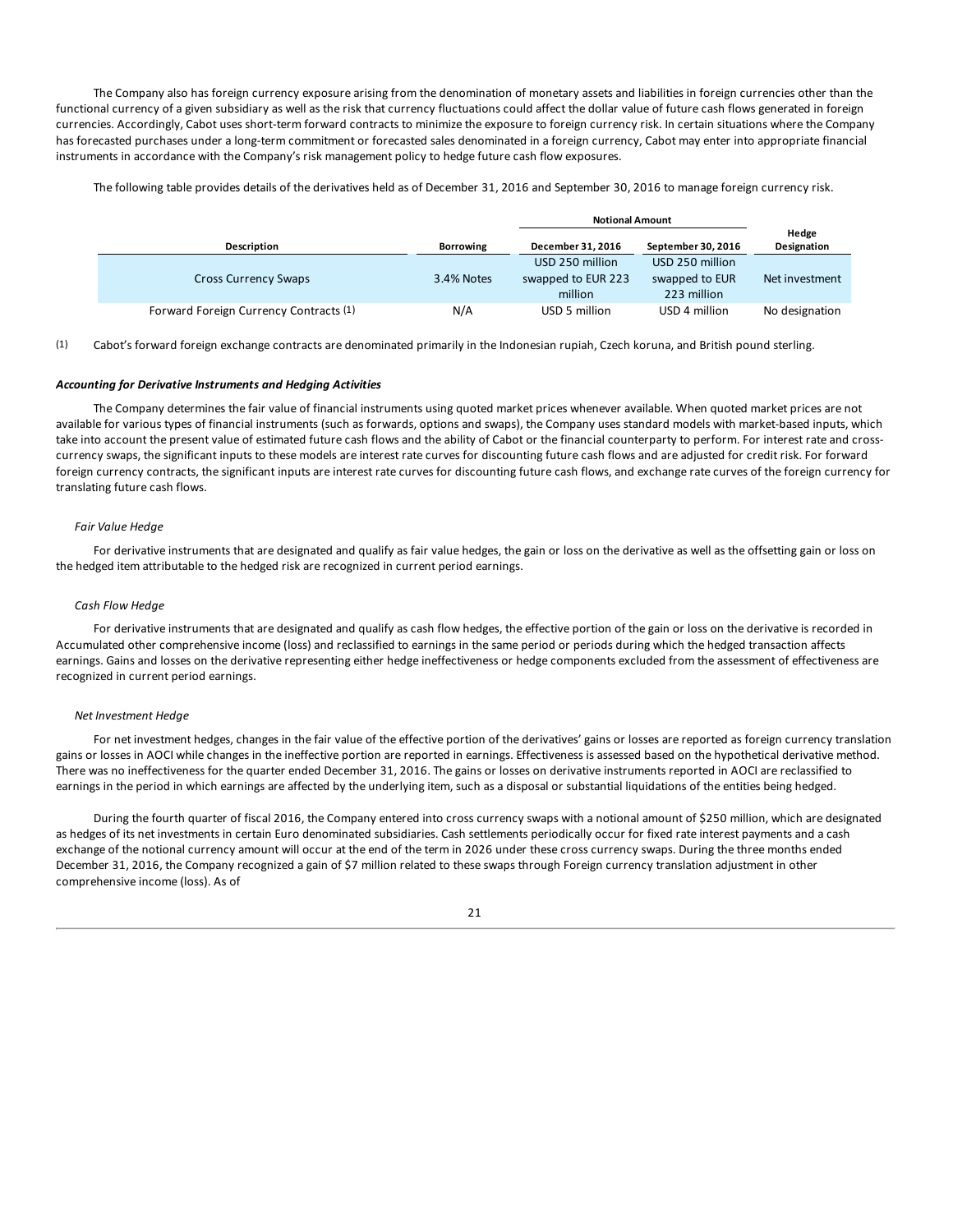December 31, 2016 and September 30, 2016, the fair value of these swaps was \$8 million and \$1 million, respectively, and was included in Prepaid expenses and other current assets and Other assets on the Consolidated Balance Sheets. As of December 31, 2016 and September 30, 2016, cumulative gain included in AOCI was \$8 million and \$1 million, respectively. There were no gains or losses reclassified from AOCI into earnings during the first three months of fiscal 2017 or fiscal 2016.

### *Other Derivative Instruments*

From time to time, the Company may enter into certain derivative instruments that may not be designated as hedges for accounting purposes, which may include cross currency swaps, foreign currency forward contracts and commodity derivatives. For cross currency swaps and foreign currency forward contracts not designated as hedges, the Company uses standard models with market-based inputs. The significant inputs to these models are interest rate curves for discounting future cash flows, and exchange rate curves of the foreign currency for translating future cash flows. In determining the fair value of the commodity derivatives, the significant inputs to valuation models are quoted market prices of similar instruments in active markets. Although these derivatives do not qualify for hedge accounting, Cabot believes that such instruments are closely correlated with the underlying exposure, thus managing the associated risk. The gains or losses from changes in the fair value of derivative instruments that are not accounted for as hedges are recognized in current period earnings.

At both December 31, 2016 and September 30, 2016, the fair value of derivative instruments not designated as hedges were immaterial and were presented in Accounts payable and accrued liabilities and Prepaid expenses and other current assets, respectively, on the Consolidated Balance Sheets.

#### **M. Venezuela**

Cabot owns 49% of an operating carbon black affiliate in Venezuela, which is accounted for as an equity affiliate, through wholly-owned subsidiaries that carry the investment and receive its dividends. As of December 31, 2016, these subsidiaries carried the operating affiliate investment of \$13 million.

During the three month periods ended December 31, 2016 and 2015, the Company received dividends in the amounts of \$1 million and \$2 million, respectively, which were paid in U.S. dollars.

A significant portion of the Company's operating affiliate's sales are exports denominated in U.S. dollars. The Venezuelan government mandates that a certain percentage of the dollars collected from these sales be converted into bolivars. The exchange rate made available to the Company as of December 31, 2016 was 674 bolivars to the U.S. dollar. The operating affiliate and the Company's wholly-owned subsidiaries remeasured their bolivar denominated monetary accounts to reflect the current rate.

The operating entity has generally been profitable. The Company continues to closely monitor developments in Venezuela and their potential impact on the recoverability of its equity affiliate investment. Any future change in the exchange rate made available to the Company or opening of additional parallel markets could cause the Company to change the exchange rate it uses and result in gains or losses on the bolivar denominated assets held by its operating affiliate and wholly-owned subsidiaries.

#### **N. Financial Information by Segment**

The Company identifies a business as an operating segment if: i) it engages in business activities from which it may earn revenues and incur expenses; ii) its operating results are regularly reviewed by the Chief Operating Decision Maker ("CODM"), who is Cabot's President and Chief Executive Officer, to make decisions about resources to be allocated to the segment and assess its performance; and iii) it has available discrete financial information. The Company has determined that all of its businesses are operating segments. The CODM reviews financial information at the operating segment level to allocate resources and to assess the operating results and financial performance for each operating segment. Operating segments are aggregated into a reportable segment if the operating segments are determined to have similar economic characteristics and if the operating segments are similar in the following areas: i) nature of products and services; ii) nature of production processes; iii) type or class of customer for their products and services; iv) methods used to distribute the products or provide services; and v) if applicable, the nature of the regulatory environment.

The Company has four reportable segments: Reinforcement Materials, Performance Chemicals, Purification Solutions and Specialty Fluids.

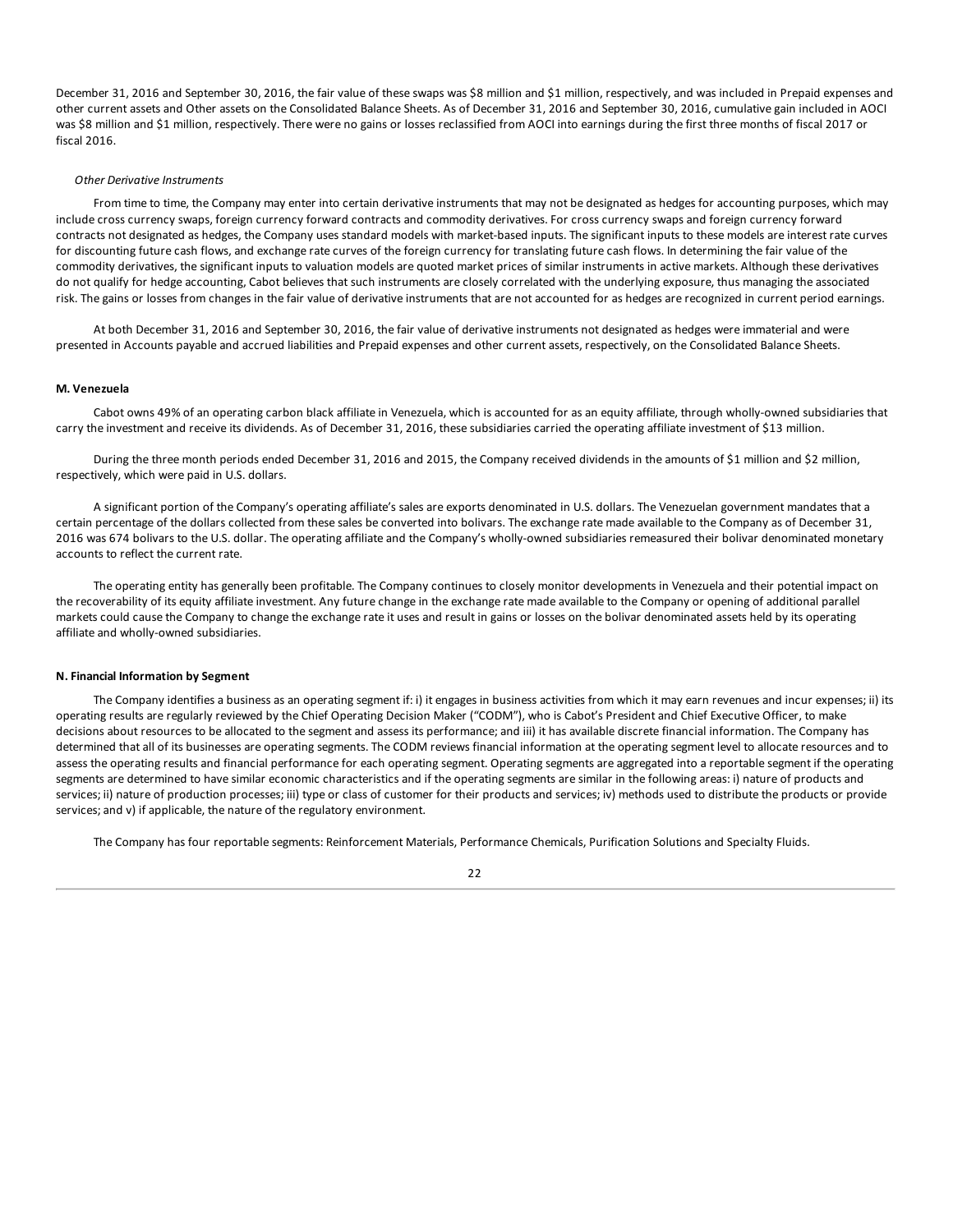The Reinforcement Materials segment represents the rubber blacks and elastomer composites product lines.

The Performance Chemicals segment combines the specialty carbons and compounds and inkjet colorants product lines into the Specialty Carbons and Formulations business, and combines the fumed metal oxides and aerogel product lines into the Metal Oxides business. These businesses are similar in terms of economic characteristics, nature of products, processes, customer class and product distribution methods, and, therefore, have been aggregated into one reportable segment. The net sales from each of these businesses for the three months ended December 31, 2016 and 2015 were as follows:

|                                    | <b>Three Months Ended</b><br>December 31, |  |     |  |  |  |
|------------------------------------|-------------------------------------------|--|-----|--|--|--|
|                                    | 2016<br>2015                              |  |     |  |  |  |
|                                    | (Dollars in millions)                     |  |     |  |  |  |
| Specialty Carbons and Formulations | 138                                       |  | 140 |  |  |  |
| Metal Oxides                       | 67                                        |  | 67  |  |  |  |
| <b>Total Performance Chemicals</b> | 205                                       |  | 207 |  |  |  |

The Purification Solutions segment represents the Company's activated carbon business and the Specialty Fluids segment includes cesium formate oil and gas drilling fluids and high-purity fine cesium chemicals product lines.

Reportable segment Income (loss) from continuing operation before taxes and equity in earnings from affiliated companies ("Segment EBIT") is presented for each reportable segment in the financial information by reportable segment table below. Segment EBIT excludes certain items, meaning items management does not consider representative of on-going operating segment results. In addition, Segment EBIT includes Equity in earnings of affiliated companies, net of tax, the full operating results of a contractual joint venture in Purification Solutions, royalties, Net income attributable to noncontrolling interests, net of tax, and discounting charges for certain Notes receivable, but excludes Interest expense, foreign currency transaction gains and losses, interest income, dividend income, unearned revenue, the effects of LIFO accounting for inventory, general unallocated expense and unallocated corporate costs.

Financial information by reportable segment is as follows:

|                                                                                                                             | Reinforcement<br><b>Materials</b> |     | Performance<br><b>Chemicals</b> |      | Purification<br><b>Solutions</b> |      | <b>Specialty</b><br><b>Fluids</b> |    | Segment<br>Total |    | Unallocated<br>and Other(1) |   | Consolidated<br>Total |
|-----------------------------------------------------------------------------------------------------------------------------|-----------------------------------|-----|---------------------------------|------|----------------------------------|------|-----------------------------------|----|------------------|----|-----------------------------|---|-----------------------|
|                                                                                                                             |                                   |     |                                 |      |                                  |      | (Dollars in millions)             |    |                  |    |                             |   |                       |
| Three Months Ended December 31, 2016                                                                                        |                                   |     |                                 |      |                                  |      |                                   |    |                  |    |                             |   |                       |
| Revenues from external customers(2)                                                                                         | 295                               | Ś   | 205                             | Ś.   | 69                               | \$   | 11                                | Ŝ. | 580              | Ś  | 31                          | S | 611                   |
| Income (loss) from continuing operations<br>before taxes and equity in earnings from<br>affiliated companies <sup>(3)</sup> | 40                                | - Ś | 49                              | - \$ | $\overline{4}$                   | - \$ | $2^{\circ}$                       | -Ś | 95               | Ŝ. | $(22)$ \$                   |   | 73                    |
|                                                                                                                             |                                   |     |                                 |      |                                  |      |                                   |    |                  |    |                             |   |                       |
| Three Months Ended December 31, 2015                                                                                        |                                   |     |                                 |      |                                  |      |                                   |    |                  |    |                             |   |                       |
| Revenues from external customers(2)                                                                                         | 288                               | Ŝ.  | 207                             | Ŝ.   | 66                               | Ŝ.   | $7^{\circ}$                       | .s | 568              | Ś  | 35                          | Ŝ | 603                   |
| Income (loss) from continuing operations<br>before taxes and equity in earnings from<br>affiliated companies <sup>(3)</sup> | 26                                |     | 50                              |      | (5)                              |      | —                                 |    | 71               |    | (79)                        |   | (8)                   |
|                                                                                                                             |                                   |     |                                 |      |                                  |      |                                   |    |                  |    |                             |   |                       |

 $(1)$  Unallocated and Other includes certain items and eliminations necessary to reflect management's reporting of operating segment results. These items are reflective of the segment reporting presented to the CODM.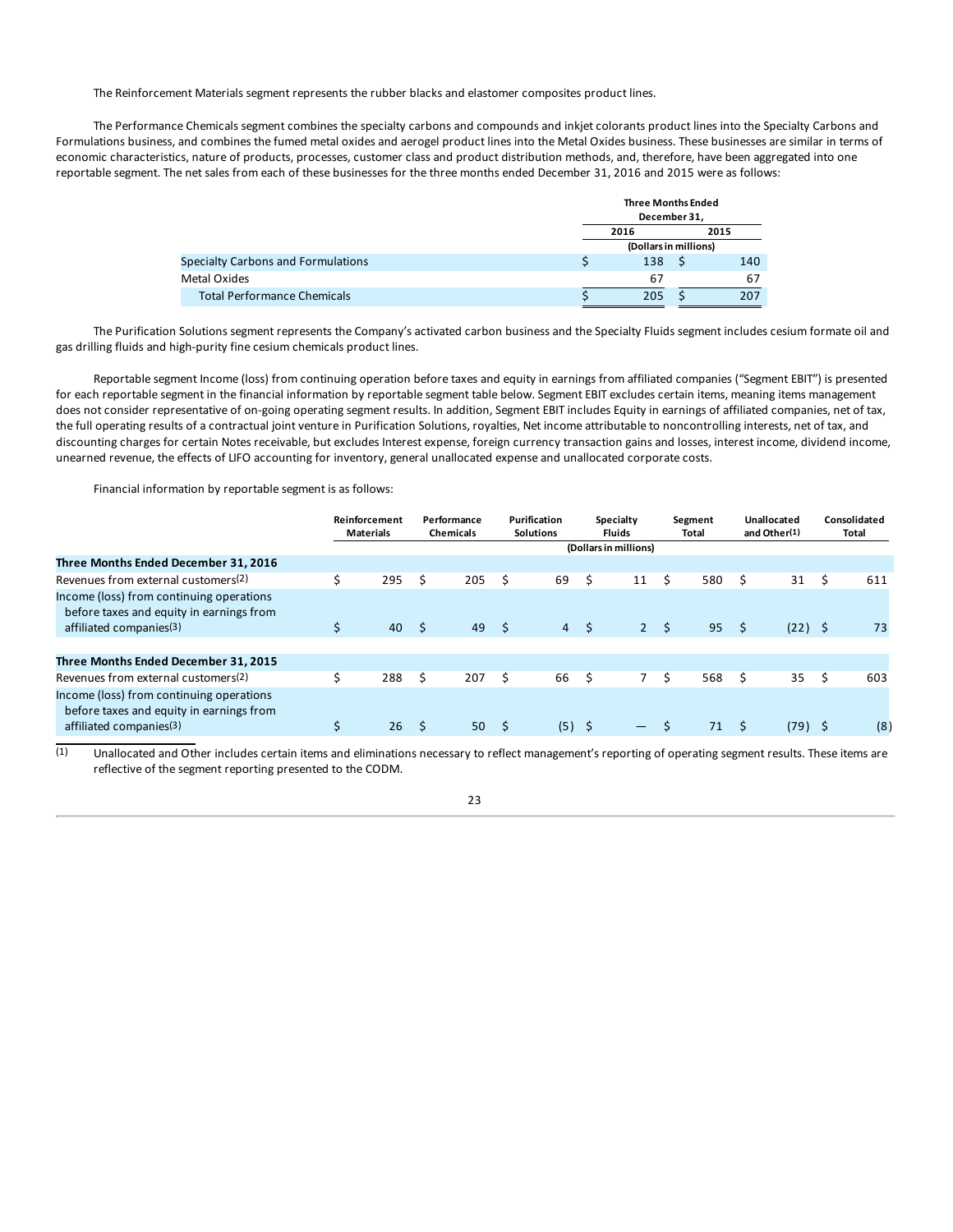(2) Revenue from external customers that are categorized as Unallocated and Other reflects royalties, other operating revenues, external shipping and handling fees, the impact of unearned revenue, the removal of 100% of the sales of an equity method affiliate and discounting charges for certain Notes receivable. Details are provided in the table below:

|                                                          | <b>Three Months Ended</b><br>December 31, |                       |                |    |  |  |
|----------------------------------------------------------|-------------------------------------------|-----------------------|----------------|----|--|--|
|                                                          |                                           | 2015<br>2016          |                |    |  |  |
|                                                          |                                           | (Dollars in millions) |                |    |  |  |
| Royalties, other operating revenues, the impact of       |                                           |                       |                |    |  |  |
| unearned revenue, the removal of 100% of the sales of an |                                           |                       |                |    |  |  |
| equity method affiliate and discounting charges for      |                                           |                       |                |    |  |  |
| certain notes receivable                                 | S                                         |                       | 5 <sup>5</sup> | q  |  |  |
| Shipping and handling fees                               |                                           | 26                    |                | 26 |  |  |
| Total                                                    |                                           | 31                    |                | 35 |  |  |

 $\overline{3}$  Income (loss) from continuing operations before taxes and equity in earnings from affiliated companies that are categorized as Unallocated and Other includes:

|                                                                 |                       | <b>Three Months Ended</b><br>December 31, |  |      |  |
|-----------------------------------------------------------------|-----------------------|-------------------------------------------|--|------|--|
|                                                                 |                       | 2016<br>2015                              |  |      |  |
|                                                                 | (Dollars in millions) |                                           |  |      |  |
| Interest expense                                                |                       | $(13)$ \$                                 |  | (13) |  |
| Total certain items, pre-tax(a)                                 |                       |                                           |  | (58) |  |
| Unallocated corporate costs(b)                                  |                       | (12)                                      |  | (13) |  |
| General unallocated income (expense)(c)                         |                       |                                           |  |      |  |
| Less: Equity in earnings of affiliated companies, net of tax(d) |                       | (2)                                       |  |      |  |
| Total                                                           |                       | 122                                       |  | (79) |  |

(a) Certain items are items of expense and income that management does not consider representative of the Company's fundamental on-going segment results and they are, therefore, excluded from Segment EBIT. Certain items, pre-tax, for the three months ended December 31, 2016 included charges of less than \$1 million. Certain items, pre-tax, for the three months ended December 31, 2015 included charges of \$48 million related to global restructuring activities, \$8 million related to foreign currency loss on the devaluation of the Argentine peso, and \$2 million related to legal and environmental matters and reserves.

(b) Unallocated corporate costs are costs that are not controlled by the segments and primarily benefit corporate interests.

- (c) General unallocated income (expense) consists of gains (losses) arising from foreign currency transactions, net of other foreign currency risk management activities, the impact of accounting for certain inventory on a LIFO basis, the profit or loss related to the corporate adjustment for unearned revenue, and the impact of including the full operating results of an equity affiliate in Purification Solutions Segment EBIT.
- (d) Equity in earnings of affiliated companies, net of tax, is included in Segment EBIT and is removed in Unallocated and other to reconcile to income (loss) from operations before taxes and equity in earnings from affiliated companies.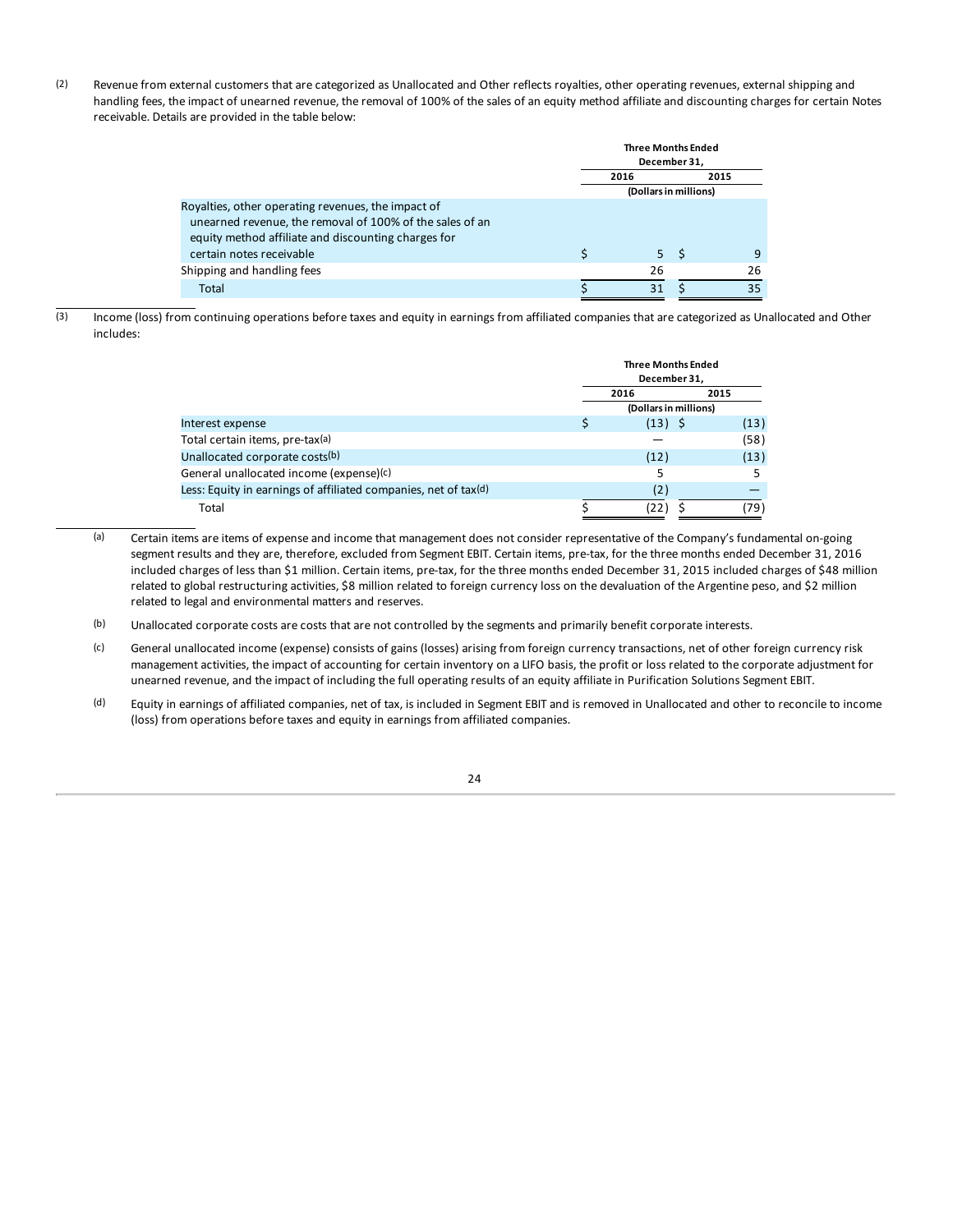### <span id="page-24-0"></span>*Item 2. Management's Discussion and Analysis of Financial Condition and Results of Operations*

### **Critical Accounting Policies**

The preparation of our financial statements is in accordance with accounting principles generally accepted in the United States ("GAAP"). The preparation of our financial statements requires management to make estimates and judgments that affect the reported amounts of assets, liabilities, revenues, and expenses and related disclosure of contingent assets and liabilities. We consider an accounting estimate to be critical to the financial statements if (i) the estimate is complex in nature or requires a high degree of judgment and (ii) different estimates and assumptions were used, the results could have a material impact on the consolidated financial statements. On an ongoing basis, we evaluate our estimates and the application of our policies. We base our estimates on historical experience, current conditions and on various other assumptions that we believe are reasonable under the circumstances, the results of which form the basis for making judgments about the carrying values of assets and liabilities that are not readily apparent from other sources. Actual results may differ from these estimates under different assumptions or conditions. Our critical accounting policies have not substantially changed from those described in the 2016 Form 10- K.

#### **Results of Operations**

Cabot is organized into four reportable business segments: Reinforcement Materials, Performance Chemicals, Purification Solutions and Specialty Fluids. Cabot is also organized for operational purposes into three geographic regions: the Americas; Europe, Middle East and Africa; and Asia Pacific. The discussions of our results of operations for the periods presented reflect these structures.

Our analysis of our financial condition and operating results should be read with our consolidated financial statements and accompanying notes.

#### *Definition of Terms and Non-GAAP Financial Measures*

When discussing our results of operations, we use several terms as described below.

The term "product mix" refers to the mix of types and grades of products sold or the mix of geographic regions where products are sold, and the positive or negative impact this has on the revenue or profitability of the business and/or segment.

The term "LIFO" includes two factors: (i) the impact of current inventory costs being recognized immediately in Cost of sales under a last-in first-out method, compared to the older costs that would have been included in Cost of sales under a first-in first-out method ("Cost of sales impact"); and (ii) the impact of reductions in inventory quantities, causing historical inventory costs to flow through Cost of sales ("liquidation impact").

Our discussion under the heading "Provision (Benefit) for Income Taxes and Reconciliation of Effective Tax Rate to Operating Tax Rate" includes a discussion of our "effective tax rate" and our "operating tax rate" and includes a reconciliation of the two rates. Our operating tax rate is a non-GAAP financial measure and should not be considered as an alternative to our effective tax rate, the most comparable GAAP financial measure. In calculating our operating tax rate, we exclude discrete tax items, which include: i) unusual or infrequent items, such as a significant release or establishment of a valuation allowance, ii) items related to uncertain tax positions, such as the tax impact of audit settlements, interest on tax reserves, and the release of tax reserves from the expiration of statutes of limitations, and iii) other discrete tax items, such as the tax impact of legislative changes and, on a quarterly basis, the timing of losses in certain jurisdictions and the cumulative rate adjustment, if applicable. We also exclude the tax impact of certain items, as defined below in the discussion of Total segment EBIT, on both operating income and the tax provision. Our definition of the operating tax rate may not be comparable to the definition used by other companies. Management believes that this non-GAAP financial measure is useful supplemental information because it helps our investors compare our tax rate year to year on a consistent basis and to understand what our tax rate on current operations would be without the impact of these items.

Our discussion under the heading "First Quarter of Fiscal 2017 versus First Quarter of Fiscal 2016—By Business Segment" includes a discussion of Total segment EBIT, which is a non-GAAP financial measure defined as Income (loss) from continuing operations before income taxes and equity in earnings from affiliated companies less certain items and other unallocated items. Our Chief Operating Decision Maker, who is our President and Chief Executive Officer, uses segment EBIT to evaluate the operating results of each segment and to allocate resources to the segments. We believe Total segment EBIT, which reflects the sum of EBIT from our four reportable segments, provides useful supplemental information for our investors as it is an important indicator of the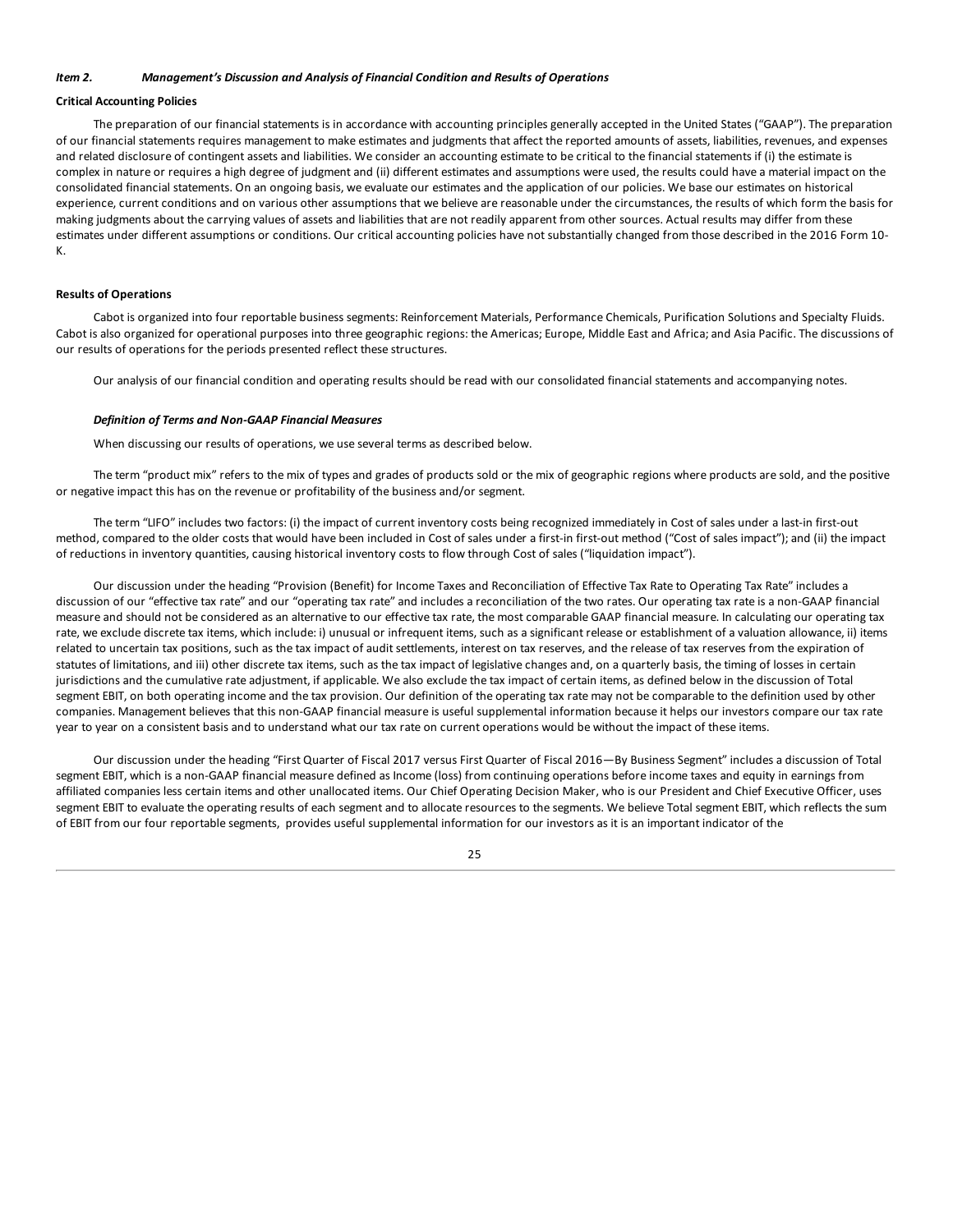Company's operational strength and performance, allows investors to see our results through the eyes of management, and provides context for our discussion of individual business segment performance. Total segment EBIT should not be considered an alternative for Income (loss) from continuing operations before income taxes and equity in earnings of affiliated companies, which is the most directly comparable GAAP financial measure. A reconciliation of Total segment EBIT to Income (loss) from continuing operations before income taxes and equity in earnings of affiliated companies is provided under the heading "First Quarter of Fiscal 2017 versus First Quarter of Fiscal 2016—By Business Segment". Investors should consider the limitations associated with this non-GAAP measure, including the potential lack of comparability of this measure from one company to another.

In calculating Total segment EBIT, we exclude from our Income (loss) from continuing operations before income taxes and equity in earnings of affiliated companies (i) items of expense and income that management does not consider representative of our fundamental on-going segment results, which we refer to as "certain items", and (ii) items that, because they are not controlled by the business segments and primarily benefit corporate objectives, are not allocated to our business segments, such as interest expense and other corporate costs, which include unallocated corporate overhead expenses such as certain corporate salaries and headquarter expenses, plus costs related to special projects and initiatives, which we refer to as "other unallocated items". Management believes excluding the items identified as certain items facilitates operating performance comparisons from period to period by eliminating differences caused by the existence and timing of certain expense and income items that would not otherwise be apparent on a GAAP basis and also facilitates an evaluation of the Company's operating performance without the impact of these costs or benefits. The items of income and expense that we have excluded from Total segment EBIT in prior periods, as applicable, but that are included in our GAAP Income (loss) from continuing operations before income taxes and equity in earnings of affiliated companies, as applicable, are described below.

- Global restructuring activities, which include costs or benefits associated with cost reduction initiatives or plant closures and are primarily related to (i) employee termination costs, (ii) asset impairment charges associated with restructuring actions, (iii) costs to close facilities, including environmental costs and contract termination penalties and (iv) gains realized on the sale of land or equipment associated with restructured plants or locations.
- Foreign currency loss on devaluation, which represents the impact of controlled currency devaluations on our net monetary assets denominated in that currency. In fiscal 2016, this applied to currency exchange rate changes in Argentina and Venezuela.
- Legal and environmental reserves and matters, which consist of costs or benefits for matters typically related to former businesses or that are otherwise incurred outside of the ordinary course of business.
- Executive transition costs, which include incremental charges, including stock compensation charges, associated with the retirement or termination of employment of senior executives of the Company.
- Asset impairment charges, which primarily include charges associated with an impairment of goodwill or other long-lived assets.
- Acquisition and integration-related charges, which include transaction costs, redundant costs incurred during the period of integration, and costs associated with transitioning certain management and business processes to Cabot's processes.

#### *Overview*

During the first quarter of fiscal 2017, income (loss) from continuing operations before income taxes and equity in earnings of affiliated companies increased compared to the first quarter of fiscal 2016 primarily due to charges associated with restructuring plans that we recorded in the first quarter of fiscal 2016, including the planned closure of our carbon black manufacturing plant in Merak, Indonesia. In addition, results in the first quarter of fiscal 2017 improved compared to the first quarter of fiscal 2016 due to higher volumes across all segments and higher unit margins in Reinforcement Materials.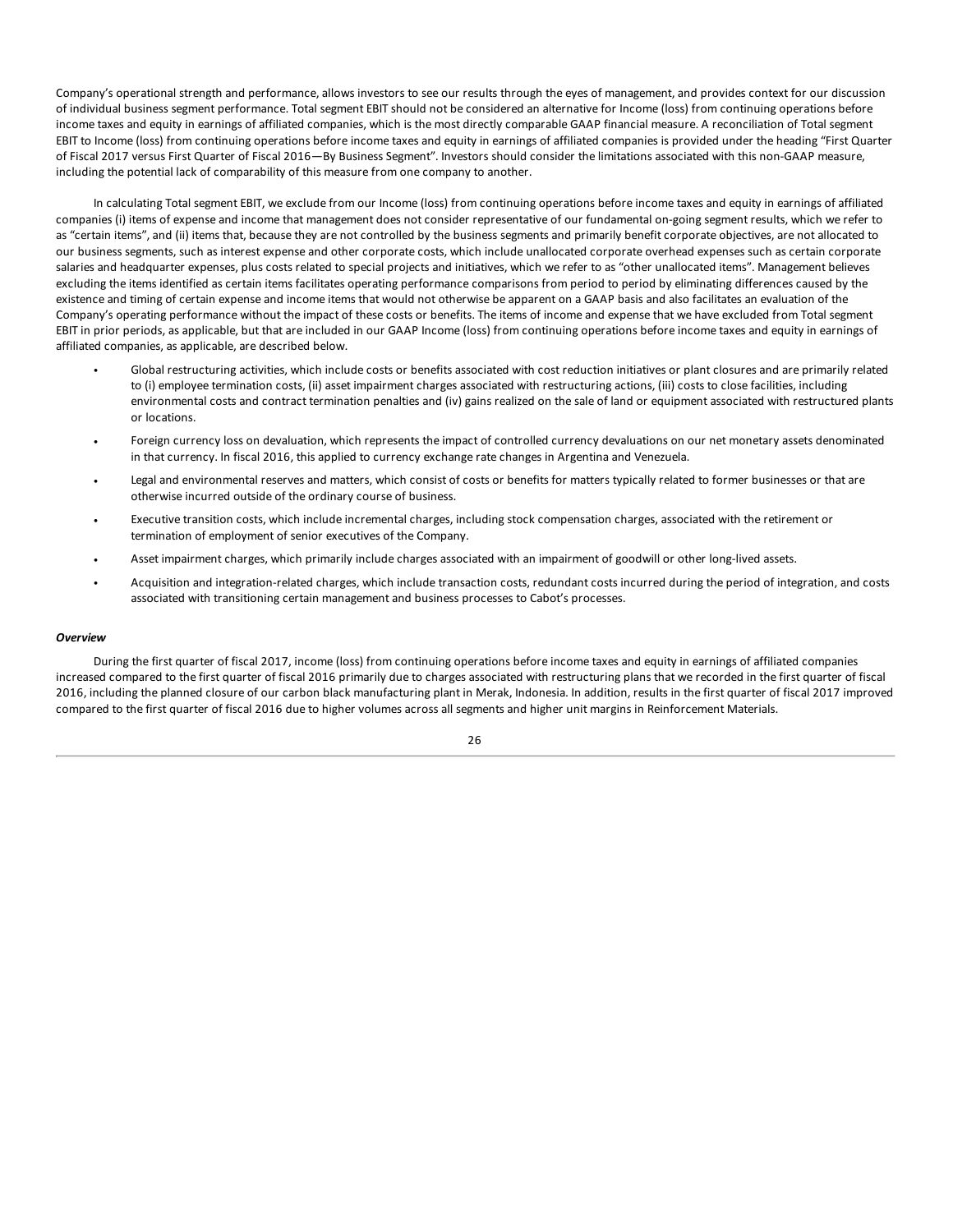### *First Quarter of Fiscal 2017 versus First Quarter of Fiscal 2016—Consolidated*

*Net Sales and Other Operating Revenues and Gross Profit*

|                                        | <b>Three Months Ended</b><br>December 31, |      |
|----------------------------------------|-------------------------------------------|------|
|                                        | 2016                                      | 2015 |
|                                        | (Dollars in millions)                     |      |
| Net sales and other operating revenues | 611                                       | 603  |
| Gross profit                           | 157                                       | 99   |

The \$8 million increase in net sales in the first quarter of fiscal 2017 compared to the first quarter of fiscal 2016 was primarily driven by higher volumes (\$20 million) in the Performance Chemicals, Purification Solutions and Specialty Fluids segments. The increase in volumes was partially offset by a less favorable price and product mix (\$6 million), an unfavorable impact from foreign currency translation (\$3 million), and a decrease in revenue from unallocated sources (\$4 million).

Gross profit increased by \$58 million in the first quarter of fiscal 2017 compared to the first quarter of fiscal 2016 primarily due to charges taken in fiscal 2016 associated with restructuring plans, including the closure of our Merak, Indonesia carbon black manufacturing plant. In addition, gross profit improved due to higher volumes and the favorable impact from increasing inventory levels.

### *Selling and Administrative Expenses*

|                                     | <b>Three Months Ended</b> | December 31, |  |
|-------------------------------------|---------------------------|--------------|--|
|                                     | 2016<br>2015              |              |  |
|                                     | (Dollars in millions)     |              |  |
| Selling and administrative expenses | 63                        |              |  |

Selling and administrative expenses decreased by \$8 million in the first quarter of fiscal 2017 compared to the same period of fiscal 2016 primarily as a result of charges recorded in fiscal 2016 for restructuring actions taken to reduce fixed costs across the Company.

#### *Research and Technical Expenses*

|                                 | <b>Three Months Ended</b><br>December 31. |  |      |
|---------------------------------|-------------------------------------------|--|------|
|                                 | 2016                                      |  | 2015 |
|                                 | (Dollars in millions)                     |  |      |
| Research and technical expenses | 12                                        |  | 16   |

Research and technical expenses decreased by \$4 million in the first quarter of fiscal 2017 compared to the same period of fiscal 2016 primarily as a result of charges recorded in fiscal 2016 for restructuring actions taken to reduce fixed costs across the Company.

### *Interest and Dividend Income, Interest Expense and Other Income (Expense)*

|                              | <b>Three Months Ended</b><br>December 31. |      |      |
|------------------------------|-------------------------------------------|------|------|
|                              | 2016                                      | 2015 |      |
|                              | (Dollars in millions)                     |      |      |
| Interest and dividend income | 2 S                                       |      |      |
| Interest expense             | (13)                                      |      | (13) |
| Other income (expense)       |                                           |      | (8)  |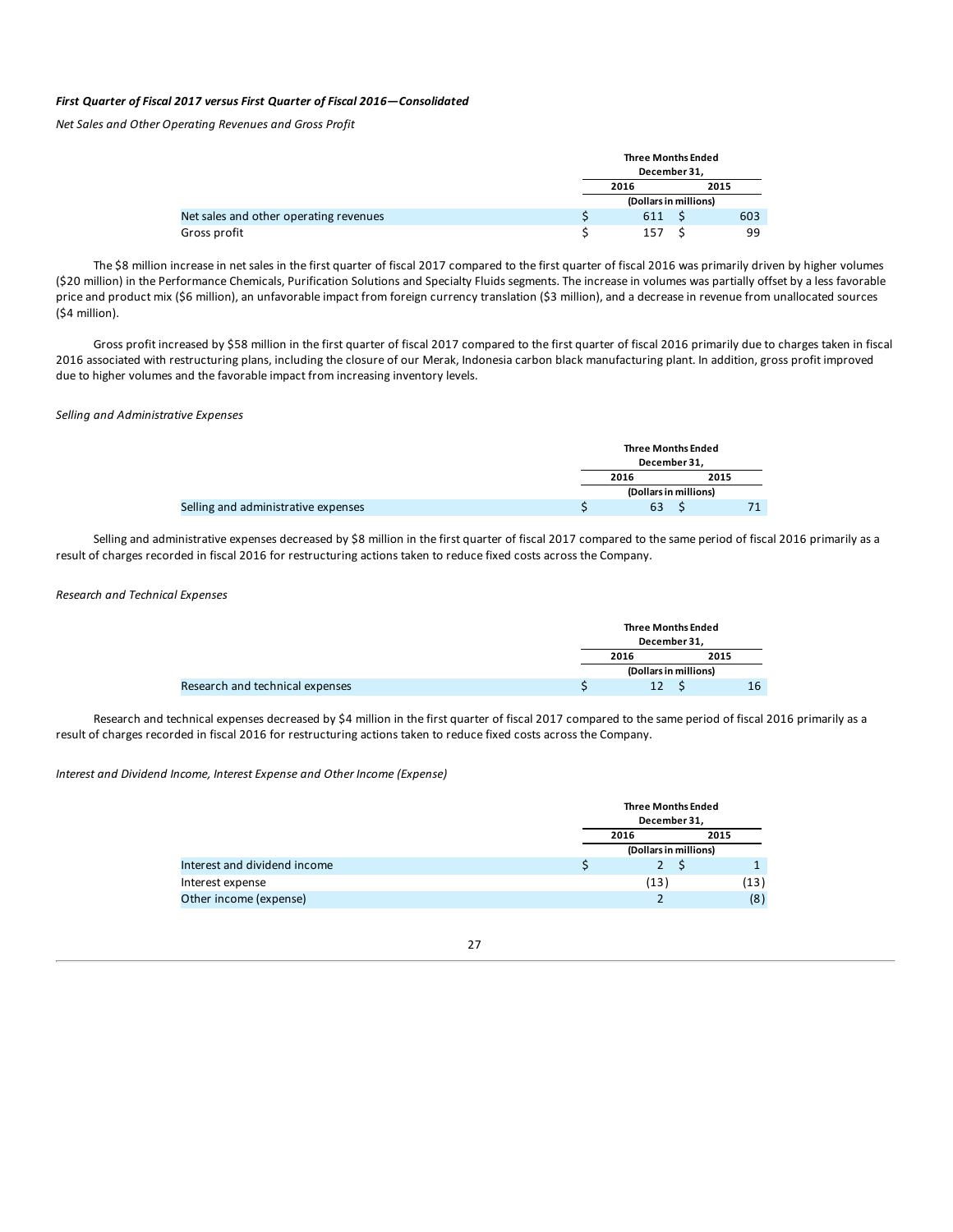Interest and dividend income increased by \$1 million in the first three months of fiscal 2017 compared to the same period of fiscal 2016 due to interest earned on higher cash balances.

Interest expense was consistent in the first quarter of fiscal 2017 as compared to the same period in fiscal 2016.

Other income (expense) changed by \$10 million in the first quarter of fiscal 2017 compared to the first quarter of fiscal 2016 due to a favorable comparison of foreign currency movements, primarily the devaluation of the Argentine peso in fiscal 2016, which resulted in a loss of \$8 million.

*Provision (Benefit) for Income Taxes and Reconciliation of Effective Tax Rate to Operating Tax Rate*

|                                          |      | <b>Three Months Ended</b><br>December 31, |         |  |  |
|------------------------------------------|------|-------------------------------------------|---------|--|--|
|                                          | 2016 |                                           | 2015    |  |  |
|                                          |      | (Dollars in millions)                     |         |  |  |
| Provision (benefit) for income taxes     | \$   | \$<br>17                                  | (5)     |  |  |
| Effective tax rate                       |      | 24%                                       | 74%     |  |  |
| Impact of discrete tax items(a):         |      |                                           |         |  |  |
| Unusual or infrequent items              |      | $(1)\%$                                   | (14)%   |  |  |
| Items related to uncertain tax positions |      | 2%                                        | (20)%   |  |  |
| Other discrete tax items                 |      | $(1)\%$                                   | (5)%    |  |  |
| Impact of certain items                  |      | $-$ %                                     | $(9)$ % |  |  |
| Operating tax rate                       |      | 24%                                       | 26%     |  |  |

During the three months ended December 31, 2016, we recorded a tax provision of \$17 million, resulting in an effective tax rate of 24%. This amount included a net discrete tax benefit of less than \$1 million. The operating tax rate for the three months ended December 31, 2016 was also 24%. During the three months ended December 31, 2015, we recorded a tax benefit of \$5 million, resulting in an effective tax rate of 74%. This amount included net discrete tax benefits of \$3 million, primarily comprised of the net tax benefit from certain foreign exchange gains and losses, the renewal of the U.S. Research and Experimentation credit and releases of reserves for uncertain tax positions. The operating tax rate for the three months ended December 31, 2015 was 26%.

- (a) The nature of the discrete tax items for the periods ended December 31, 2016 and 2015 were as follows:
	- (i) Unusual or infrequent items during the three months ended December 31, 2016 and 2015 included the tax impact of excludible foreign exchange gains and losses in certain jurisdictions. Unusual or infrequent items during the three months ended December 31, 2015 also included tax benefits from the renewal of the U.S. Research and Experimentation credit and extraordinary dividends from subsidiaries;
	- (ii) Items related to uncertain tax positions included tax benefits during the three months ended December 31, 2016 and 2015 from the reversal of accruals for uncertain tax positions due to the expiration of statutes of limitations and the settlement of tax audits (fiscal 2016 only), partially offset by a charge for the accrual of interest on uncertain tax positions, and;
	- (iii) Other discrete tax items during the three months ended December 31, 2016 included tax charges for various return to provision true ups related to tax return filings. Other discrete tax items during the three months ended December 31, 2015 included tax charges for a change in valuation allowance on beginning of year tax balances, partially offset by tax benefits for changes in tax laws.

We expect our effective and operating tax rates for fiscal 2017 to be 24%.

Cabot files U.S. federal and state and non-U.S. income tax returns in jurisdictions with varying statutes of limitations. The 2012 through 2014 tax years generally remain subject to examination by the IRS and various tax years from 2005 through 2014 remain subject to examination by the respective state tax authorities. In significant non-U.S. jurisdictions, various tax years from 2002 through 2015 remain subject to examination by their respective tax authorities. As of December 31, 2016, Cabot's significant non-U.S. jurisdictions include Canada, China, France, Germany, Italy, Japan, and the Netherlands.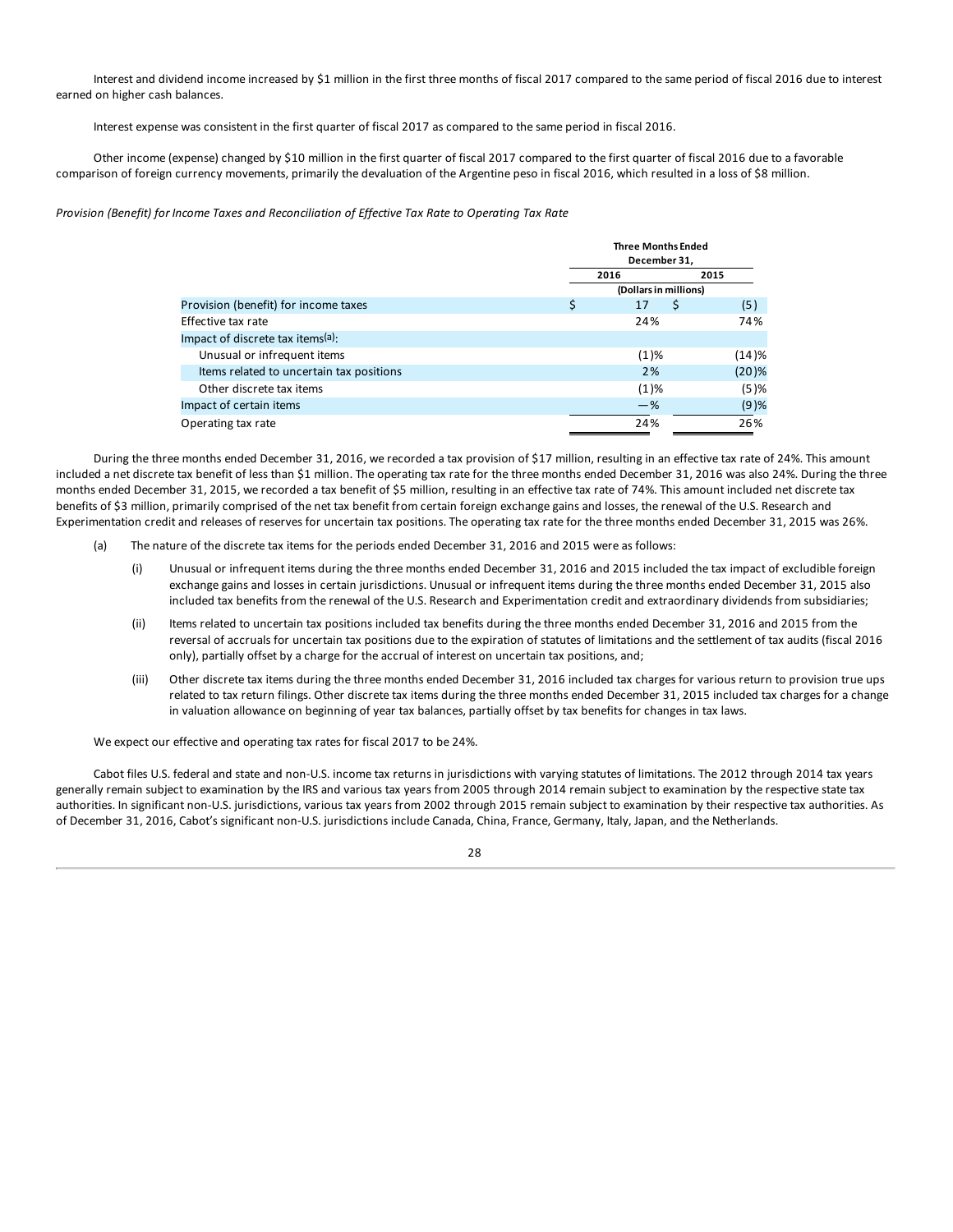*Equity in Earnings of Affiliated Companies and Net Income Attributable to Noncontrolling Interests*

|                                                                 |      | <b>Three Months Ended</b><br>December 31. |  |
|-----------------------------------------------------------------|------|-------------------------------------------|--|
|                                                                 | 2016 | 2015                                      |  |
|                                                                 |      | (Dollars in millions)                     |  |
| Equity in earnings of affiliated companies, net of tax          |      |                                           |  |
| Net income (loss) attributable to noncontrolling interests, net |      |                                           |  |
| of tax                                                          |      | Δ                                         |  |

Equity in earnings of affiliated companies, net of tax, increased by \$2 million in the first quarter fiscal 2017 compared to the first quarter of fiscal 2016 primarily due to higher earnings from our Venezuelan equity affiliate.

Net income attributable to noncontrolling interests, net of tax, remained consistent in the first quarter of fiscal 2017 as compared to the same period in fiscal 2016.

### *Net Income Attributable to Cabot Corporation*

In the first quarter of fiscal 2017, we reported net income (loss) attributable to Cabot Corporation of \$54 million (\$0.85 per diluted common share). This is compared to net income (loss) attributable to Cabot Corporation of \$(7) million ((\$0.11) per diluted common share) in the first quarter of fiscal 2016.

### *First Quarter of Fiscal 2017 versus First Quarter of Fiscal 2016—By Business Segment*

Income (loss) from continuing operations before income taxes and equity in earnings of affiliated companies, certain items, other unallocated items, and Total segment EBIT for the three months ended December 31, 2016 and 2015 are set forth in the table below. The details of certain items and other unallocated items are shown below and in Note N of our consolidated financial statements.

|                                                        | <b>Three Months Ended</b>    |  |      |  |
|--------------------------------------------------------|------------------------------|--|------|--|
|                                                        | December 31,<br>2016<br>2015 |  |      |  |
|                                                        | (Dollars in millions)        |  |      |  |
| Income (loss) from continuing operations before income |                              |  |      |  |
| taxes and equity in earnings of affiliated companies   | 73                           |  | (8)  |  |
| Less: Certain items                                    |                              |  | (58) |  |
| Less: Other unallocated items                          | (22)                         |  | (21) |  |
| Total segment EBIT                                     | 95                           |  |      |  |

In the first quarter of fiscal 2017, total segment EBIT increased by \$24 million when compared to the same period of fiscal 2016. The increase was primarily driven by higher volumes (\$13 million), the favorable impact of increasing inventory levels (\$9 million), higher unit margins (\$6 million), and the favorable impact of foreign currency translation (\$3 million), partially offset by higher fixed costs (\$7 million).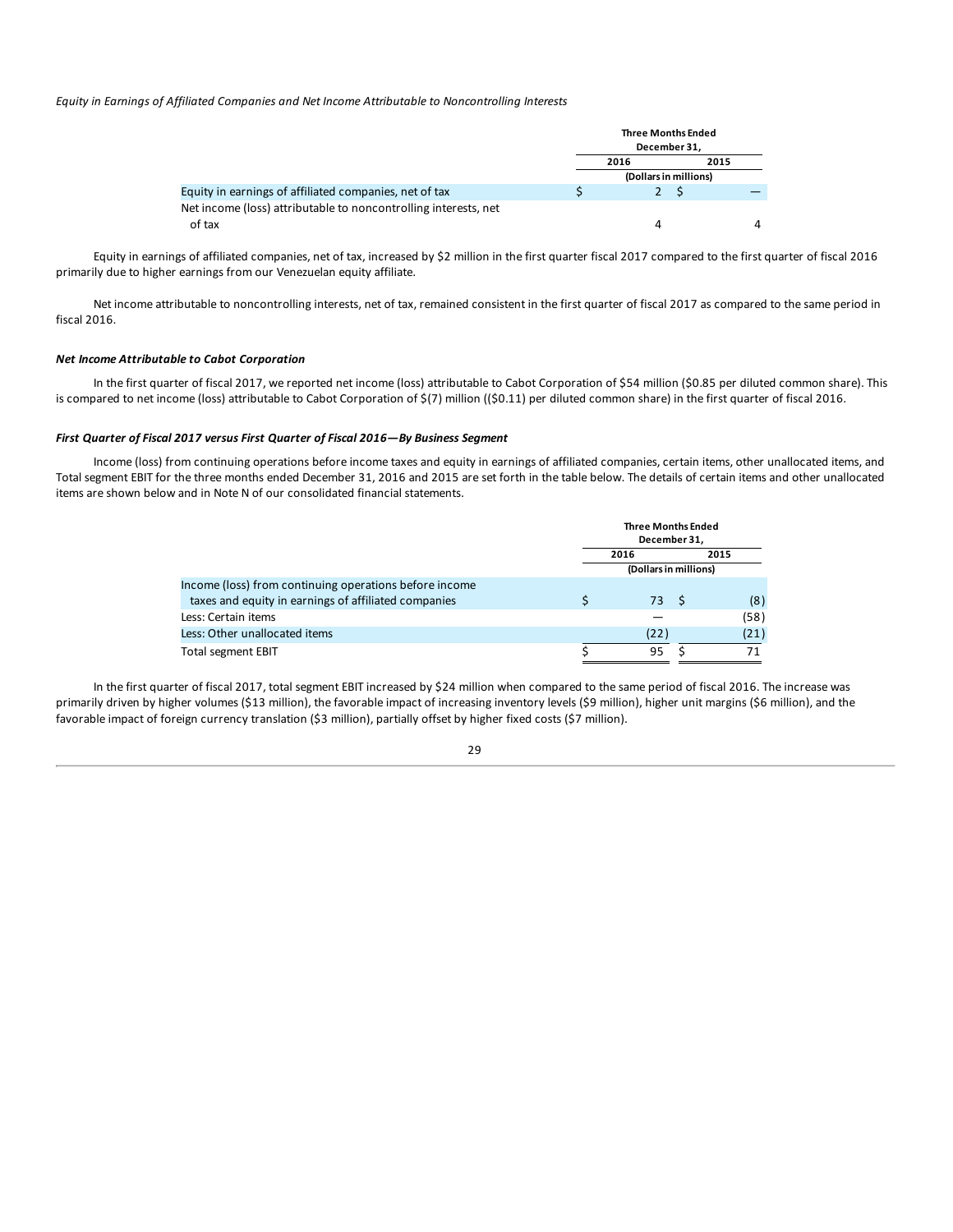### *Certain Items*

Details of the certain items for the first quarter of fiscal 2017 and 2016 are as follows:

|                                              | <b>Three Months Ended</b><br>December 31, |  |      |  |
|----------------------------------------------|-------------------------------------------|--|------|--|
|                                              | 2016<br>2015                              |  |      |  |
|                                              | (Dollars in millions)                     |  |      |  |
| Global restructuring activities              | \$                                        |  | (48) |  |
| Net foreign currency loss on devaluations    |                                           |  | (8)  |  |
| Legal and environmental matters and reserves |                                           |  | (2)  |  |
| Total certain items, pre-tax                 |                                           |  | (58) |  |
| Tax-related certain items                    |                                           |  |      |  |
| Tax impact of certain items                  |                                           |  | 15   |  |
| Discrete tax items                           |                                           |  | 3    |  |
| Total tax-related certain items              |                                           |  | 18   |  |
| Total certain items, after tax               |                                           |  | (40) |  |

Certain items for the first quarter of fiscal 2017 included charges of less than \$1 million. Certain items for the first quarter of fiscal 2016 included charges primarily related to restructuring activities, a foreign currency loss from the devaluation of the Argentine peso, and tax-related certain items. Details of restructuring activities are included in Note J of the consolidated financial statements. Tax-related certain items included discrete tax items, which are unusual and infrequent, and the tax impact of certain foreign exchange losses.

The tax impact of certain items is determined by (1) starting with the current and deferred income tax expense or benefit included in Net income (loss) attributable to Cabot Corporation, and (2) subtracting the tax expense or benefit on "adjusted earnings". Adjusted earnings is defined as the pre-tax income attributable to Cabot Corporation excluding certain items. The tax expense or benefit on adjusted earnings is calculated by applying the operating tax rate, as defined under the section Definition of Terms and Non-GAAP Financial Measures, to adjusted earnings.

*Other Unallocated Items*

|                                                              | <b>Three Months Ended</b><br>December 31, |           |      |  |
|--------------------------------------------------------------|-------------------------------------------|-----------|------|--|
|                                                              | 2016<br>2015                              |           |      |  |
|                                                              | (Dollars in millions)                     |           |      |  |
| Interest expense                                             |                                           | $(13)$ \$ | (13) |  |
| Unallocated corporate costs                                  |                                           | (12)      | (13) |  |
| General unallocated income (expense)                         |                                           |           |      |  |
| Less: Equity in earnings of affiliated companies, net of tax |                                           |           |      |  |
| Total other unallocated items                                |                                           |           | (21) |  |

A discussion of items that we refer to as "other unallocated items" can be found under the heading "Definition of Terms and Non-GAAP Financial Measures". The balances of unallocated corporate costs are primarily comprised of expenditures related to managing a public company that are not allocated to the segments and corporate business development costs related to new technology efforts. The balances of General unallocated income (expense) consists of gains (losses) arising from foreign currency transactions, net of other foreign currency risk management activities, the impact of accounting for certain inventory on a LIFO basis, the profit or loss related to the corporate adjustment for unearned revenue, and the impact of including the full operating results of an equity affiliate in Purification Solutions Segment EBIT.

Costs from Total other unallocated items changed by \$1 million in the first quarter of fiscal 2017 as compared to the same period in fiscal 2016. Equity in earnings of affiliated companies changed by \$2 million primarily due to an increase in earnings from our Venezuelan equity affiliate.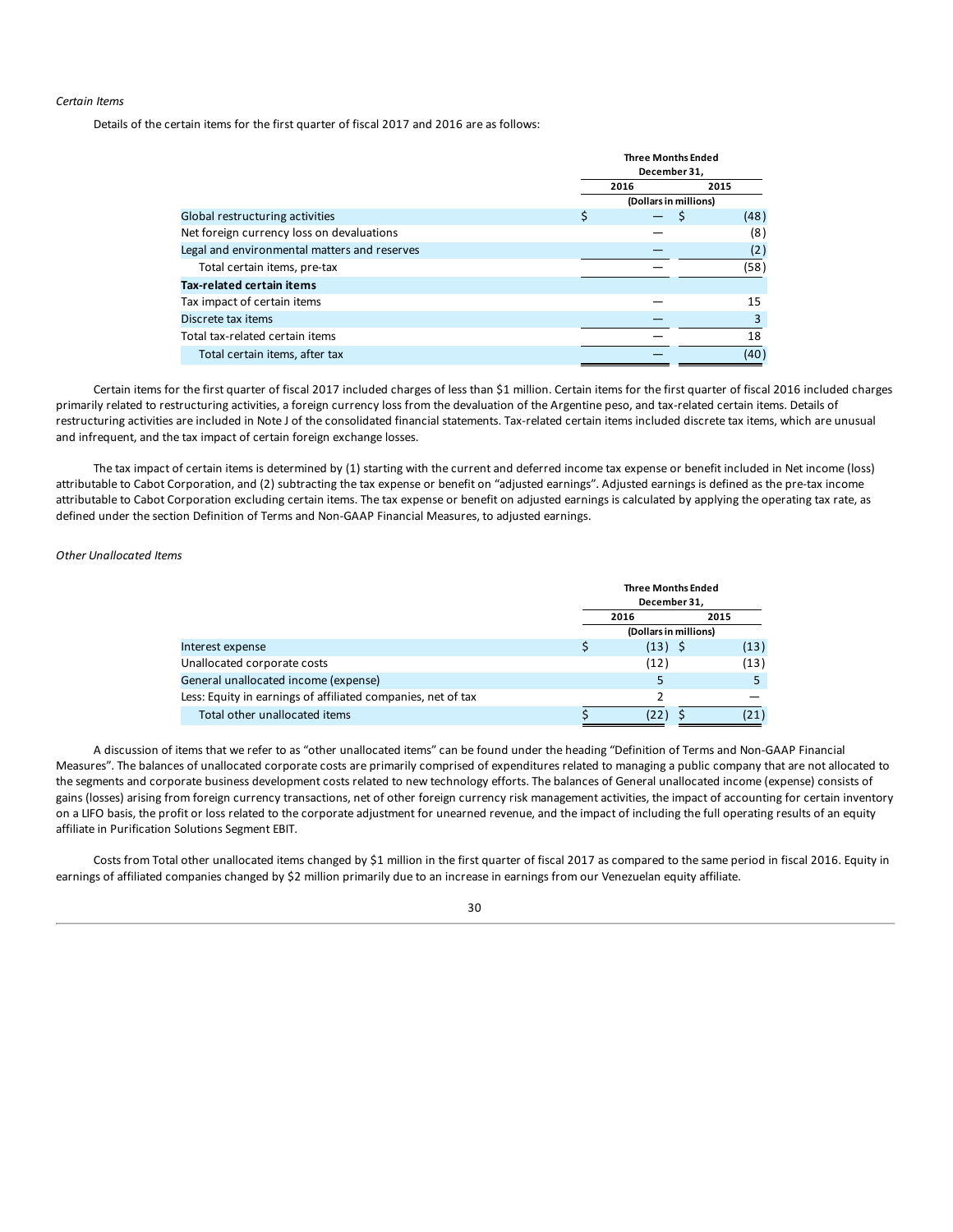### *Reinforcement Materials*

Sales and EBIT for Reinforcement Materials for the first quarter of fiscal 2017 and fiscal 2016 were as follows:

|                                      | <b>Three Months Ended</b><br>December 31, |  |      |
|--------------------------------------|-------------------------------------------|--|------|
|                                      | 2016                                      |  | 2015 |
|                                      | (Dollars in millions)                     |  |      |
| <b>Reinforcement Materials Sales</b> | 295                                       |  | 288  |
| <b>Reinforcement Materials EBIT</b>  | 40                                        |  | 26   |

In the first quarter of fiscal 2017, sales in Reinforcement Materials increased by \$7 million when compared to the first quarter of fiscal 2016. The increase was principally driven by a more favorable price and product mix (combined \$5 million) and higher volumes (\$2 million). The favorable price and product mix impact was primarily due to higher selling prices in the quarter from price adjustments to customers for increases in raw material costs and higher contract prices.

EBIT in Reinforcement Materials increased by \$14 million in the first quarter of fiscal 2017 when compared to the same period of fiscal 2016. The increase was principally driven by higher unit margins (\$11 million), the favorable impact of foreign currency translation (\$2 million), and the favorable impact of increasing inventory levels (\$2 million), partially offset by higher fixed costs (\$2 million). Higher unit margins were driven by higher calendar year 2016 customer agreements and spot pricing in China.

### *Performance Chemicals*

Sales and EBIT for Performance Chemicals for the first quarter of fiscal 2017 and fiscal 2016 were as follows:

|                                          | <b>Three Months Ended</b><br>December 31. |  |     |  |
|------------------------------------------|-------------------------------------------|--|-----|--|
|                                          | 2015<br>2016                              |  |     |  |
|                                          | (Dollars in millions)                     |  |     |  |
| Specialty Carbons and Formulations Sales | 138                                       |  | 140 |  |
| Metal Oxides Sales                       | 67                                        |  | 67  |  |
| Performance Chemicals Sales              | 205                                       |  | 207 |  |
| Performance Chemicals EBIT               | 49                                        |  | 50  |  |

In the first quarter of fiscal 2017, sales in Performance Chemicals decreased by \$2 million when compared to the first quarter of fiscal 2016. The decrease was due to a less favorable price and product mix (combined \$5 million) and the unfavorable impact of foreign currency translation (\$2 million), partially offset by higher volumes (\$5 million). The price and product mix impact was primarily driven by an unfavorable mix of sales by application, with lower Metal Oxides sales into electronics, as well as lower prices in Specialty Carbons associated with lower raw material costs and an unfavorable regional mix. Overall volumes increased in the Metal Oxides business driven by stronger China sales in the automotive and infrastructure sectors, which more than offset the decline in sales to the electronics market.

EBIT in Performance Chemicals decreased by \$1 million in the first quarter of fiscal 2017 when compared to the same quarter of fiscal 2016 principally due to higher fixed costs (\$5 million), partially offset by higher volumes (\$4 million). Higher fixed costs were primarily due to increased maintenance costs from plant turnarounds.

### *Purification Solutions*

Sales and EBIT for Purification Solutions for the first quarter of fiscal 2017 and fiscal 2016 were as follows:

|                                     |  | <b>Three Months Ended</b><br>December 31, |  |    |
|-------------------------------------|--|-------------------------------------------|--|----|
|                                     |  | 2016<br>2015<br>(Dollars in millions)     |  |    |
|                                     |  |                                           |  |    |
| <b>Purification Solutions Sales</b> |  | 69                                        |  | 66 |
| <b>Purification Solutions EBIT</b>  |  | 4                                         |  |    |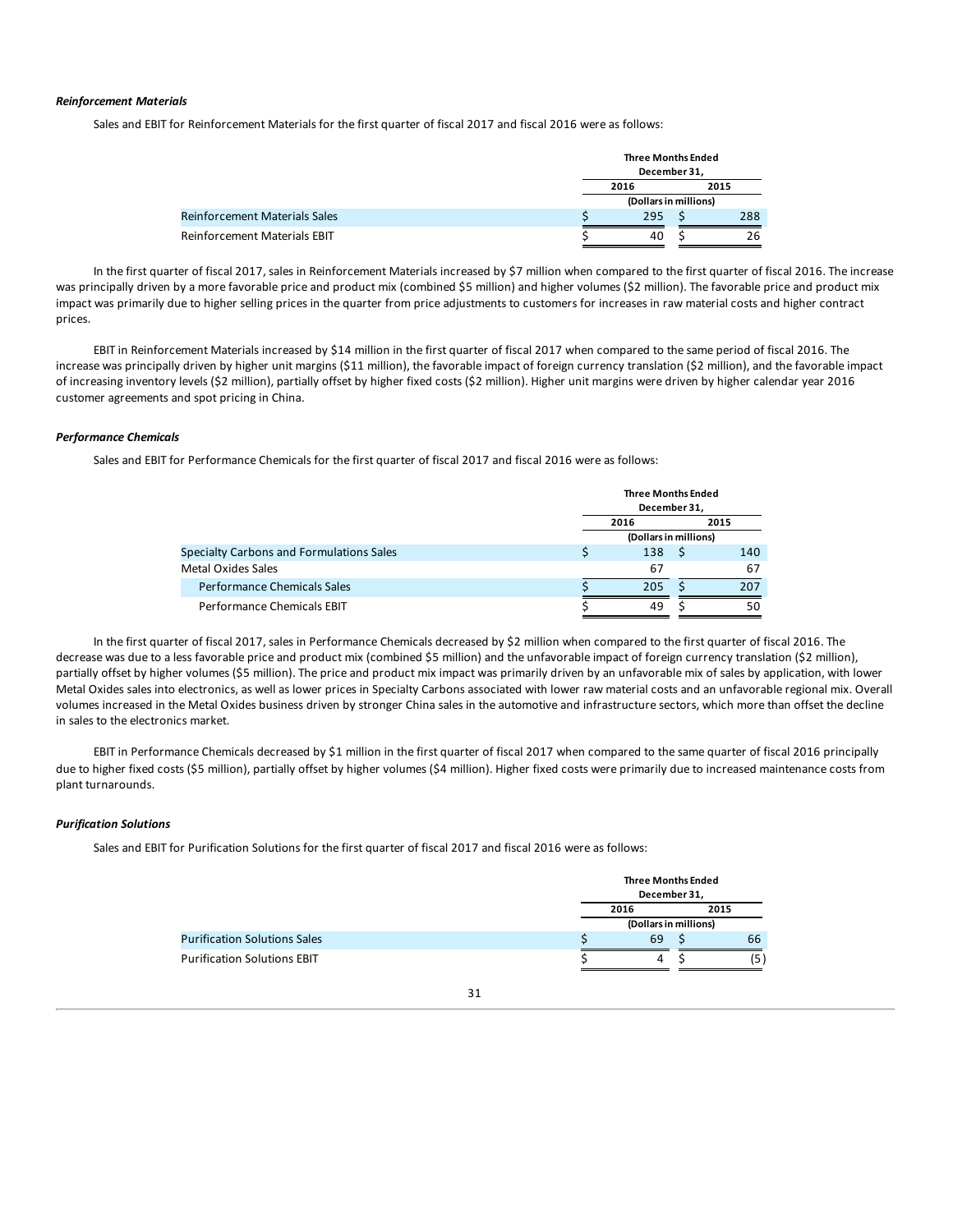Sales in Purification Solutions increased by \$3 million in the first quarter of fiscal 2017 when compared to the same period of fiscal 2016 due to higher volumes (\$9 million), partially offset by lower selling prices and a less favorable product mix (combined \$6 million). Higher volumes were driven by higher demand for activated carbon in gas and air applications as coal fired utilities were required to be in compliance with the U.S. Mercury and Air Toxics Standards regulation ("MATS") beginning in April 2016. The less favorable price and product mix was primarily due to lower selling prices as well as a less favorable product mix.

EBIT in Purification Solutions increased by \$9 million in the first quarter of fiscal 2017 when compared to the same quarter of fiscal 2016 due to the favorable impact from higher volumes (\$5 million) and an increase in inventory levels this year compared to a reduction in inventory levels last year (\$5 million), partially offset by lower unit margins (\$2 million).

### *Specialty Fluids*

Sales and EBIT for Specialty Fluids for the first quarter of fiscal 2017 and 2016 were as follows:

|                               | <b>Three Months Ended</b><br>December 31, |  |  |  |
|-------------------------------|-------------------------------------------|--|--|--|
|                               | 2015<br>2016                              |  |  |  |
|                               | (Dollars in millions)                     |  |  |  |
| <b>Specialty Fluids Sales</b> | 11                                        |  |  |  |
| Specialty Fluid EBIT          |                                           |  |  |  |

Sales in Specialty Fluids increased by \$4 million in the first quarter of fiscal 2017 when compared to the same period of fiscal 2016, primarily due to higher volumes (\$4 million). The increase in volumes was driven by a higher level of project activity in Asia during the first quarter of fiscal 2017.

EBIT in Specialty Fluids increased by \$2 million in the first quarter of fiscal 2017 when compared to the same period of fiscal 2016. The increase was due to higher volumes (\$3 million) partially offset by lower unit margins (\$1 million).

#### *Outlook*

We anticipate solid volume comparisons to continue into our second quarter of fiscal 2017. Reinforcement Materials is expected to benefit from the calendar year 2017 customer agreements, and we are beginning to see the business environment in China improve. Purification Solutions is expected to benefit from a full year of MATS volumes and favorable inventory comparisons. Demand in our Performance Chemicals end markets remains robust; however, margin comparisons are likely to be impacted with rising oil prices. We do not expect the inventory benefits that we experienced in the first quarter of fiscal 2017 to repeat in the second quarter of fiscal 2017.

#### **Cash Flows and Liquidity**

#### *Overview*

Our liquidity position, as measured by cash and cash equivalents plus borrowing availability, decreased by \$11 million during the first three months of fiscal 2017 which was attributable to a lower cash balance at December 31, 2016. As of December 31, 2016, we had cash and cash equivalents of \$189 million and borrowing availability under our revolving credit agreement of \$1 billion. Borrowings under our revolving credit agreement may be used for working capital, letters of credit and other general corporate purposes. There was no outstanding balance of commercial paper as of December 31, 2016. At December 31, 2016, we were in compliance with all applicable covenants under our revolving credit facility including the total consolidated debt to consolidated EBITDA (earnings before interest, taxes, depreciation and amortization) covenant.

We generally manage our cash and debt on a global basis to provide for working capital requirements as needed by region or site. Cash and debt are generally denominated in the local currency of the subsidiary holding the assets or liabilities, except where there are operational cash flow reasons to hold nonfunctional currency or debt. The vast majority of our cash and cash equivalent holdings tend to be held outside the U.S., as excess cash balances in the U.S. are generally used to repay commercial paper issued during the period.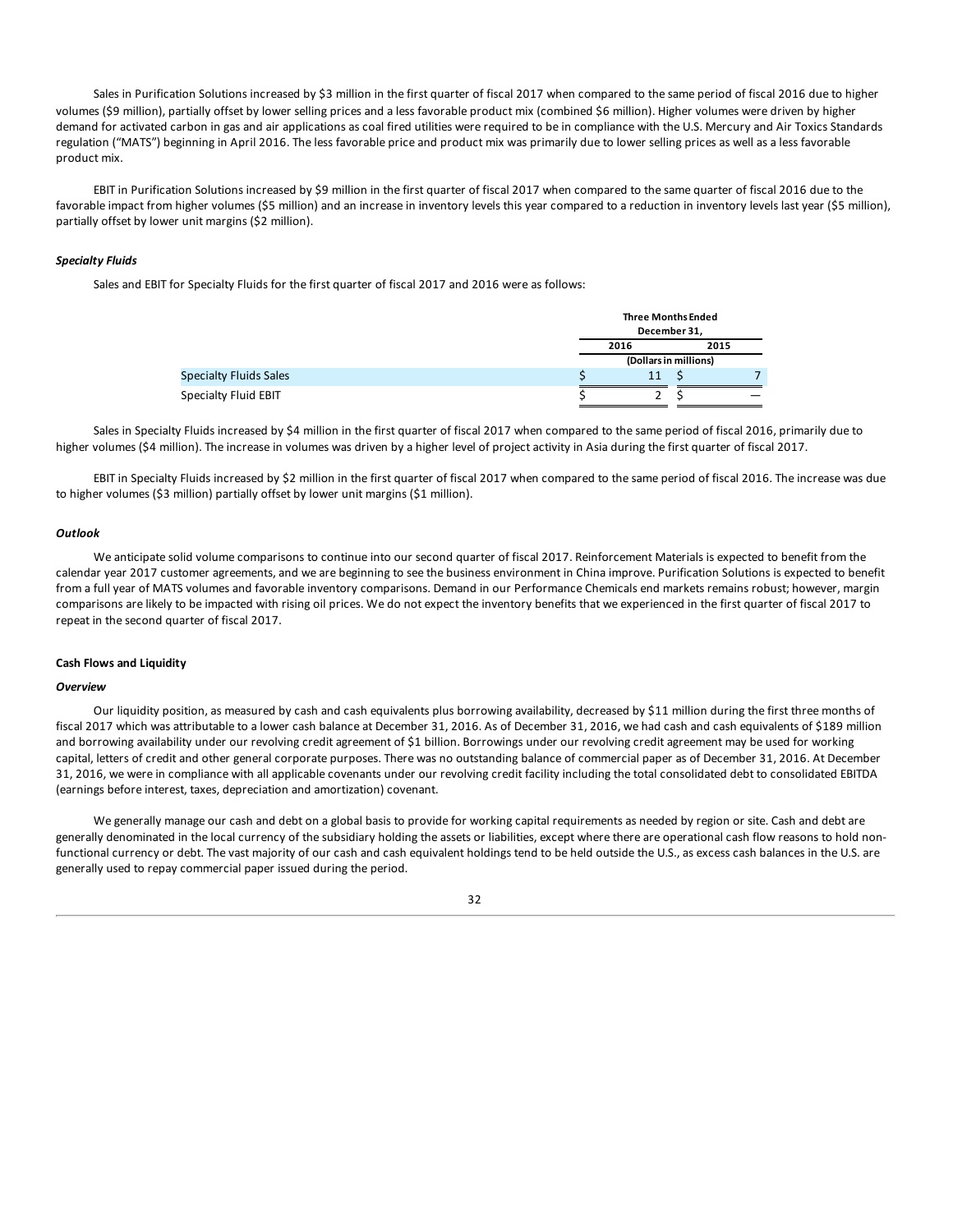We anticipate sufficient liquidity from (i) cash on hand; (ii) cash flows from operating activities; and (iii) cash available from our revolving credit agreement and our commercial paper program to meet our operational and capital investment needs and financial obligations for the foreseeable future. The liquidity we derive from cash flows from operations is, to a large degree, predicated on our ability to collect our receivables in a timely manner, the cost of our raw materials, and our ability to manage inventory levels.

The following discussion of the changes in our cash balance refers to the various sections of our Consolidated Statements of Cash Flows.

### *Cash Flows from Operating Activities*

Cash provided by operating activities, which consists of net income adjusted for the various non-cash items included in income, changes in working capital and changes in certain other balance sheet accounts, totaled \$102 million in the first three months of fiscal 2017 compared to \$83 million during the same period of fiscal 2016.

Cash provided by operating activities in the first three months of fiscal 2017 was driven primarily by net income excluding the non-cash impact of depreciation and amortization of \$38 million. In addition, there was a decrease in accounts receivable and an increase in accounts payable and accrued liabilities. Partially offsetting these cash inflows was an increase in inventories.

Cash provided by operating activities in the first three months of fiscal 2016 was driven primarily by net income excluding the non-cash impact of certain long-lived asset write-offs (\$23 million) and depreciation and amortization (\$41 million). In addition, there was a decrease in accounts receivable and inventories, largely driven by lower raw material costs and associated price reductions as well as overall lower volumes. Partially offsetting these cash inflows were lower accounts payable and accrued liabilities.

### *Cash Flows from Investing Activities*

In the three months ended December 31, 2016, investing activities consumed \$23 million of cash which was primarily driven by capital expenditures of \$22 million. These capital expenditures were primarily for sustaining and compliance capital projects at our operating facilities. In the three months ended December 31, 2015, investing activities consumed \$18 million of cash and were primarily driven by capital expenditures of \$24 million, offset by \$7 million of proceeds from the sale of land in Port Dickson, Malaysia.

Capital expenditures for fiscal 2017 are expected to be \$150 million. Our planned capital spending program for fiscal 2017 is primarily for sustaining and compliance capital projects at our operating facilities.

### *Cash Flows from Financing Activities*

Financing activities consumed \$27 million of cash in the first three months of fiscal 2017 compared to \$41 million of cash consumed in the first three months of fiscal 2016. In the first three months of fiscal 2017, we used our cash for share repurchases and dividend distributions.

In the first three months of fiscal 2016, we used our cash for share repurchases, dividend distributions and to repay debt.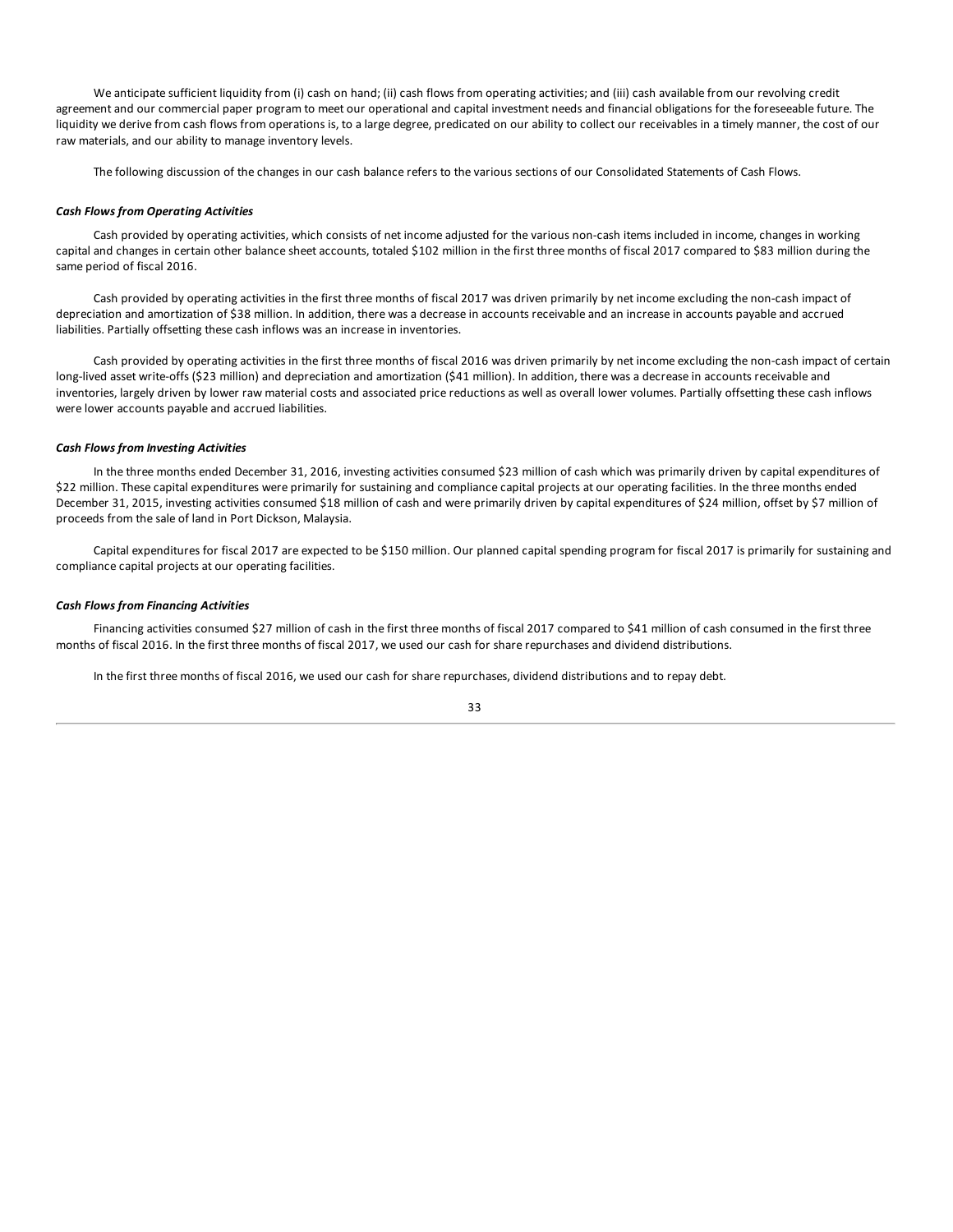#### *Purchase Commitments*

We have entered into long-term purchase agreements primarily for the purchase of raw materials. Under certain of these agreements the quantity of material being purchased is fixed, but the price paid changes as market prices change. For those commitments, the amounts included in the table below are based on market prices at December 31, 2016.

|                                | <b>Payments Due by Fiscal Year</b>         |  |     |      |     |      |                       |  |      |  |            |  |       |  |
|--------------------------------|--------------------------------------------|--|-----|------|-----|------|-----------------------|--|------|--|------------|--|-------|--|
|                                | <b>Remainder of</b><br>Fiscal 2017<br>2018 |  |     | 2019 |     | 2020 |                       |  | 2021 |  | Thereafter |  | Total |  |
|                                |                                            |  |     |      |     |      | (Dollars in millions) |  |      |  |            |  |       |  |
| <b>Reinforcement Materials</b> | 154                                        |  | 189 |      | 184 |      | 118                   |  | 91   |  | 1,202      |  | 1,938 |  |
| Performance Chemicals          | 34                                         |  | 43  |      | 30  |      | 23                    |  | 21   |  | 109        |  | 260   |  |
| <b>Purification Solutions</b>  |                                            |  | 8   |      | b   |      | 6                     |  |      |  |            |  | 27    |  |
| Total                          | 195                                        |  | 240 |      | 220 |      | 147                   |  | 112  |  | 1.311      |  | 2.225 |  |

#### *Off-balance sheet arrangements*

We have no material transactions that meet the definition of an off-balance sheet arrangement.

### *Forward-Looking Information*

This report on Form 10-Q contains "forward-looking statements" under the Federal securities laws. These forward-looking statements address expectations or projections about the future, including our expectations for future financial performance; demand for our products and our overall expectations for segment results in the second quarter of fiscal 2017; the amount and timing of the charge to earnings we will record and the cash outlays we will make in connection with the closing of certain manufacturing facilities and restructuring initiatives; our estimated future amortization expenses for our intangible assets; the sufficiency of our cash on hand, cash provided from operations and cash available under our credit facilities to fund our cash requirements; uses of available cash including anticipated capital spending and future cash outlays associated with long-term contractual obligations; our expected tax rate for fiscal 2017; and the possible outcome of legal and environmental proceedings. From time to time, we also provide forward-looking statements in other materials we release to the public and in oral statements made by authorized officers.

Forward-looking statements are based on our current expectations, assumptions, estimates and projections about Cabot's businesses and strategies, market trends and conditions, economic conditions and other factors. These statements are not guarantees of future performance and are subject to risks, uncertainties, potentially inaccurate assumptions, and other factors, some of which are beyond our control or difficult to predict. If known or unknown risks materialize, or should underlying assumptions prove inaccurate, our actual results could differ materially from those expressed in the forward-looking statements.

In addition to factors described elsewhere in this report, the following are some of the factors that could cause our actual results to differ materially from those expressed in the forward-looking statements: changes in raw material costs; lower than expected demand for our products; the loss of one or more of our important customers; our inability to complete capacity expansions or other development projects; the availability of raw materials; our failure to develop new products or to keep pace with technological developments; fluctuations in currency exchange rates; patent rights of others; stock and credit market conditions; the timely commercialization of products under development (which may be disrupted or delayed by technical difficulties, market acceptance, competitors' new products, as well as difficulties in moving from the experimental stage to the production stage); demand for our customers' products; competitors' reactions to market conditions; delays in the successful integration of structural changes, including acquisitions or joint ventures; severe weather events that cause business interruptions, including plant and power outages or disruptions in supplier or customer operations; the accuracy of the assumptions we used in establishing reserves for environmental matters and for our share of liability for respirator claims; and the outcome of pending litigation. Other factors and risks are discussed in our 2016 10-K.

### **Recently Issued Accounting Pronouncements**

In May 2014, the FASB issued a new standard, the "Revenue from Contracts with Customers", which amends the existing accounting standards for revenue recognition. The standard requires entities to recognize revenue when they transfer promised goods or services to customers in an amount that reflects the consideration the entity expects to be entitled to in exchange for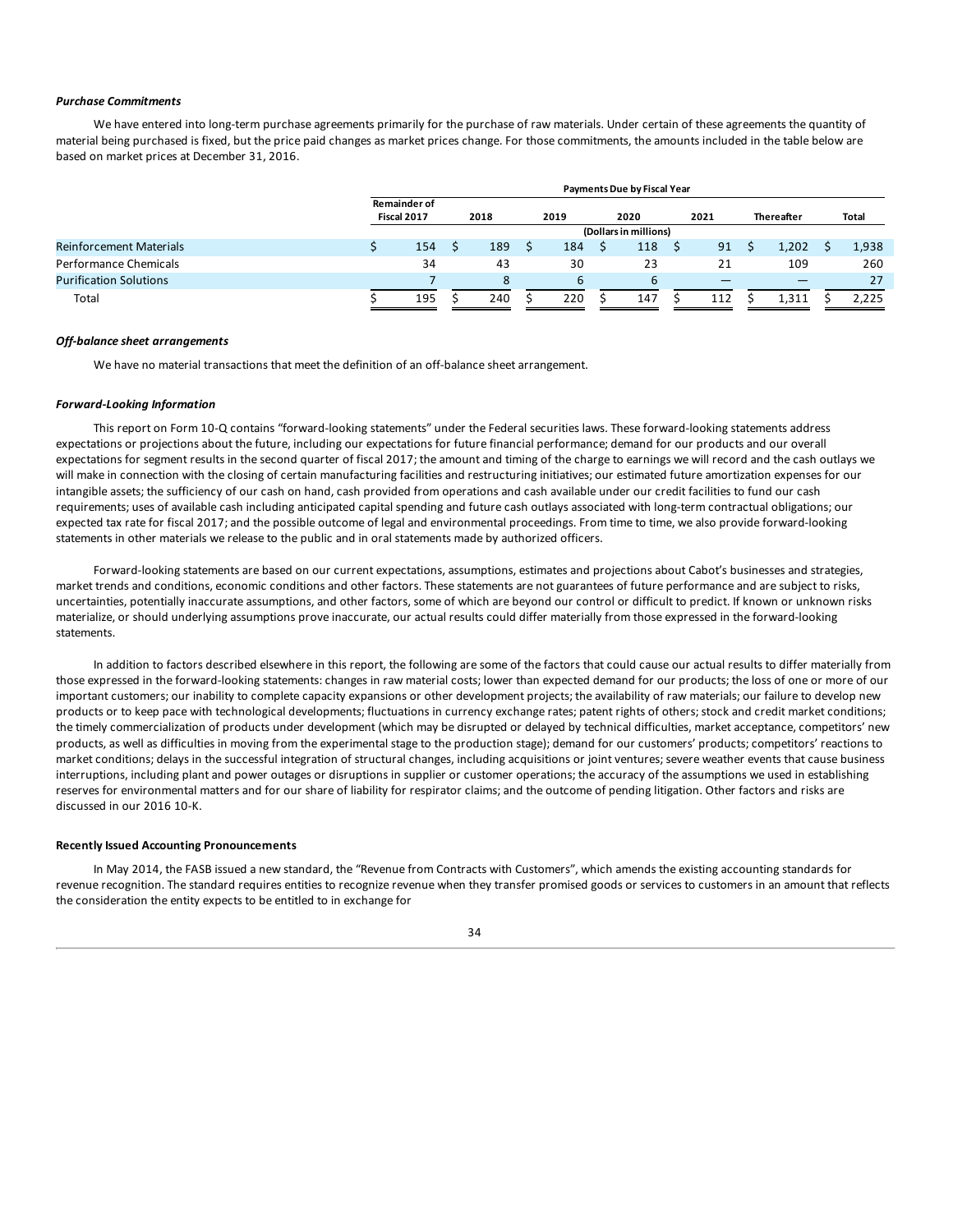<span id="page-34-0"></span>those goods or services. This standard is applicable for fiscal years beginning after December 15, 2017 and for interim periods within those years and early adoption is permitted for the fiscal years beginning after December 15, 2016. We expect to adopt this standard on October 1, 2018. We are currently evaluating the impact the adoption of this standard may have on our consolidated financial statements.

In April 2015, the FASB issued a new standard simplifying the presentation of debt issuance costs by requiring debt issuance costs to be presented as a reduction of the corresponding debt liability. This makes the presentation of debt issuance costs consistent with the presentation of debt discounts or premiums. This standard is applicable for fiscal years beginning after December 15, 2015 and for interim periods within those years. We adopted this standard on October 1, 2016. The standard required retrospective application, which resulted in the reclassification of \$1 million and \$3 million of unamortized debt issuance costs from Prepaid expenses and other current assets and Other assets, respectively, to Long-term debt within the Consolidated Balance Sheets as of September 30, 2016.

In November 2015, the FASB issued a new standard that amends the existing accounting standard for income taxes and simplifies the presentation of deferred income taxes. This standard requires that deferred income tax assets and liabilities be classified as noncurrent on the balance sheet. It is effective for fiscal years beginning after December 15, 2016 and for interim periods within those years and early adoption is permitted. We elected to early adopt this standard effective October 1, 2016 and retrospectively apply the standard, which resulted in the reclassification of \$41 million of current deferred tax assets and \$1 million of current deferred tax liabilities into noncurrent deferred tax accounts within the Consolidated Balance Sheets as of September 30, 2016.

In February 2016, the FASB issued a new standard for the accounting for leases. This new standard requires lessees to recognize assets and liabilities for most leases, but recognize expenses on their income statements in a manner that is similar to the current accounting treatment for leases. The standard is applicable for fiscal years beginning after December 15, 2018 and for interim periods within those years and early adoption is permitted. We expect to adopt the standard on October 1, 2019. We are currently evaluating the impact of the adoption of this standard on our consolidated financial statements.

In March 2016, the FASB issued a new standard that amends the accounting standard for stock compensation by simplifying several aspects of the accounting for employee share-based payment transactions, including the related accounting for income taxes, forfeitures, and the withholding of shares to satisfy the employer's tax withholding requirements, as well as classification in the statements of cash flows. The new standard is effective for fiscal years beginning after December 15, 2016, including interim periods within those years and early adoption is permitted. We are evaluating this standard and the timing of its adoption. The adoption of this standard is not expected to materially impact our consolidated financial statements.

In August 2016, the FASB issued final amendments to clarify how entities should classify certain cash receipts and cash payments on the statement of cash flows such as distributions received from equity method investees, proceeds from settlement of insurance claims, and proceeds from the settlement of corporate-owned life insurance. The new standard is effective for fiscal years beginning after December 15, 2017, including interim periods within those years and early adoption is permitted. The Company is evaluating this standard and the timing of its adoption. The adoption of this standard is not expected to materially impact the Company's consolidated financial statements.

### *Item 3. Quantitative and Qualitative Disclosures About Market Risk*

Information about market risks for the period ended December 31, 2016 does not differ materially from that discussed under Item 7A of our 2016 10-K.

### *Item 4. Controls and Procedures*

As of December 31, 2016, we carried out an evaluation, under the supervision and with the participation of our management, including our Principal Executive Officer and our Executive Vice President and Chief Financial Officer, of the effectiveness of our disclosure controls and procedures pursuant to Rule 13a-15 under the Securities Exchange Act of 1934, as amended (the "Exchange Act"). Based upon that evaluation, our Principal Executive Officer and our Executive Vice President and Chief Financial Officer concluded that our disclosure controls and procedures were effective as of that date.

There were no changes in our internal control over financial reporting that occurred during our fiscal quarter ended December 31, 2016 that have materially affected, or are reasonably likely to materially affect, our internal control over financial reporting.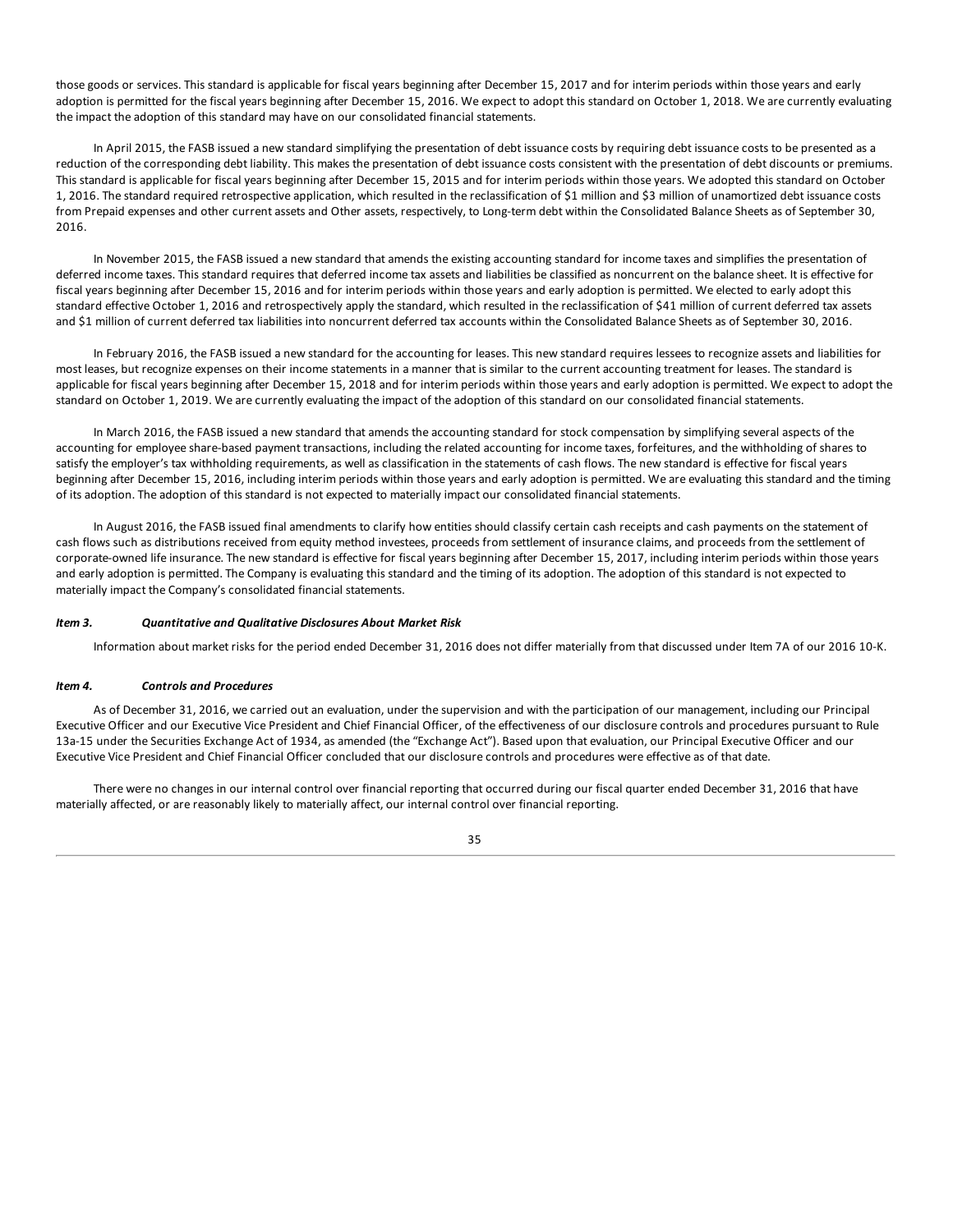### <span id="page-35-0"></span>*Part II. Other Information*

### *Item I. Legal Proceedings*

#### *Respirator Liabilities*

We have exposure in connection with a safety respiratory products business that a subsidiary acquired from American Optical Corporation ("AO") in an April 1990 asset purchase transaction. The subsidiary manufactured respirators under the AO brand and disposed of that business in July 1995. In connection with its acquisition of the business, the subsidiary agreed, in certain circumstances, to assume a portion of AO's liabilities, including costs of legal fees together with amounts paid in settlements and judgments, allocable to AO respiratory products used prior to the 1990 purchase by the Cabot subsidiary. In exchange for the subsidiary's assumption of certain of AO's respirator liabilities, AO agreed to provide to the subsidiary the benefits of: (i) AO's insurance coverage for the period prior to the 1990 acquisition and (ii) a former owner's indemnity of AO holding it harmless from any liability allocable to AO respiratory products used prior to May 1982. As more fully described in our 2016 10-K, the respirator liabilities generally involve claims for personal injury, including asbestosis, silicosis and coal worker's pneumoconiosis, allegedly resulting from the use of respirators that are alleged to have been negligently designed and/or labeled. Neither Cabot, nor its past or present subsidiaries, at any time manufactured asbestos or asbestos-containing products. At no time did this respiratory product line represent a significant portion of the respirator market.

As of both December 31, 2016 and September 30, 2016, there were approximately 38,000 claimants in pending cases asserting claims against AO in connection with respiratory products. We have a reserve to cover our expected share of liability for existing and future respirator liability claims. At December 31, 2016 and September 30, 2016, the reserve was \$20 million and \$21 million, respectively. Cash payments related to this liability were \$1 million in the first three months of both fiscal 2017 and 2016.

Our current estimate of the cost of our share of existing and future respirator liability claims is based on facts and circumstances existing at this time. Developments that could affect our estimate include, but are not limited to, (i) significant changes in the number of future claims, (ii) changes in the rate of dismissals without payment of pending claims, (iii) significant changes in the average cost of resolving claims, (iv) significant changes in the legal costs of defending these claims, (v) changes in the nature of claims received, (vi) changes in the law and procedure applicable to these claims, (vii) the financial viability of other parties which contribute to the settlement of respirator claims, (viii) a change in the availability of insurance coverage maintained by certain of the other parties which contribute to the settlement of respirator claims, or the indemnity provided by a former owner of the business, (ix) changes in the allocation of costs among the various parties paying legal and settlement costs, and (x) a determination that the assumptions that were used to estimate our share of liability are no longer reasonable. We cannot determine the impact of these potential developments on our current estimate of our share of liability for existing and future claims. Accordingly, the actual amount of these liabilities for existing and future claims could be different than the reserved amount.

### *Other Matters*

We are subject to various other lawsuits, claims and contingent liabilities arising in the ordinary course of our business and with respect to our divested businesses. In our opinion, although final disposition of some or all of these other suits and claims may impact our consolidated financial statements in a particular period, they are not expected, in the aggregate, to have a material adverse effect on our consolidated financial statements.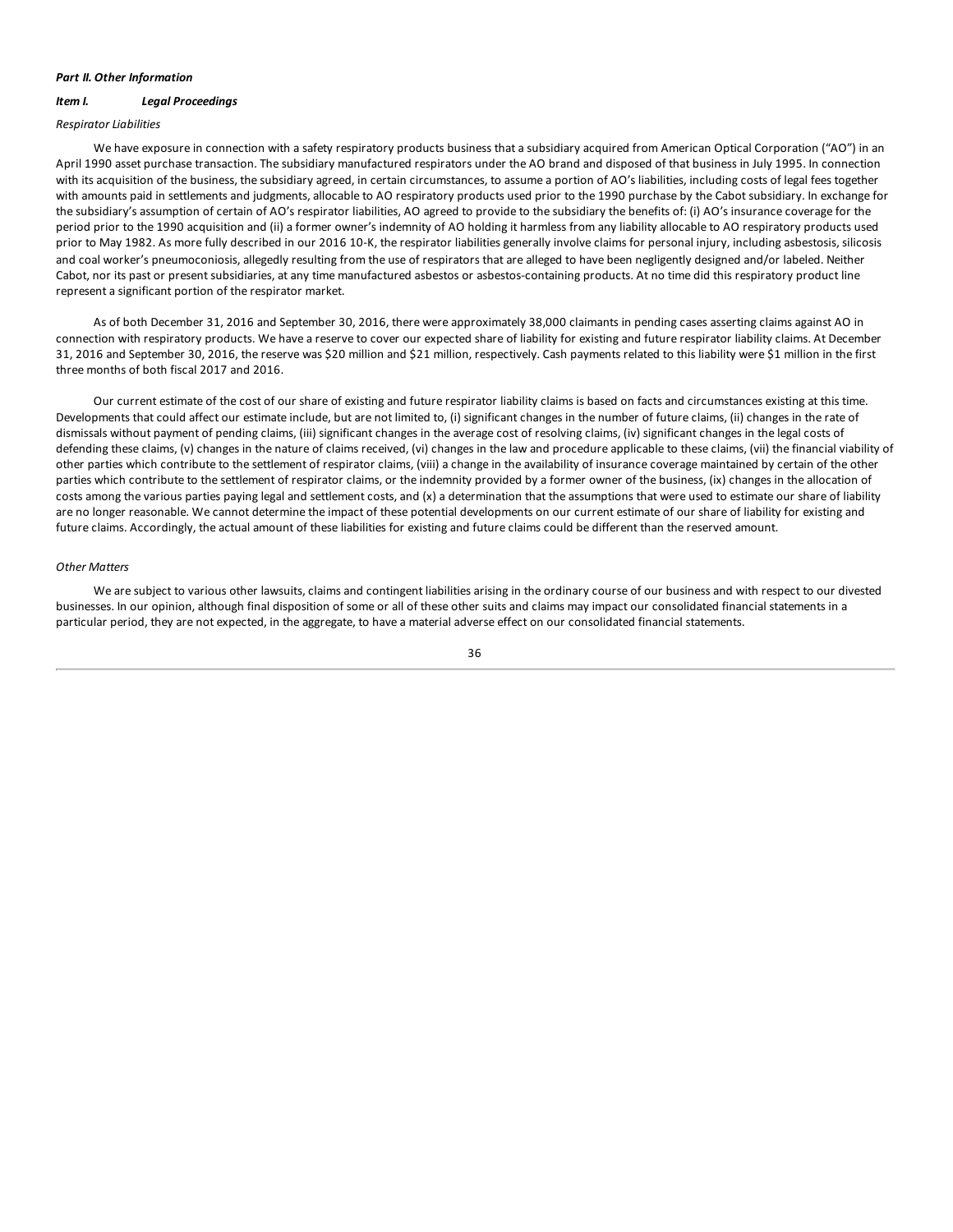### <span id="page-36-0"></span>*Item 2. Unregistered Sales of Equity Securities and Use of Proceeds*

The table below sets forth information regarding Cabot's purchases of its equity securities during the quarter ended December 31, 2016:

### **Issuer Purchases of Equity Securities**

| Period                               | <b>Total Number of</b><br><b>Shares</b><br>Purchased <sup>(1)</sup> (2) | <b>Average Price</b><br><b>Paid per Share</b> | <b>Total Number of</b><br><b>Shares Purchased</b><br>as Part of Publicly<br><b>Announced Plans or</b><br>Programs <sup>(1)</sup> | <b>Maximum Number (or</b><br><b>Approximate Dollar</b><br>Value) of Shares that<br>May Yet Be Purchased<br>Under the Plans or<br>Programs <sup>(1)</sup> |
|--------------------------------------|-------------------------------------------------------------------------|-----------------------------------------------|----------------------------------------------------------------------------------------------------------------------------------|----------------------------------------------------------------------------------------------------------------------------------------------------------|
| October 1, 2016 - October 31, 2016   | -                                                                       |                                               |                                                                                                                                  | 2,822,324                                                                                                                                                |
| November 1, 2016 - November 30, 2016 | 90.000                                                                  | 51.60                                         | 90.000                                                                                                                           | 2,732,324                                                                                                                                                |
| December 1, 2016 - December 31, 2016 | 161,500                                                                 | 52.28                                         | 161,500                                                                                                                          | 2,570,824                                                                                                                                                |
| Total                                | 251.500                                                                 |                                               | 251.500                                                                                                                          |                                                                                                                                                          |

 $(1)$  On January 13, 2015, the Company announced that the Board of Directors authorized us to repurchase up to five million shares of our common stock on the open market or in privately negotiated transactions. This authorization does not have a set expiration date.

(2) Total number of shares purchased does not include 53,092 shares withheld to pay taxes on the vesting of equity awards made under the company's equity incentive plans or to pay the exercise price of options exercised during the period.

### *Item 6. Exhibits*

The following Exhibits are filed herewith:

| Exhibit<br>No.             | <b>Description</b>                                                                                                                                                                                                                                                                                                                                                          |  |  |  |
|----------------------------|-----------------------------------------------------------------------------------------------------------------------------------------------------------------------------------------------------------------------------------------------------------------------------------------------------------------------------------------------------------------------------|--|--|--|
| Exhibit 10.1*              | Extension Agreement dated December 14, 2016 to the Credit Agreement, dated October 23, 2015, among Cabot Corporation,<br>JPMorgan Chase Bank, N.A., J.P. Morgan Securities LLS, Citigroup Global Markets Inc., Citibank, N.A., Bank of America, N.A., Mizuho<br>Bank, Ltd., TD Bank, N.A., and Wells Fargo Bank, National Association, and the other lenders party thereto. |  |  |  |
| Exhibit 10.2* <sup>+</sup> | Form of Performance-Based Restricted Stock Unit Award Certificate under the Cabot Corporation 2009 Long-Term Incentive Plan.                                                                                                                                                                                                                                                |  |  |  |
| Exhibit 10.3* <sup>+</sup> | Summary of Compensation Program for Non-Employee Directors.                                                                                                                                                                                                                                                                                                                 |  |  |  |
| Exhibit $31.1*$            | Certification of Principal Executive Officer required by Rule 13a-14(a) or Rule 15d-14(a) of the Exchange Act.                                                                                                                                                                                                                                                              |  |  |  |
| Exhibit $31.2*$            | Certification of Principal Financial Officer required by Rule 13a-14(a) or Rule 15d-14(a) of the Exchange Act.                                                                                                                                                                                                                                                              |  |  |  |
| Exhibit 32**               | Certifications of the Principal Executive Officer and the Principal Financial Officer pursuant to 18 U.S.C. Section 1350.                                                                                                                                                                                                                                                   |  |  |  |
| Exhibit 101.INS*           | <b>XBRL Instance Document.</b>                                                                                                                                                                                                                                                                                                                                              |  |  |  |
| Exhibit 101.SCH*           | XBRL Taxonomy Extension Schema Document.                                                                                                                                                                                                                                                                                                                                    |  |  |  |
| Exhibit 101.CAL*           | XBRL Taxonomy Extension Calculation Linkbase Document.                                                                                                                                                                                                                                                                                                                      |  |  |  |
| Exhibit 101.DEF*           | XBRL Taxonomy Extension Definition Linkbase Document.                                                                                                                                                                                                                                                                                                                       |  |  |  |
| Exhibit 101.LAB*           | XBRL Taxonomy Extension Label Linkbase Document.                                                                                                                                                                                                                                                                                                                            |  |  |  |
| Exhibit 101.PRE*           | XBRL Taxonomy Extension Presentation Linkbase Document.                                                                                                                                                                                                                                                                                                                     |  |  |  |

\* Filed herewith.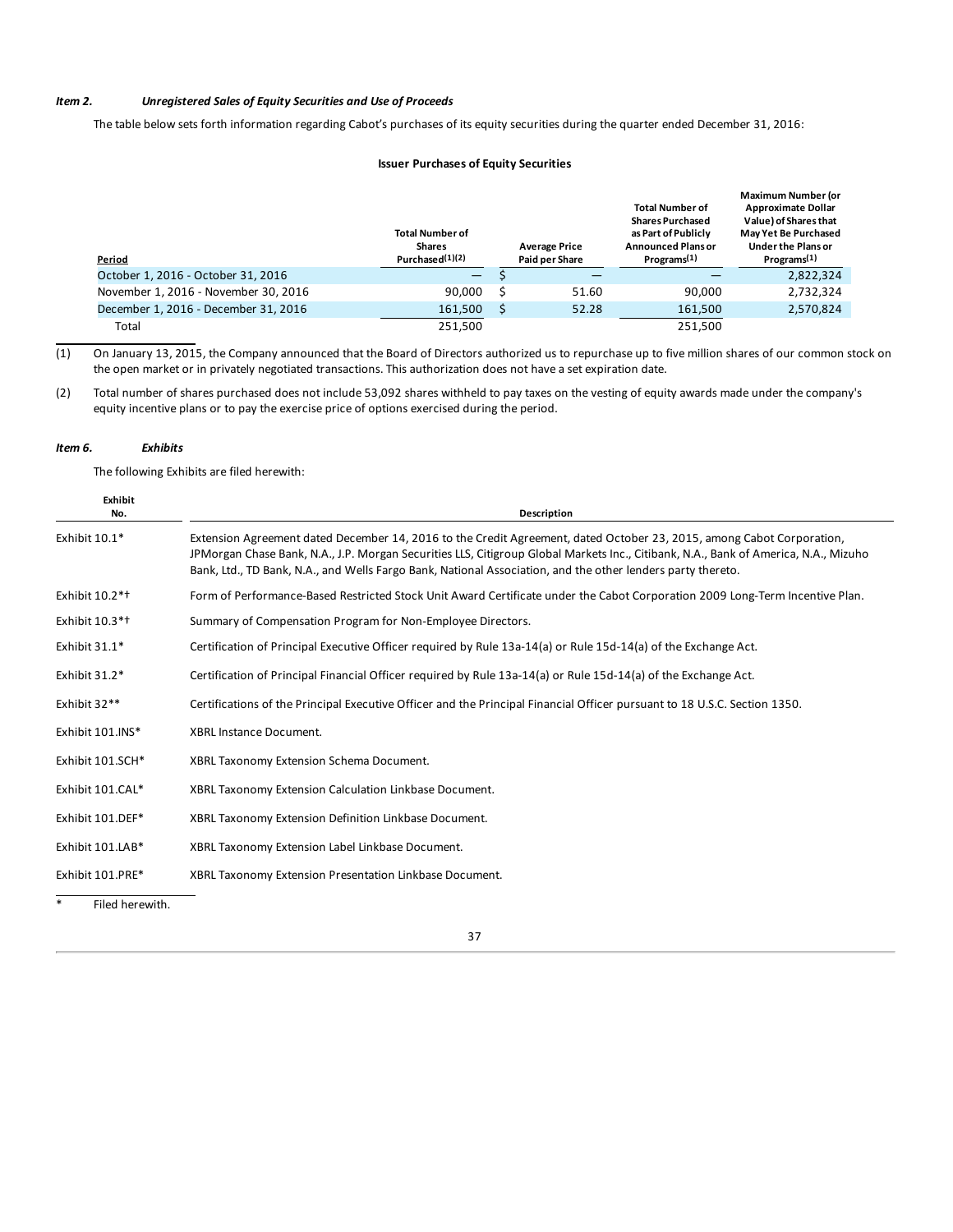### \*\* Furnished herewith.

### † Management contract or compensatory plan or arrangement.

Attached as Exhibit 101 to this report are the following documents formatted in XBRL (Extensible Business Reporting Language): (i) the Consolidated Statements of Operations for the three months ended December 31, 2016 and 2015; (ii) the Consolidated Statements of Comprehensive Income for the three months ended December 31, 2016 and 2015; (iii) the Consolidated Balance Sheets as of December 31, 2016 and September 30, 2016; (iv) the Consolidated Statements of Cash Flows for the three months ended December 31, 2016 and 2015; and (v) Notes to Consolidated Financial Statements, December 31, 2016.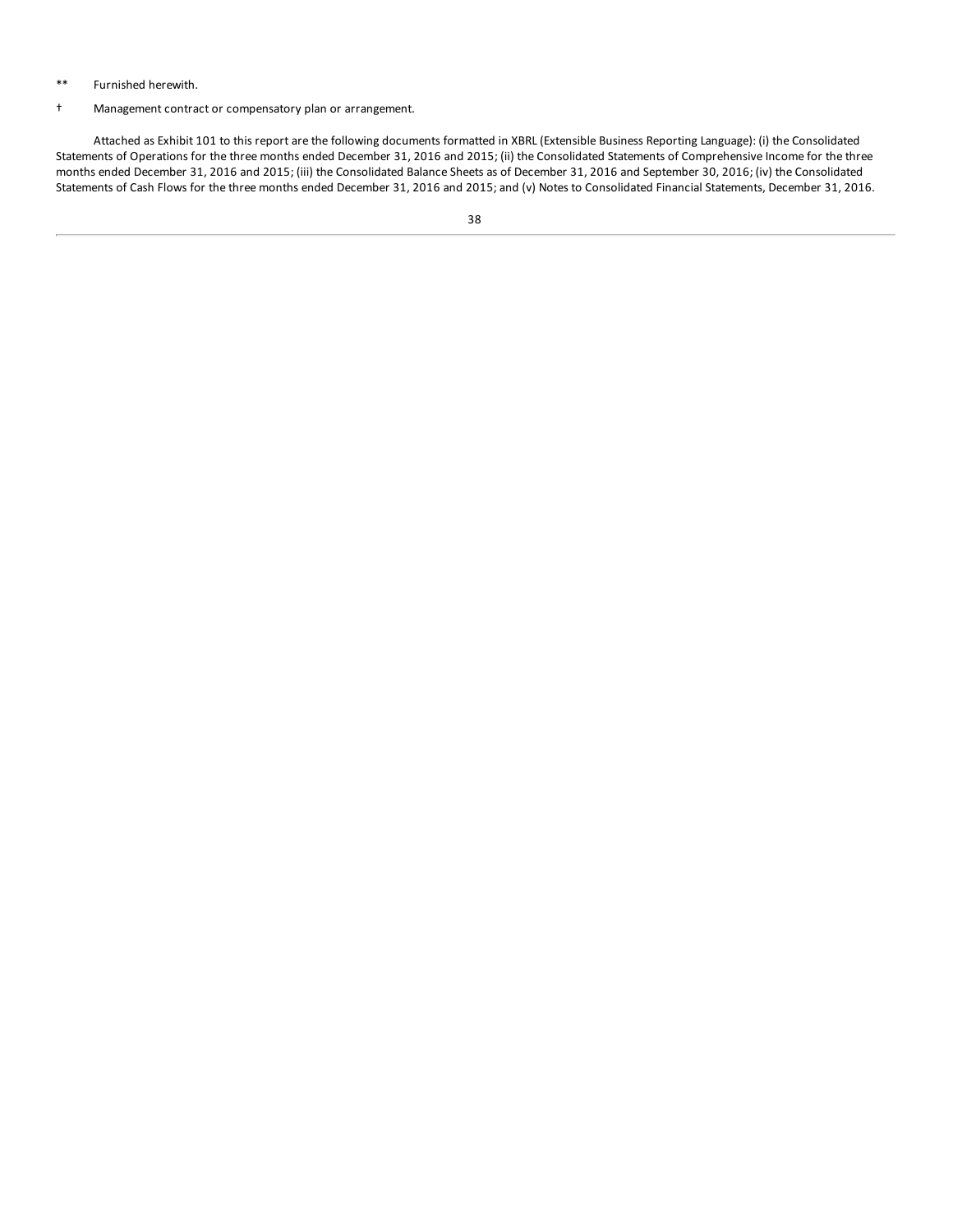### **SIGNATURES**

Pursuant to the requirements of the Securities Exchange Act of 1934, the registrant has duly caused this report to be signed on its behalf by the undersigned thereunto duly authorized.

|                        |     | <b>Cabot Corporation</b>                                    |  |  |
|------------------------|-----|-------------------------------------------------------------|--|--|
| Date: February 7, 2017 | By: | /s/ Eduardo E. Cordeiro                                     |  |  |
|                        |     | <b>Eduardo E. Cordeiro</b>                                  |  |  |
|                        |     | <b>Executive Vice President and Chief Financial Officer</b> |  |  |
|                        |     | (Duly Authorized Officer)                                   |  |  |
| Date: February 7, 2017 | By: | /s/ James P. Kelly                                          |  |  |
|                        |     | James P. Kelly                                              |  |  |
|                        |     | <b>Vice President and Controller</b>                        |  |  |
|                        |     | (Chief Accounting Officer)                                  |  |  |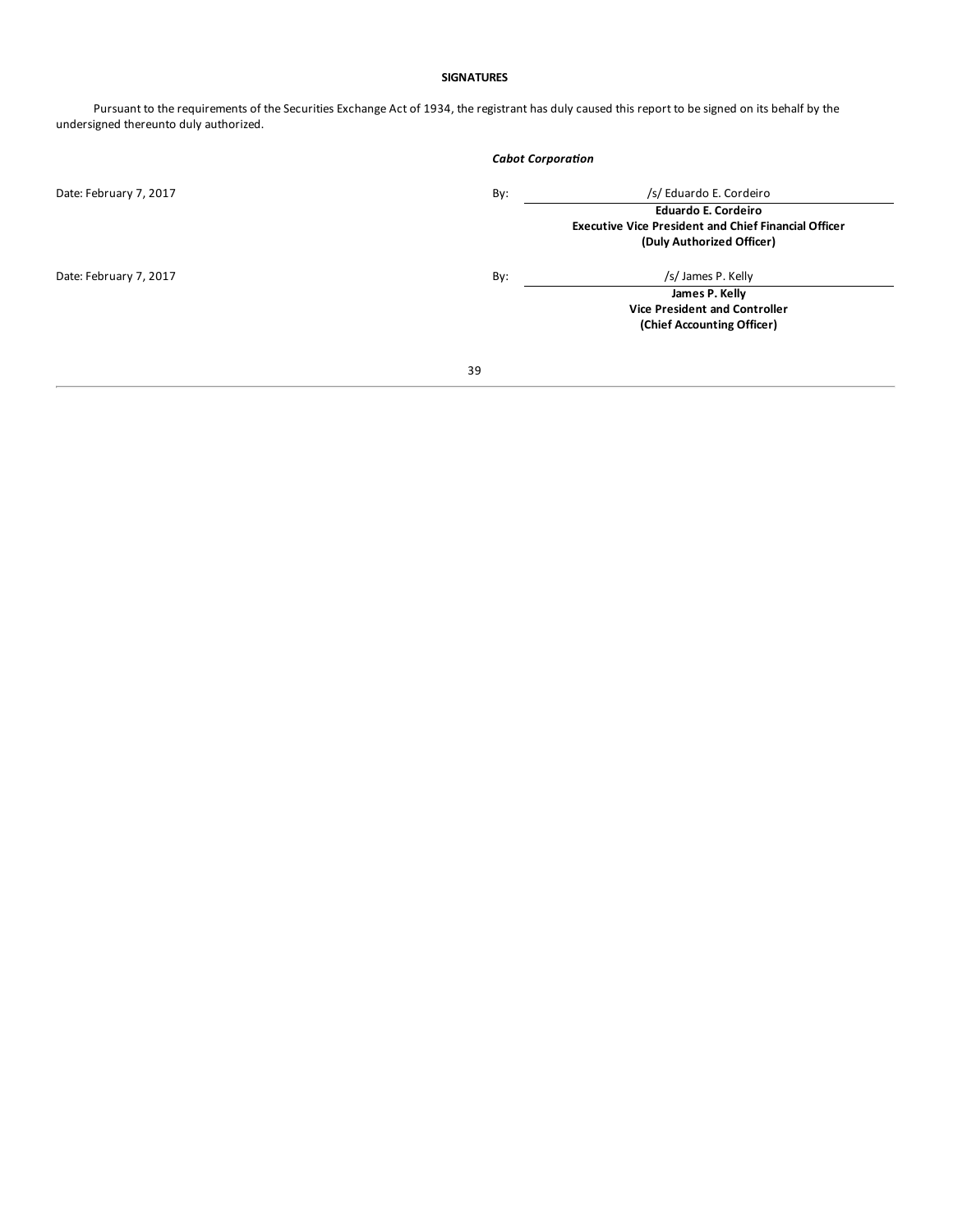### **Exhibit Index**

| Exhibit<br>No.             | <b>Description</b>                                                                                                                                                                                                                                                                                                                                                          |
|----------------------------|-----------------------------------------------------------------------------------------------------------------------------------------------------------------------------------------------------------------------------------------------------------------------------------------------------------------------------------------------------------------------------|
| Exhibit 10.1*              | Extension Agreement dated December 14, 2016 to the Credit Agreement, dated October 23, 2015, among Cabot Corporation,<br>JPMorgan Chase Bank, N.A., J.P. Morgan Securities LLS, Citigroup Global Markets Inc., Citibank, N.A., Bank of America, N.A., Mizuho<br>Bank, Ltd., TD Bank, N.A., and Wells Fargo Bank, National Association, and the other lenders party thereto. |
| Exhibit 10.2* <sup>+</sup> | Form of Performance-Based Restricted Stock Unit Award Certificate under the Cabot Corporation 2009 Long-Term Incentive Plan.                                                                                                                                                                                                                                                |
| Exhibit 10.3* <sup>+</sup> | Summary of Compensation Program for Non-Employee Directors.                                                                                                                                                                                                                                                                                                                 |
| Exhibit $31.1*$            | Certification of Principal Executive Officer required by Rule 13a-14(a) or Rule 15d-14(a) of the Exchange Act.                                                                                                                                                                                                                                                              |
| Exhibit 31.2*              | Certification of Principal Financial Officer required by Rule 13a-14(a) or Rule 15d-14(a) of the Exchange Act.                                                                                                                                                                                                                                                              |
| Exhibit 32**               | Certifications of the Principal Executive Officer and the Principal Financial Officer pursuant to 18 U.S.C. Section 1350.                                                                                                                                                                                                                                                   |
| Exhibit 101.INS*           | <b>XBRL Instance Document.</b>                                                                                                                                                                                                                                                                                                                                              |
| Exhibit 101.SCH*           | XBRL Taxonomy Extension Schema Document.                                                                                                                                                                                                                                                                                                                                    |
| Exhibit 101.CAL*           | XBRL Taxonomy Extension Calculation Linkbase Document.                                                                                                                                                                                                                                                                                                                      |
| Exhibit 101.DEF*           | XBRL Taxonomy Extension Definition Linkbase Document.                                                                                                                                                                                                                                                                                                                       |
| Exhibit 101.LAB*           | XBRL Taxonomy Extension Label Linkbase Document.                                                                                                                                                                                                                                                                                                                            |
| Exhibit 101.PRE*           | XBRL Taxonomy Extension Presentation Linkbase Document.                                                                                                                                                                                                                                                                                                                     |
| $\ast$<br>Filed herewith.  |                                                                                                                                                                                                                                                                                                                                                                             |

\*\* Furnished herewith.

† Management contract or compensatory plan or arrangement.

Attached as Exhibit 101 to this report are the following documents formatted in XBRL (Extensible Business Reporting Language): (i) the Consolidated Statements of Operations for the three months ended December 31, 2016 and 2015; (ii) the Consolidated Statements of Comprehensive Income for the three months ended December 31, 2016 and 2015; (iii) the Consolidated Balance Sheets as of December 31, 2016 and September 30, 2016; (iv) the Consolidated Statements of Cash Flows for the three months ended December 31, 2016 and 2015; and (v) Notes to Consolidated Financial Statements, December 31, 2016.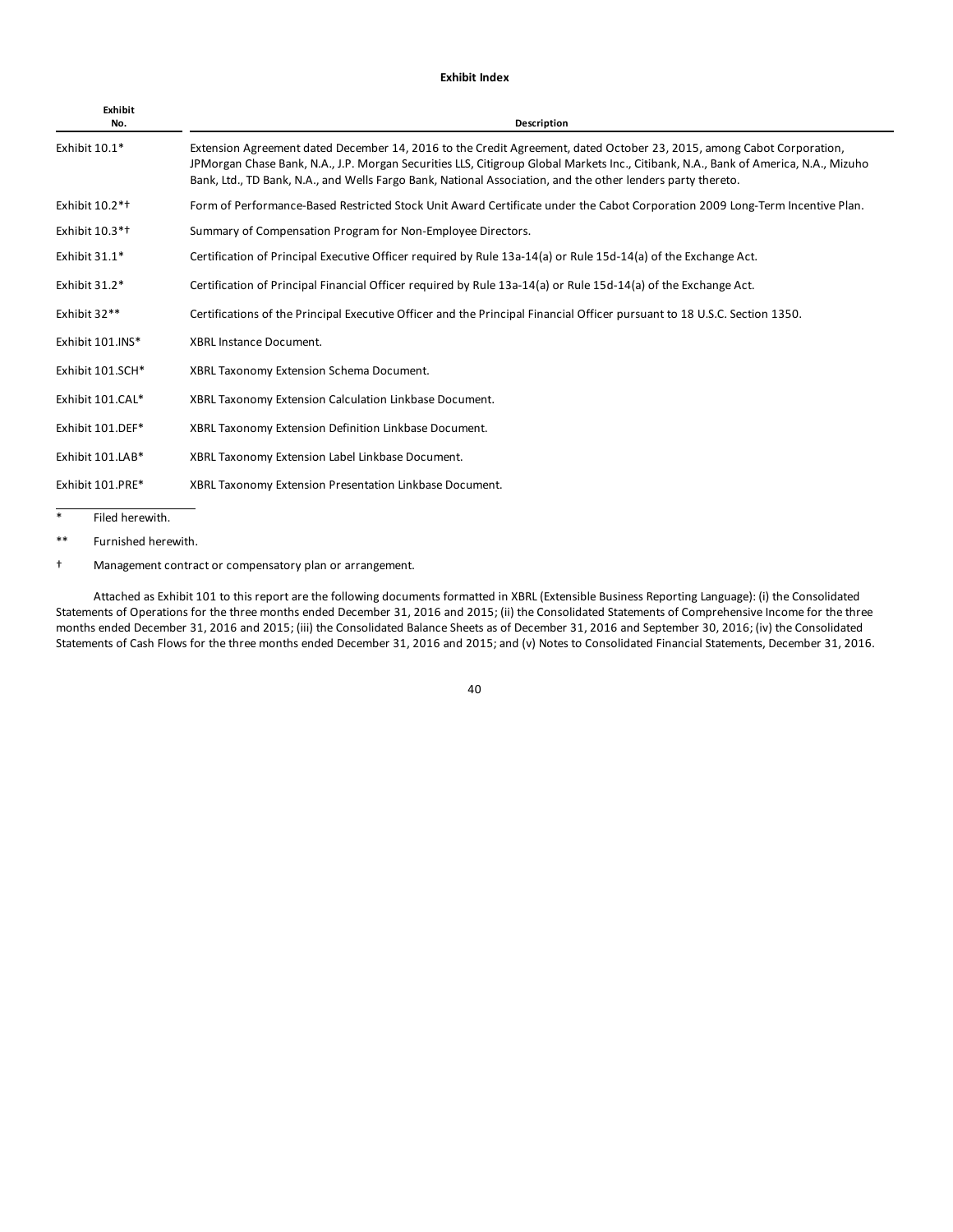### **EXTENSION AGREEMENT TO CREDIT AGREEMENT**

This **EXTENSION AGREEMENT TO CREDIT AGREEMENT** (this "Extension Agreement") is made and entered into as of December 14, 2016, by and among **CABOT CORPORATION**, a Delaware corporation (the "Company"), the Designated Borrowers as of the date hereof (together with the Company, collectively, the "Borrowers"), **JPMORGAN CHASE BANK, N.A.**, as Administrative Agent, and Lenders constituting Required Lenders as of the date hereof.

**WHEREAS**, the Borrowers are party to that certain Credit Agreement, dated as of October 23, 2015 (as the same may be amended and in effect from time to time, the "Credit Agreement"), among the Borrowers, the Lenders from time to time party thereto and the Administrative Agent; and

**WHEREAS**, the Borrowers have requested that the Maturity Date be extended from October 23, 2020 to October 23, 2021 pursuant to Section 2.24 of the Credit Agreement (the "Extension") and that the Required Lenders waive the notice requirements set forth in Section 2.24 of the Credit Agreement (the "<u>Waiver</u>"); and

**WHEREAS**, certain Lenders constituting Required Lenders under the terms of the Credit Agreement and the Agent are willing to agree to the Extension and the Waiver provided that Borrower agrees to certain amendments to the Credit Agreement as set forth herein, and certain Lenders constituting Required Lenders under the terms of the Credit Agreement have agreed, on the terms and subject to the conditions set forth herein, to grant the Extension, the Waiver and make certain amendments to the Credit Agreement; and

**NOW, THEREFORE**, in consideration of the foregoing, and for other good and valuable consideration, the receipt and sufficiency of which are hereby acknowledged, the parties hereby agree as follows:

1. **Definitions; Loan Document**. Capitalized terms used in this Extension Agreement without definition shall have the meaning assigned to such terms in the Credit Agreement. This Extension Agreement shall constitute a Loan Document for all purposes of the Credit Agreement and the other Loan Documents.

### 2. **Extension of Scheduled Maturity Date.**

a. Consent; Extension Effective Date. Subject to the satisfaction of the conditions precedent set forth in Section 9 below, each Lender that executes a signature page to this Extension Agreement (each, a "Extending Lender", and each Lender declining to agree to the requested extension being called a "Non-Extending Lender"), (i) hereby consents to the Extension and (ii) agrees that the Maturity Date with respect to each Extending Lender shall be October 23, 2021. With respect to each Non-Extending Lender, the existing Maturity Date of October 23, 2020 shall remain in effect.

b. Waiver of Notice Requirement. The parties hereto agree that the Company's notice requirements set forth in Section 2.24(a) of the Credit Agreement are hereby waived and shall not be applicable to the Extension.

3. **Amendments to Section 1.01 (Defined Terms)**. Section 1.01 of the Credit Agreement is hereby amended as follows:

a. New Definitions. Section 1.01 of the Credit Agreement is hereby amended by adding the following new definitions in alphabetical order:

""*Bail-In Action*" means the exercise of any Write-Down and Conversion Powers by the applicable EEA Resolution Authority in respect of any liability of an EEA Financial Institution."

""*Bail-In Legislation*" means, with respect to any EEA Member Country implementing Article 55 of Directive 2014/59/EU of the European Parliament and of the Council of the European Union, the implementing law for such EEA Member Country from time to time which is described in the EU Bail-In Legislation Schedule."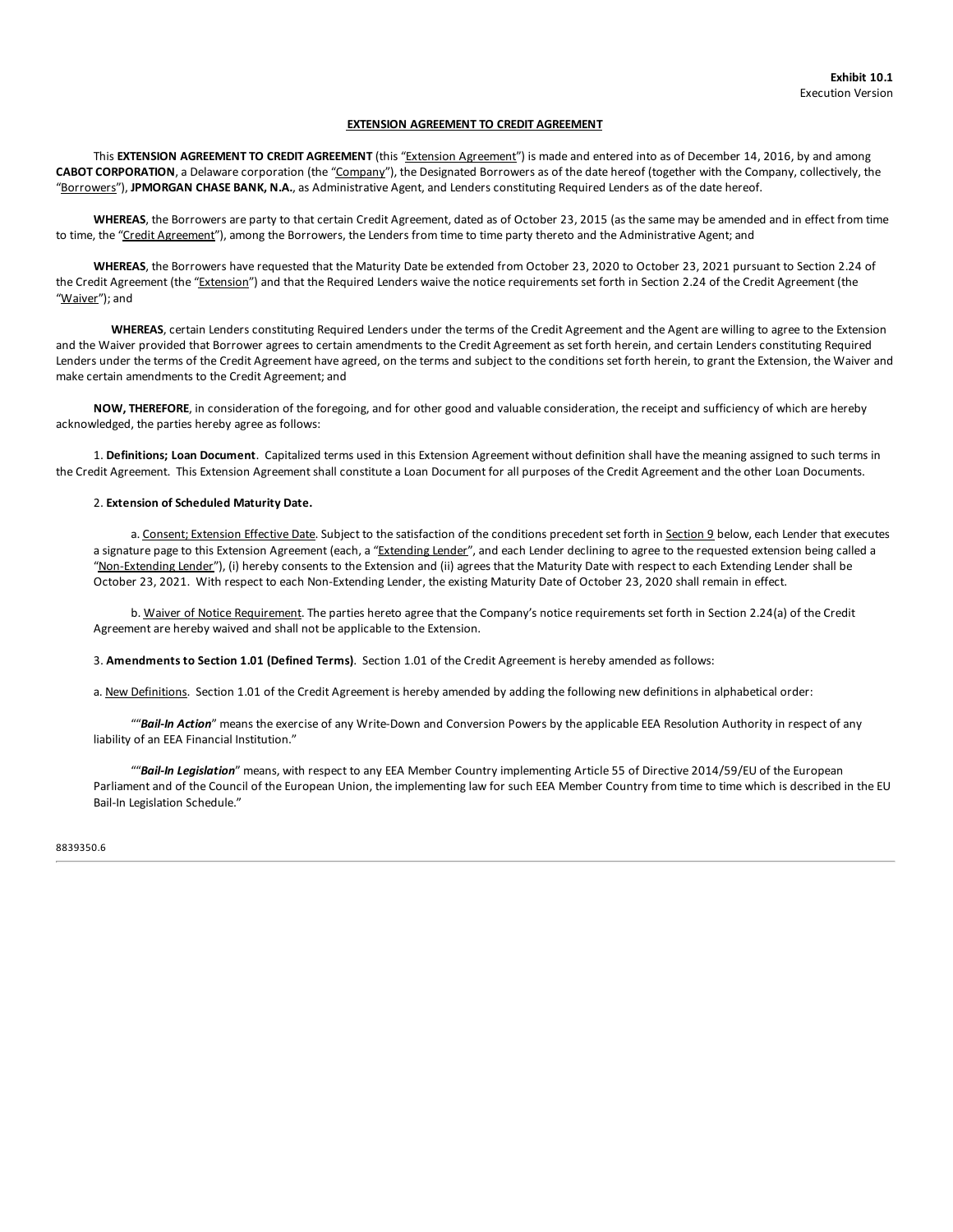""*EEA Financial Institution*" means (a) any institution established in any EEA Member Country which is subject to the supervision of an EEA Resolution Authority, (b) any entity established in an EEA Member Country which is a parent of an institution described in clause (a) of this definition, or (c) any institution established in an EEA Member Country which is a subsidiary of an institution described in clauses (a) or (b) of this definition and is subject to [consolidated](#page-2-0) supervision with its parent."

""*EEA Member [Country](#page-2-0)*" means any of the member states of the European Union, Iceland, Liechtenstein and Norway."

""*EEA Resolution Authority*" means any public [administrat](#page-3-0)ive authority or any Person entrusted with public administrative authority of any EEA Member Country [\(including](#page-4-0) any delegee) having responsibility for the resolution of any EEA Financial Institution."

""*EU Bail-In [Legislation](#page-6-0) Schedule*" means the EU Bail-In Legislation Schedule published by the Loan Market Association (or any successor Person), as in effect from time to [time."](#page-7-0)

""*Write-Down and [Conversion](#page-24-0) Powers*" means, with respect to any EEA Resolution Authority, the write-down and conversion powers of such EEA Resolution Authority from time to time under the Bail-In [Legislation](#page-34-0) for the applicable EEA Member Country, which write-down and conversion powers are described in the EU Bail-In [Legislatio](#page-34-0)n Schedule."

b. [Amended](#page-35-0) D[efinitions.](#page-35-0) Section 1.01 of the Credit Agreement is hereby amended by:

i. Ame[nding](#page-36-0) subclause (d) of the definition of "*[Defaulting](#page-36-0) Lender*" by replacing the words "Bankruptcy Event" with the following: "(A) Bankruptcy Event or (B) a Bail-In Action".

ii. Amending and restating the following definitions in their entirety to read as follows:

""*Sanctioned Person*" means, at any time, (a) any Person listed in any Sanctions-related list of designated Persons maintained by the Office of Foreign Assets Control of the U.S. Department of the Treasury, the U.S. Department of State, or by the United Nations Security Council, the European Union, any European Union member state, Her Majesty's Treasury of the United Kingdom, or other relevant sanctions authority, (b) any Person operating, organized or resident in a Sanctioned Country or (c) any Person owned or controlled by any such Person or Persons described in the foregoing clauses (a) or (b)."

""*Sanctions*" means all economic or financial sanctions or trade embargoes imposed, administered or enforced from time to time by (a) the U.S. government, including those administered by the Office of Foreign Assets Control of the U.S. Department of the Treasury or the U.S. Department of State, or (b) the United Nations Security Council, the European Union, any European Union member state, Her Majesty's Treasury of the United Kingdom, or other relevant sanctions authority."

4. **Amendment to Section 2.05 (Swingline Loans)**. Section 2.05 of the Credit Agreement is hereby amended by adding new subclauses (e) and (f) thereof to read as follows:

"(e) Any Swingline Lender may be replaced at any time by written agreement among the Company, the Administrative Agent, the replaced Swingline Lender and the successor Swingline Lender. The Administrative Agent shall notify the Lenders of any such replacement of a Swingline Lender. At the time any such replacement shall become effective, the Company shall pay all unpaid interest accrued for the account of the replaced Swingline Lender pursuant to Section 2.13(a). From and after the effective date of any such replacement, (x) the successor Swingline Lender shall have all the rights and obligations of the replaced Swingline Lender under this Agreement with respect to Swingline Loans made thereafter and (y) references herein to the term "Swingline Lender" shall be deemed to refer to such successor or to any previous Swingline Lender, or to such successor and all previous Swingline Lenders, as the context shall require. After the replacement of a Swingline Lender hereunder, the replaced Swingline Lender shall remain a party hereto and shall continue to have all the rights and obligations of a Swingline Lender under this Agreement with respect to Swingline Loans made by it prior to its replacement, but shall not be required to make additional Swingline Loans.

(f) Subject to the prior appointment and acceptance of a successor Swingline Lender, any Swingline Lender may resign as a Swingline Lender at any time upon thirty days' prior written notice to the Administrative Agent, the Company and the Lenders, in which case, such Swingline Lender shall be replaced in accordance with Section 2.05(e) above."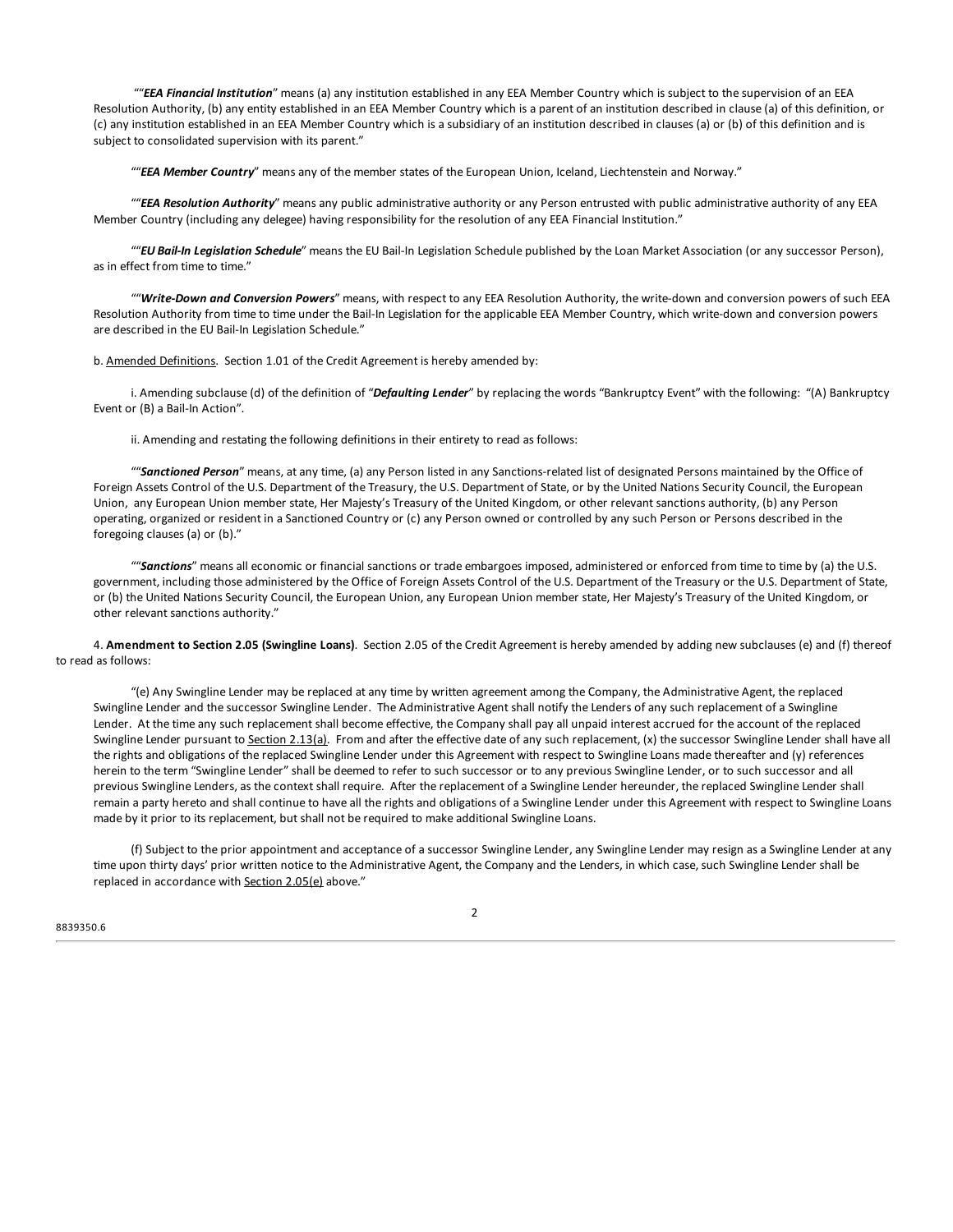5.**Amendment to Section 2.06 (Letters of Credit)**. Section 2.06(i) of the Credit Agreement is hereby amended by adding the following sentence at the end thereof: "Subject to the prior appointment and acceptance of a successor Issuing Bank, any Issuing Bank may resign as an Issuing Bank at any time upon 30 days' prior written notice to the Administrative Agent, the Company and the Lenders, in which case, such Issuing Bank shall be replaced in accordance with this Section 2.06(i)."

6. **Amendment to add new Section 3.15 (EEA Financial Institutions)**. The Credit Agreement is hereby amended by adding a new Section 3.15, in appropriate numerical order, to read as follows:

"SECTION 3.15. EEA Financial Institutions. No Borrower is an EEA Financial Institution."

7. Amendment to add new Section 9.16 (Acknowledgement and Consent to Bail-In of EEA Financial Institutions). The Credit Agreement is hereby amended by adding a new Section 9.16, in appropriate numerical order, to read as follows:

"SECTION 9.16. Acknowledgement and Consent to Bail-In of EEA Financial Institutions. Notwithstanding anything to the contrary in any Loan Document or in any other agreement, arrangement or understanding among any such parties, each party hereto acknowledges that any liability of any EEA Financial Institution arising under any Loan Document may be subject to the write-down and conversion powers of an EEA Resolution Authority and agrees and consents to, and acknowledges and agrees to be bound by:

(a) the application of any Write-Down and Conversion Powers by an EEA Resolution Authority to any such liabilities arising hereunder which may be payable to it by any party hereto that is an EEA Financial Institution; and

(b) the effects of any Bail-In Action on any such liability, including, if applicable:

(i) a reduction in full or in part or cancellation of any such liability;

(ii) a conversion of all, or a portion of, such liability into shares or other instruments of ownership in such EEA Financial Institution, its parent entity, or a bridge institution that may be issued to it or otherwise conferred on it, and that such shares or other instruments of ownership will be accepted by it in lieu of any rights with respect to any such liability under this Agreement or any other Loan Document; or

(iii) the variation of the terms of such liability in connection with the exercise of the write-down and conversion powers of any EEA Resolution Authority."

8. **No Waiver.** Nothing contained in this Extension Agreement shall be deemed to (i) constitute a waiver of any Default or Event of Default that may heretofore or hereafter occur or have occurred and be continuing or to otherwise modify any provision of the Credit Agreement or any other Loan Document (except as a result of the amendments expressly set forth in Paragraphs 2 through 7 of this Extension Agreement), or (ii) give rise to any defenses or counterclaims to the Administrative Agent's or any of the Lenders' right to compel payment of the Obligations when due or to otherwise enforce their respective rights and remedies under the Credit Agreement and the other Loan Documents.

9. **Conditions to Effectiveness**. This Extension Agreement shall become effective on the date upon which the Administrative Agent (or its counsel) shall have received, in form and substance reasonably satisfactory to the Administrative Agent:

a. Counterparts of this Extension Agreement executed by each of the Borrowers and each of the Lenders constituting Required Lenders (which may include telecopy or any other electronic transmission of a signed signature page of this Extension Agreement);

b. Such documents and certificates as the Administrative Agent or its counsel may reasonably request relating to the organization, existence, corporate power and authority and good standing of each Borrower, the authorization of the extension and transactions hereunder and any other legal matters relating to the Borrowers, the Loan Documents, Extension Agreement, and the transactions hereunder, all in form and substance satisfactory to the Administrative Agent and its counsel; and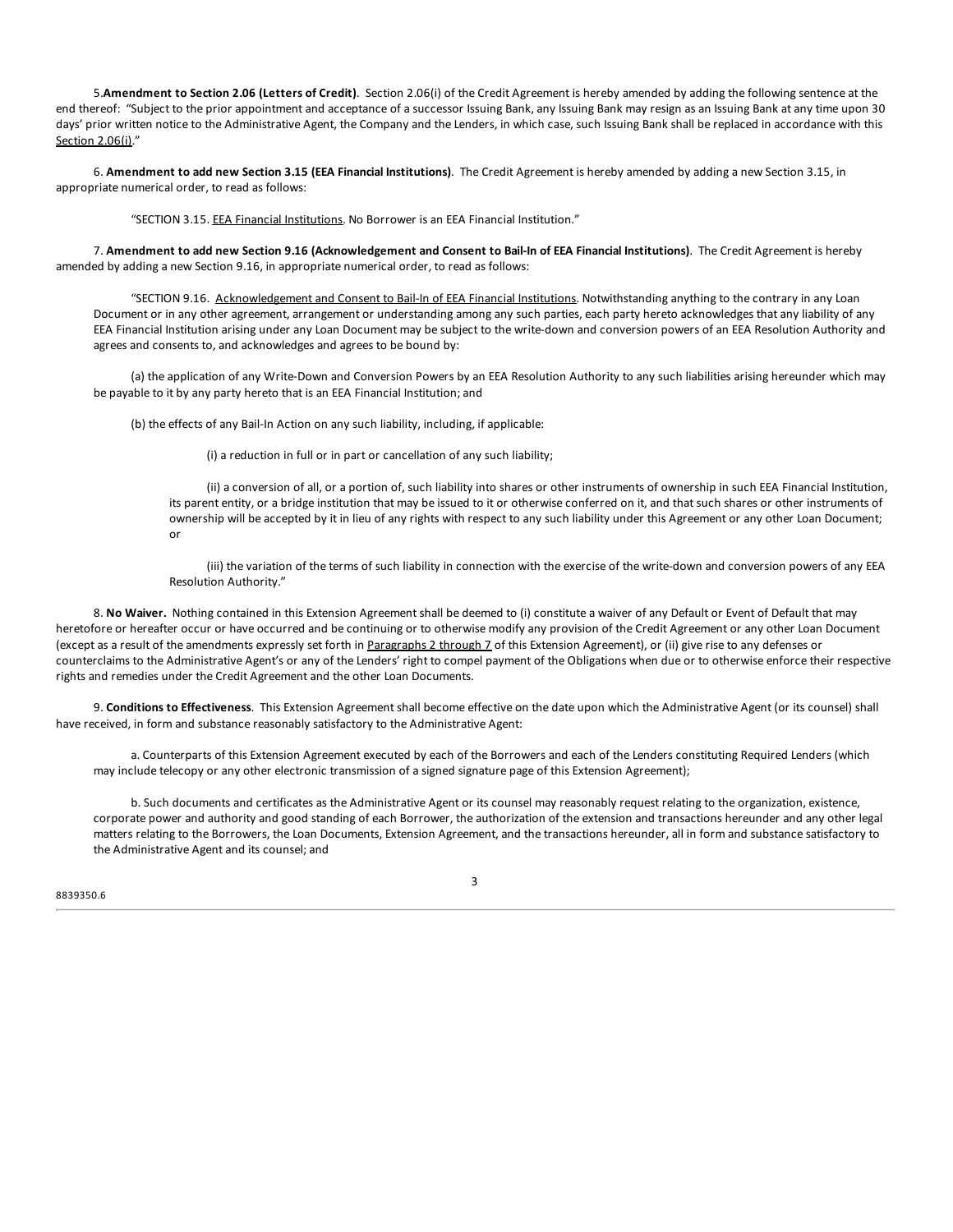c. A certificate executed by a Financial Officer of the Company, dated as of the effective date hereof, stating that (A) as of such date, no Default has occurred and is continuing or would result from such extension of the Maturity Date and (B) the representations and warranties of the Borrowers set forth in the Loan Documents are true in all material respects (or in all respects if the applicable representation or warranty is already qualified by concepts of materiality) on and as of such date (except to the extent any such representations or warranties are limited to an earlier date, in which case such representations and warranties shall be true in all material respects as of such earlier date).

10. **Legal Fees**. The Company agrees to pay promptly, upon receiving an invoice therefor, all fees, charges and disbursements of Goulston & Storrs, PC, counsel to the Administrative Agent (directly to such counsel if requested by the Administrative Agent) incurred in connection with this Extension Agreement.

11. **Representations and Warranties**. The Borrowers represent and warrant to the Administrative Agent and the Lenders as follows:

(a) The execution, delivery and performance of this Extension Agreement and the transactions contemplated hereby (i) are within each Borrower's corporate powers, (ii) have been duly authorized by all necessary corporate and, if required, stockholder action, (iii) been duly executed and delivered by each Borrower, (iv) do not and will not require any consent or approval of, registration or filing with, or any other action by, any Governmental Authority or any other Person, (v) do not and will not violate any applicable law, rule or regulation of any Governmental Authority or any Organization Document of any Borrower, and (vi) do not and will not conflict with or result in any material breach or contravention of, or the creation of any material Lien under, or require any material payment to be made under (A) any material Contractual Obligation to which any Borrower is a party or affecting any Borrower or the properties of any Borrower or any of its Subsidiaries or (B) any order, injunction, writ or decree of any Governmental Authority or any arbitral award to which any Borrower or the properties of any Borrower or any of its Subsidiaries is subject.

(b) This Extension Agreement has been duly executed and delivered by each Borrower that is party hereto and constitutes a legal, valid and binding obligation of each Borrower, enforceable in accordance with its terms, subject to applicable bankruptcy, insolvency, reorganization, moratorium or other laws affecting creditors' rights generally and subject to general principles of equity, regardless of whether considered in a proceeding in equity or at law.

(c) The representations and warranties made by the Borrowers in the Loan Documents are true and correct in all material respects (or in all respects if the applicable representation or warranty is already qualified by concepts of materiality) on and as of the date hereof, as though made on the date hereof.

(d) After giving effect to this Extension Agreement, no Default or Event of Default has occurred and is continuing or would result therefrom.

12. **Ratification, etc**. Except for certain provisions that are expressly amended or waived by this Extension Agreement, the Credit Agreement, the other Loan Documents and all documents, instruments and agreements related thereto are hereby ratified and confirmed in all respects and shall continue in full force and effect. This Extension Agreement and the Credit Agreement shall hereafter be read and construed together as a single document, and all references in the Credit Agreement, any other Loan Document or any agreement or instrument related to the Credit Agreement shall hereafter refer to the Credit Agreement as amended by this Extension Agreement.

13. **Reaffirmation of Guarantee**. The Company hereby reaffirms its guarantee contained in Article IX of the Credit Agreement of the payment when and as due of the Obligations of the Designated Borrowers, and acknowledges and agrees that such guarantee is and shall remain in full force and effect after giving effect to this Extension Agreement.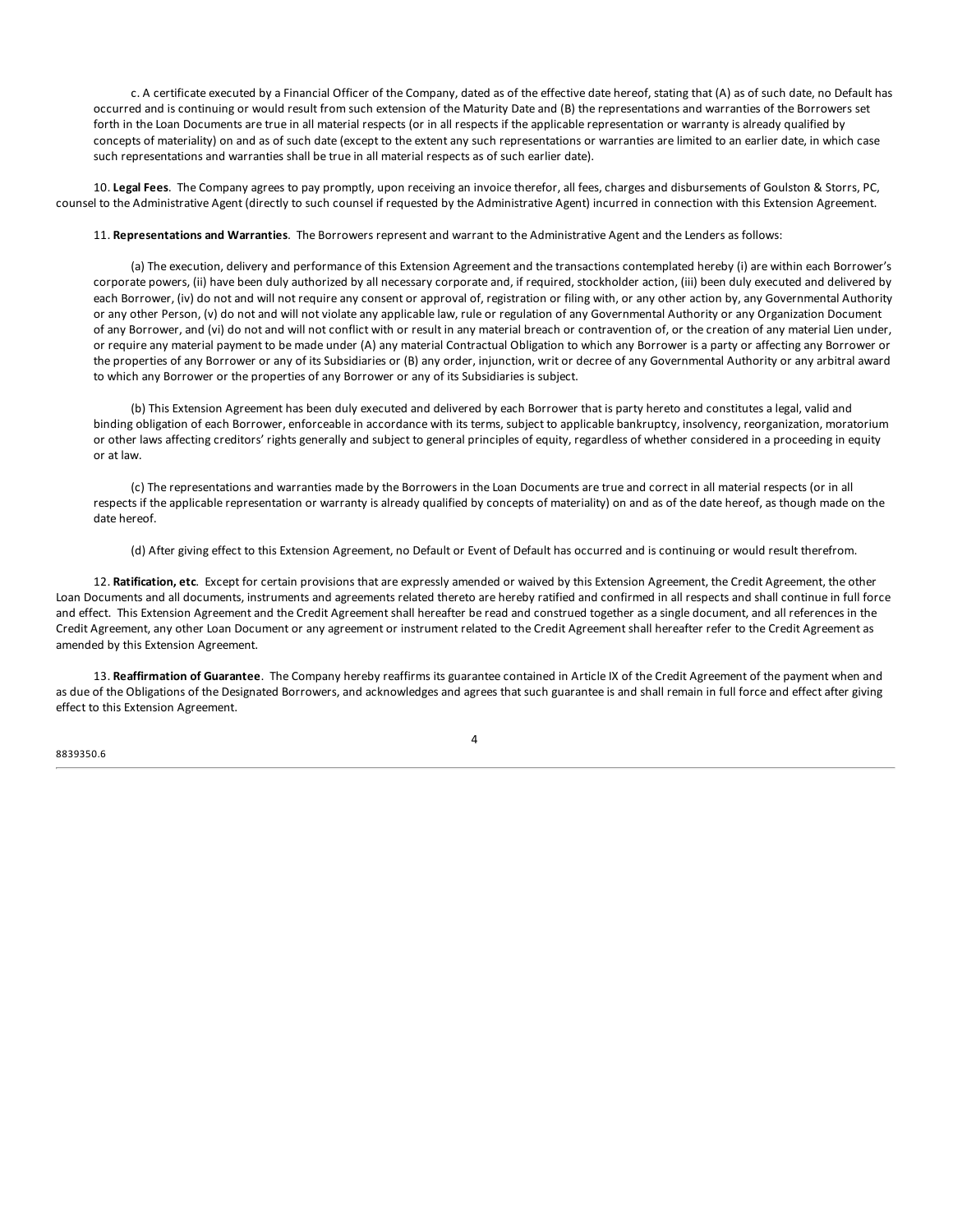### 14. GOVERNING LAW. THIS EXTENSION AGREEMENT SHALL BE CONSTRUED IN ACCORDANCE WITH AND GOVERNED BY THE LAW OF THE STATE OF **NEW YORK.**

15. **Counterparts**. This Extension Agreement may be executed in counterparts (and by different parties hereto on different counterparts), each of which shall constitute an original, but all of which when taken together shall constitute a single contract. Delivery of an executed counterpart of a signature page of this Extension Agreement by telecopy, emailed .pdf or any other electronic means that reproduces an image of the actual executed signature page shall be effective as delivery of a manually executed counterpart of this Extension Agreement.

[Signature Pages Follow]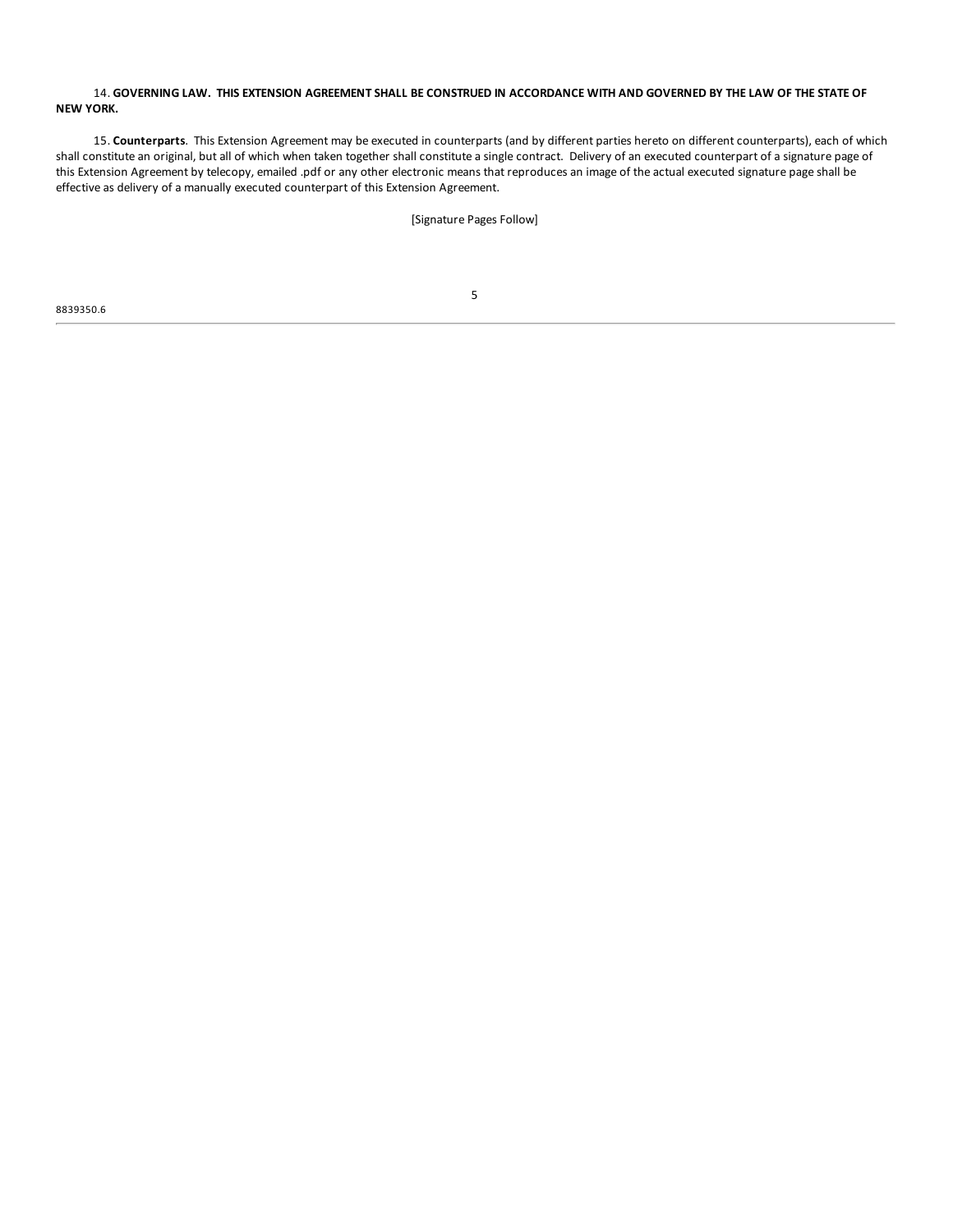**IN WITNESS WHEREOF**, each of the undersigned has duly executed this Extension Agreement to Credit Agreement as a sealed instrument as of the date first set forth above.

CABOT CORPORATION, as the Company and a Borrower

By: /s/Steven Delahunt

Name: Steven Delahunt Title: Vice President and Treasurer

8839350.6

*Signature Pages to Extension Agreement to Credit Agreement (JPM/Cabot)*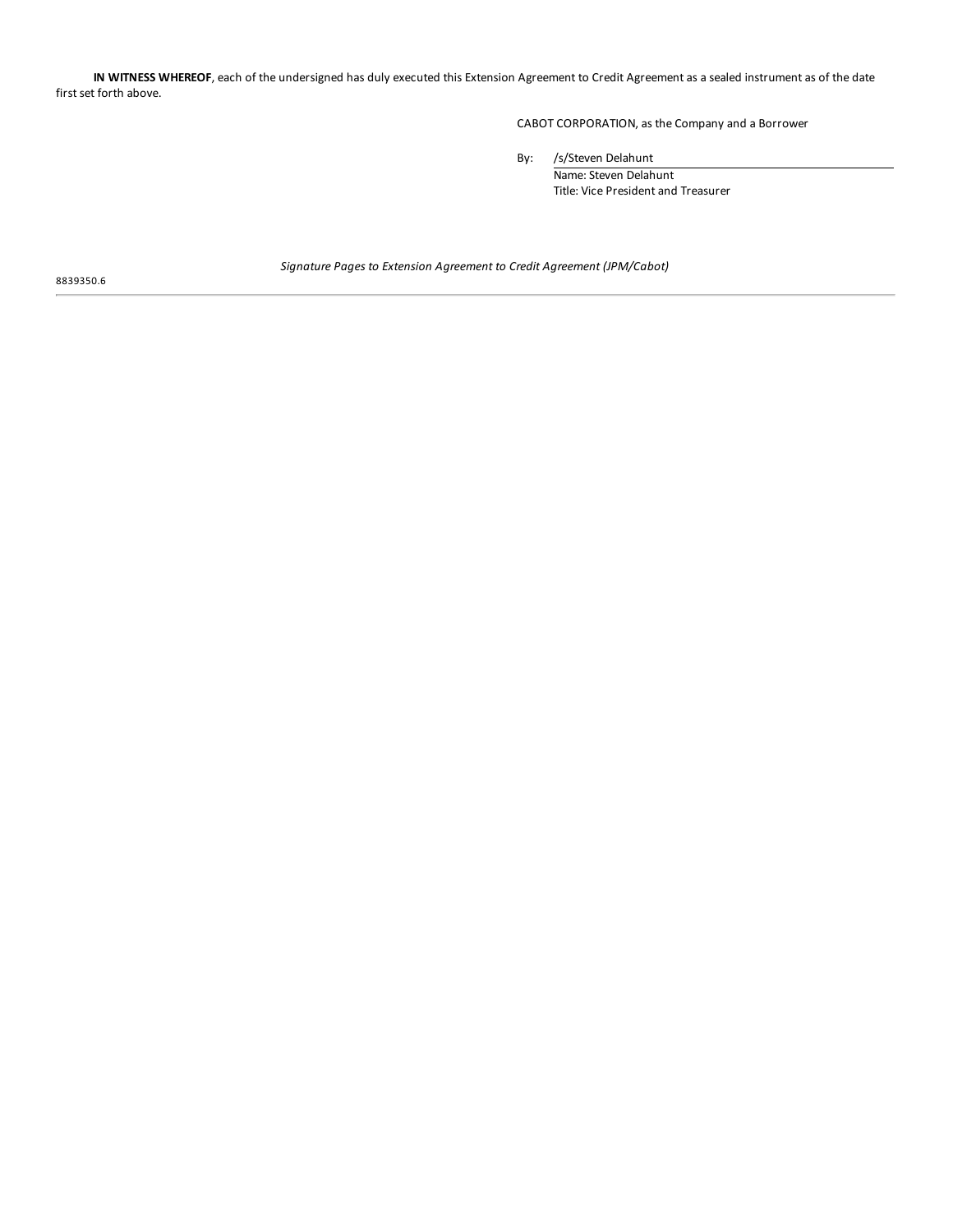JPMORGAN CHASE BANK, N.A., as Administrative Agent, an Issuing Lender, a Lender and an Extending Lender

By: /s/D. Scott Farquhar

Name: D. Scott Farquhar Title: Executive Director

*Signature Pages to Extension Agreement to Credit Agreement (JPM/Cabot)*

8839350.6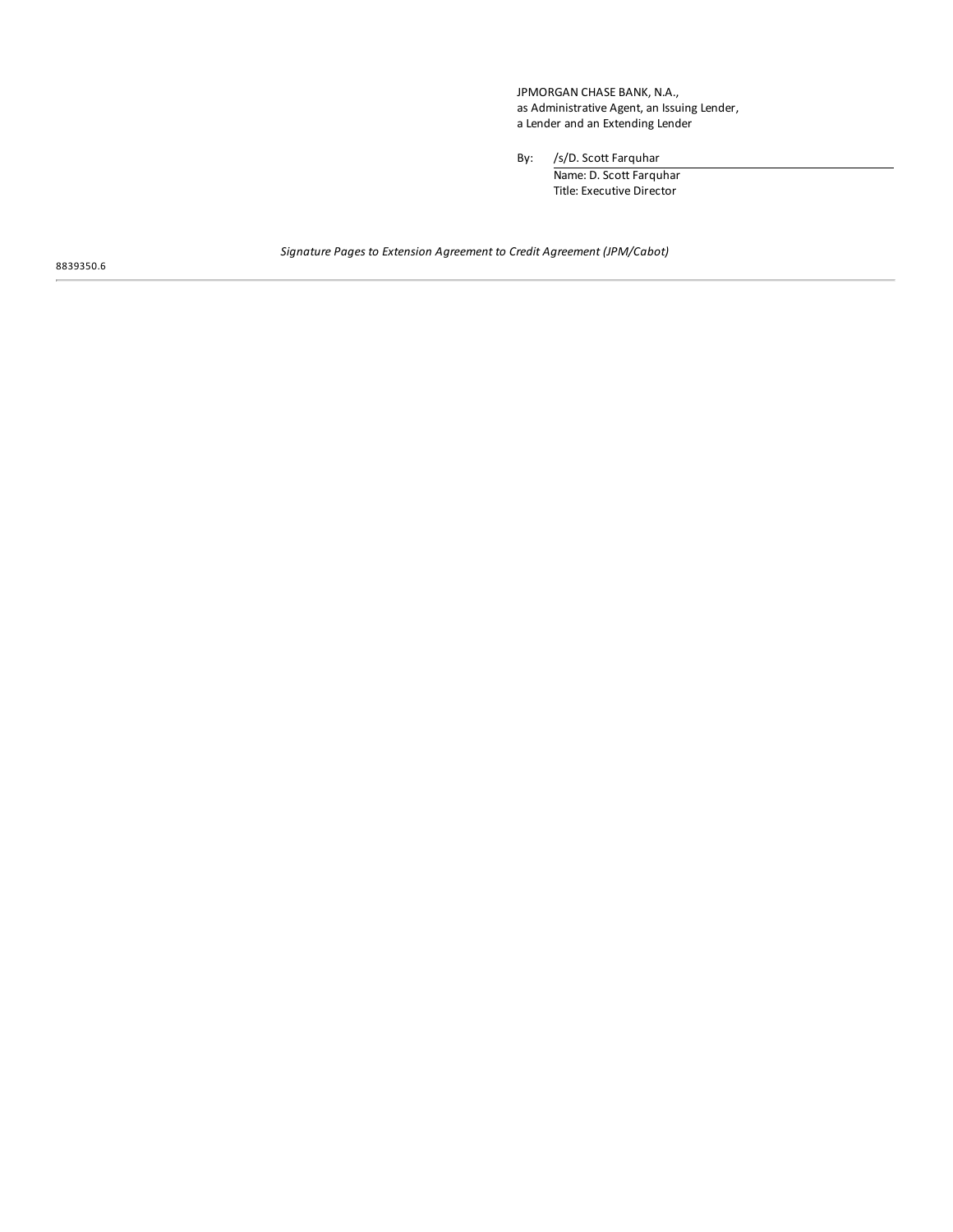CITIBANK, N.A., as an Issuing Bank, an Extending Lender and a Lender

By: /s/Michael Vondriska

Name: Michal Vondriska Title: Vice President

*Signature Pages to Extension Agreement to Credit Agreement (JPM/Cabot)*

8839350.6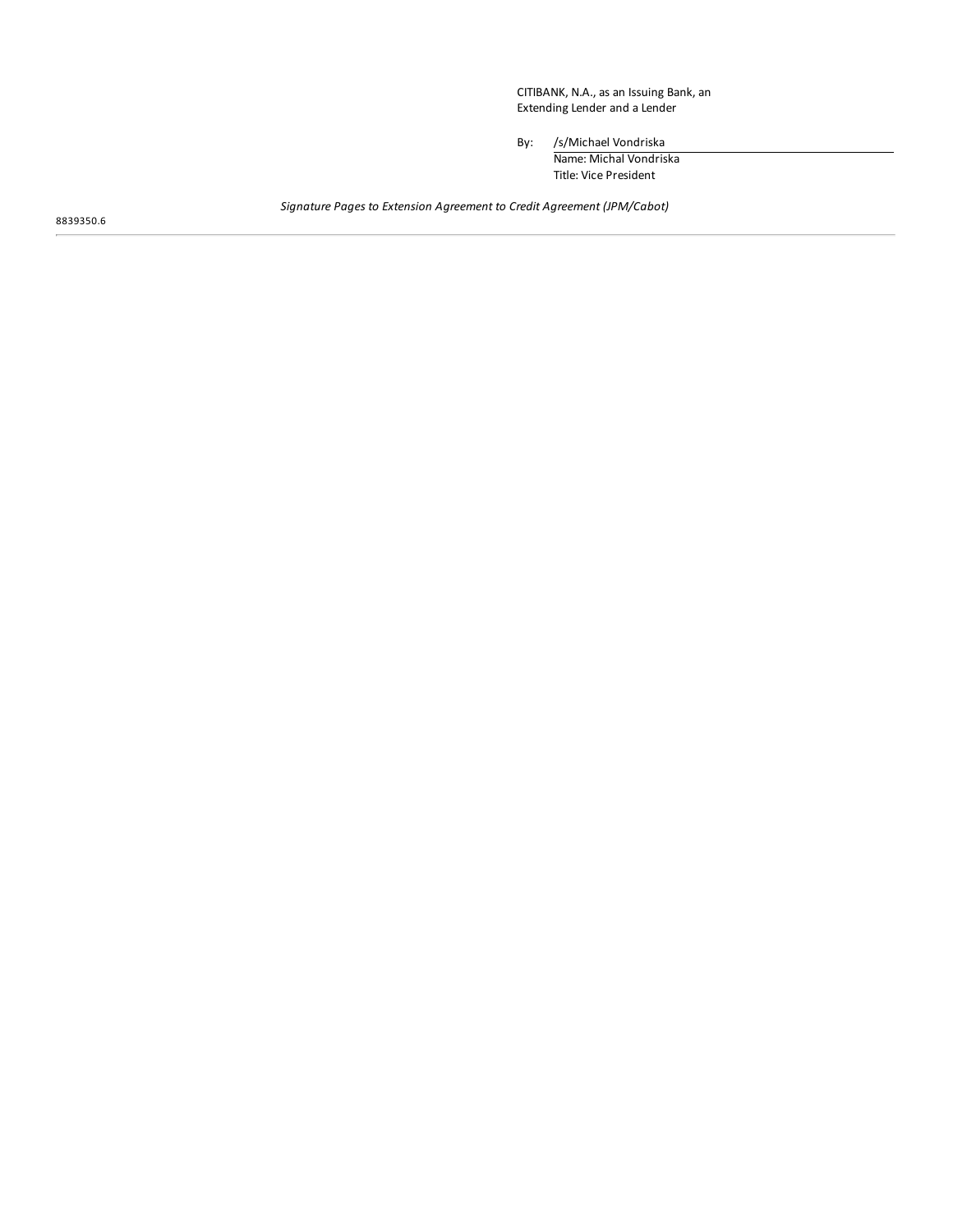**Mizuho Bank, Ltd., as an Extending Lender**

By: /s/Donna MeMagistris

Name: Donna MeMagistris Title: Authorized Signatory

*Signature Pages to Extension Agreement to Credit Agreement (JPM/Cabot)*

8839350.6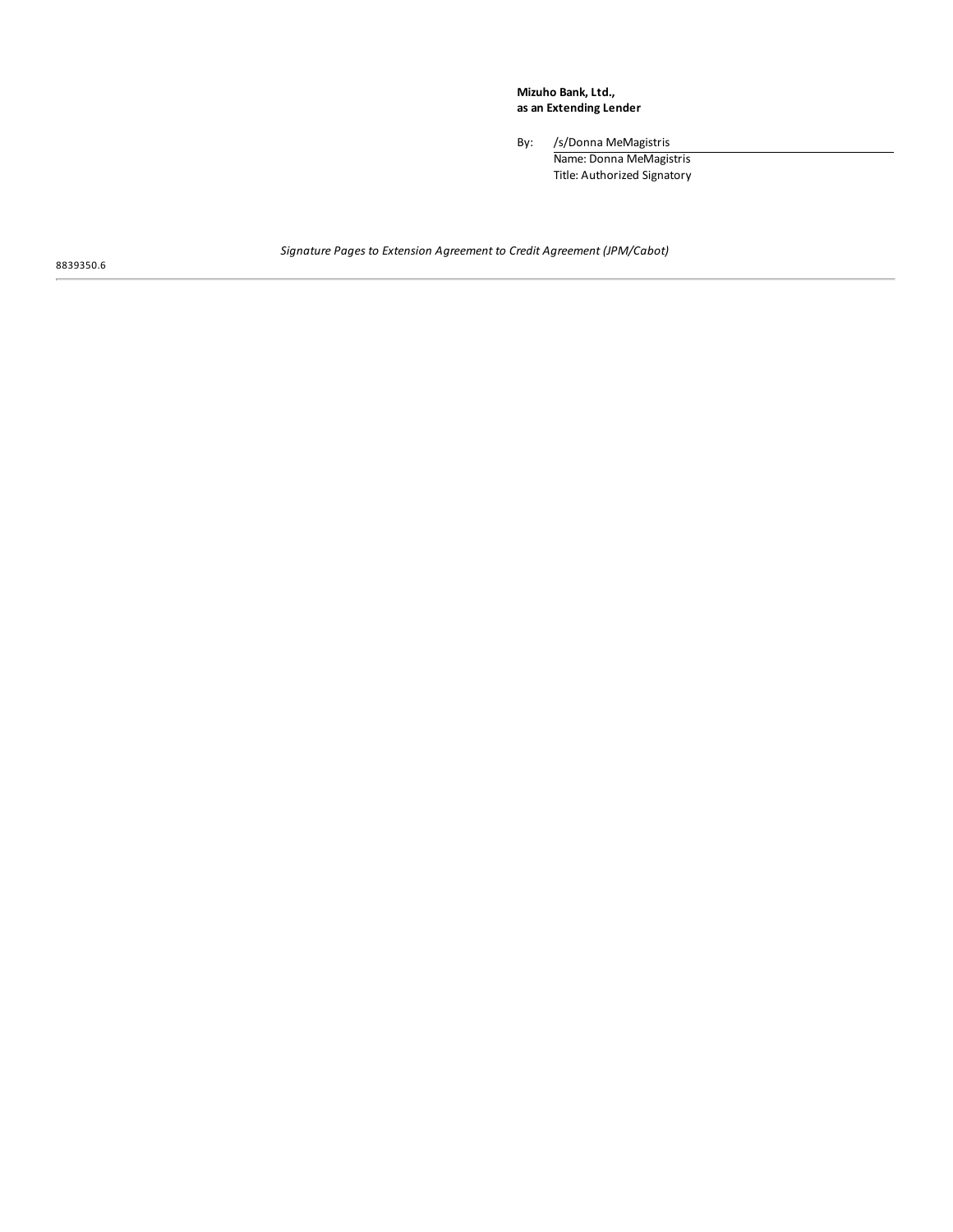TD BANK, N.A. as an Extending Lender

By: /s/Alan Garson

Name: Alan Garson Title: Senior Vice President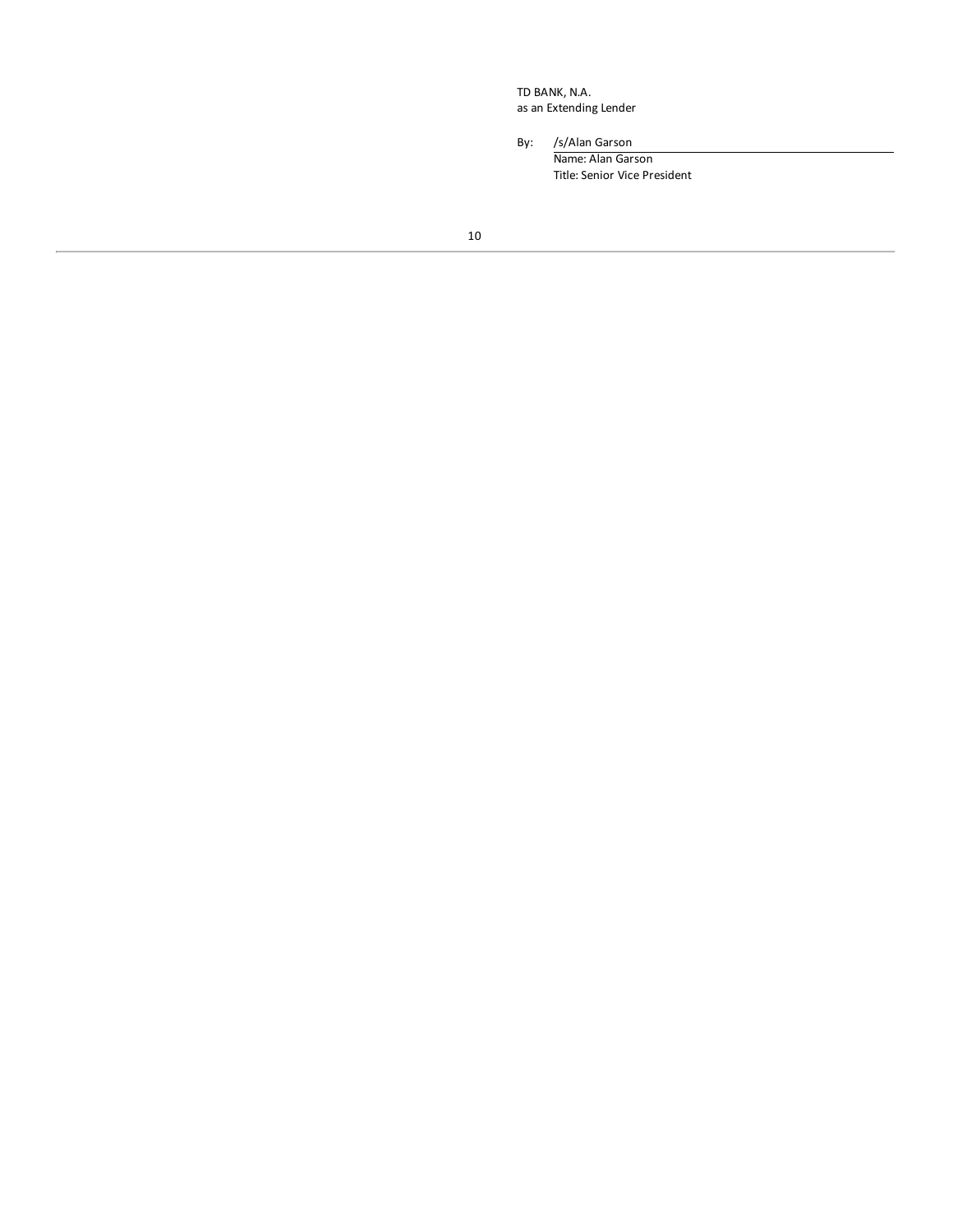Bank of America, N.A., as an Extending Lender

By: /s/Molly Kropp

Name: Molly Kropp Title: Vice President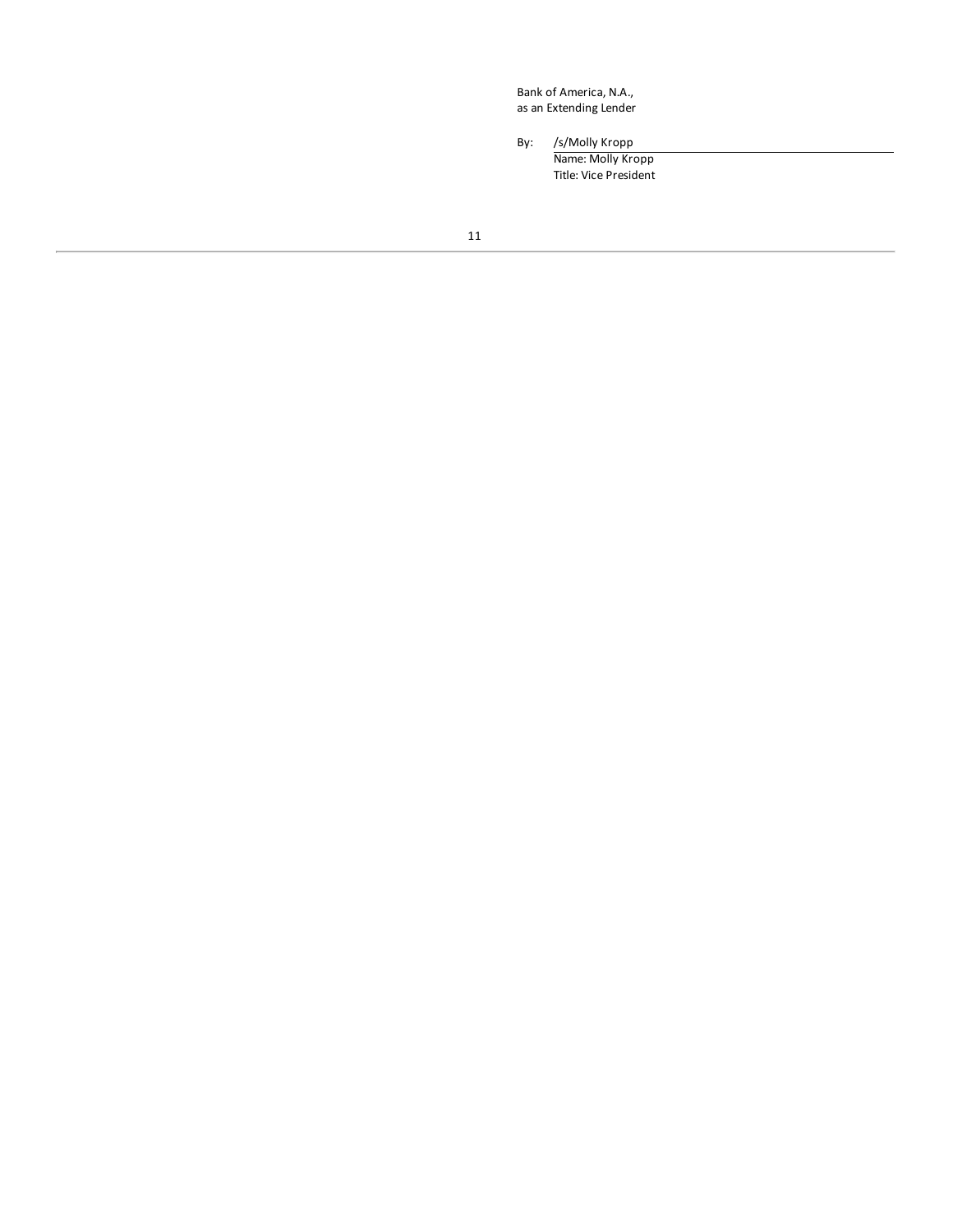**Wells Fargo Bank, N.A., as an Extending Lender**

By: /s/Christopher S. Allen Name: Christopher S. Allen Title: Senior Vice President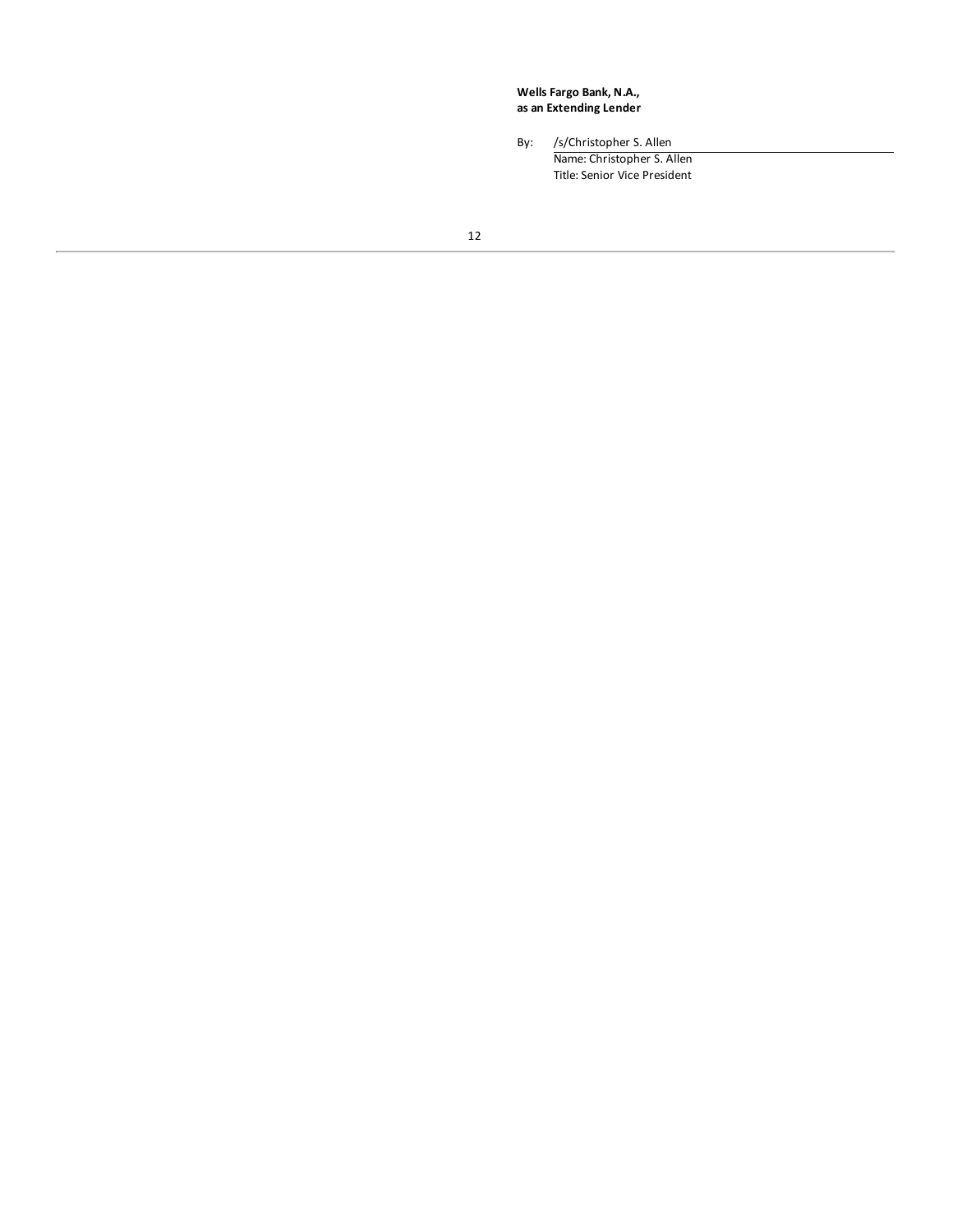### **BANK OF CHINA, NEW YORK BRANCH, as an Extending Lender**

By: /s/Raymond Qiao

Name: Raymond Qiao Title: Managing Director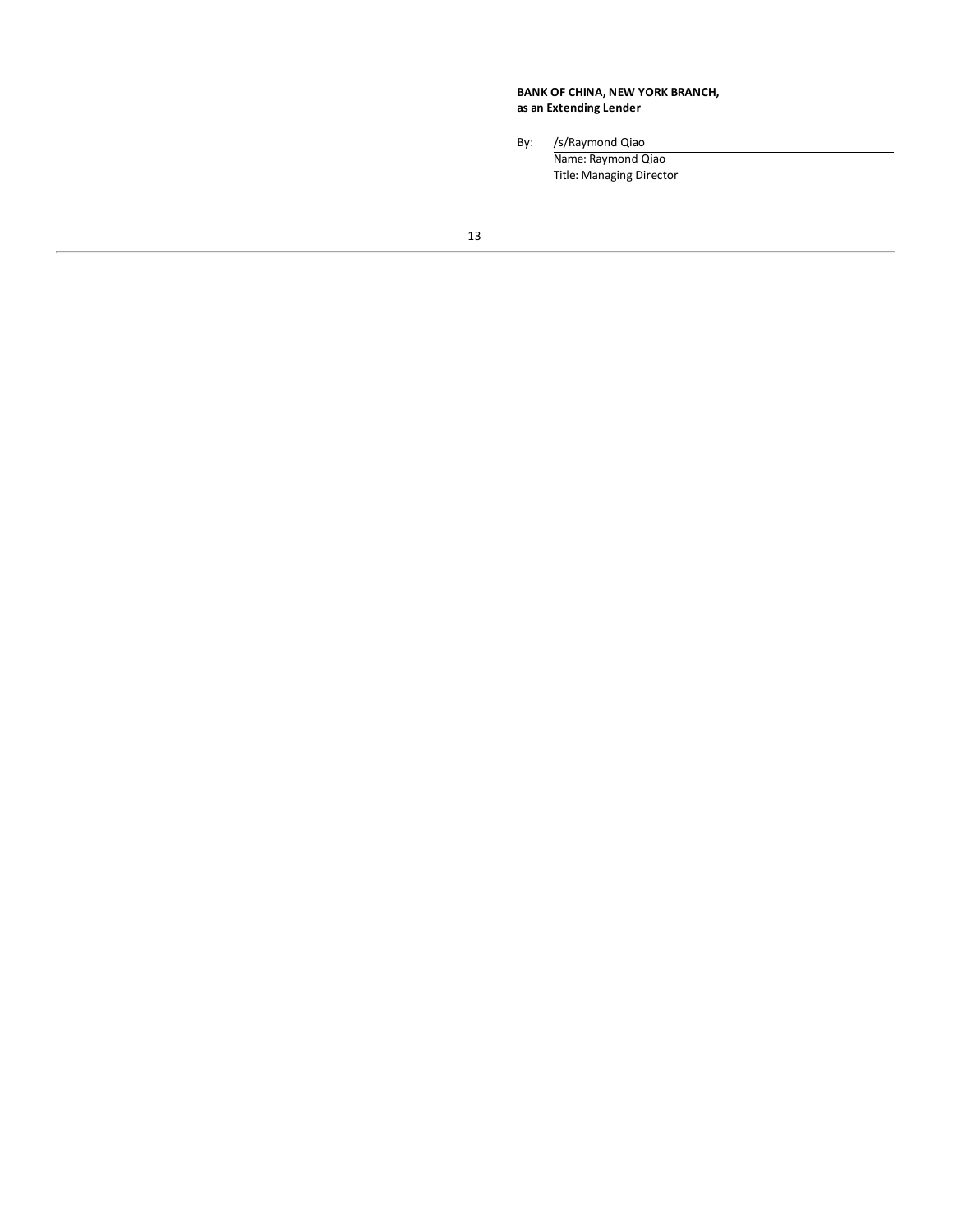### **U.S. BANK NATIONAL ASSOCIATION, as an Extending Lender**

By: /s/Mark Irey

Name: Mark Irey Title: Vice President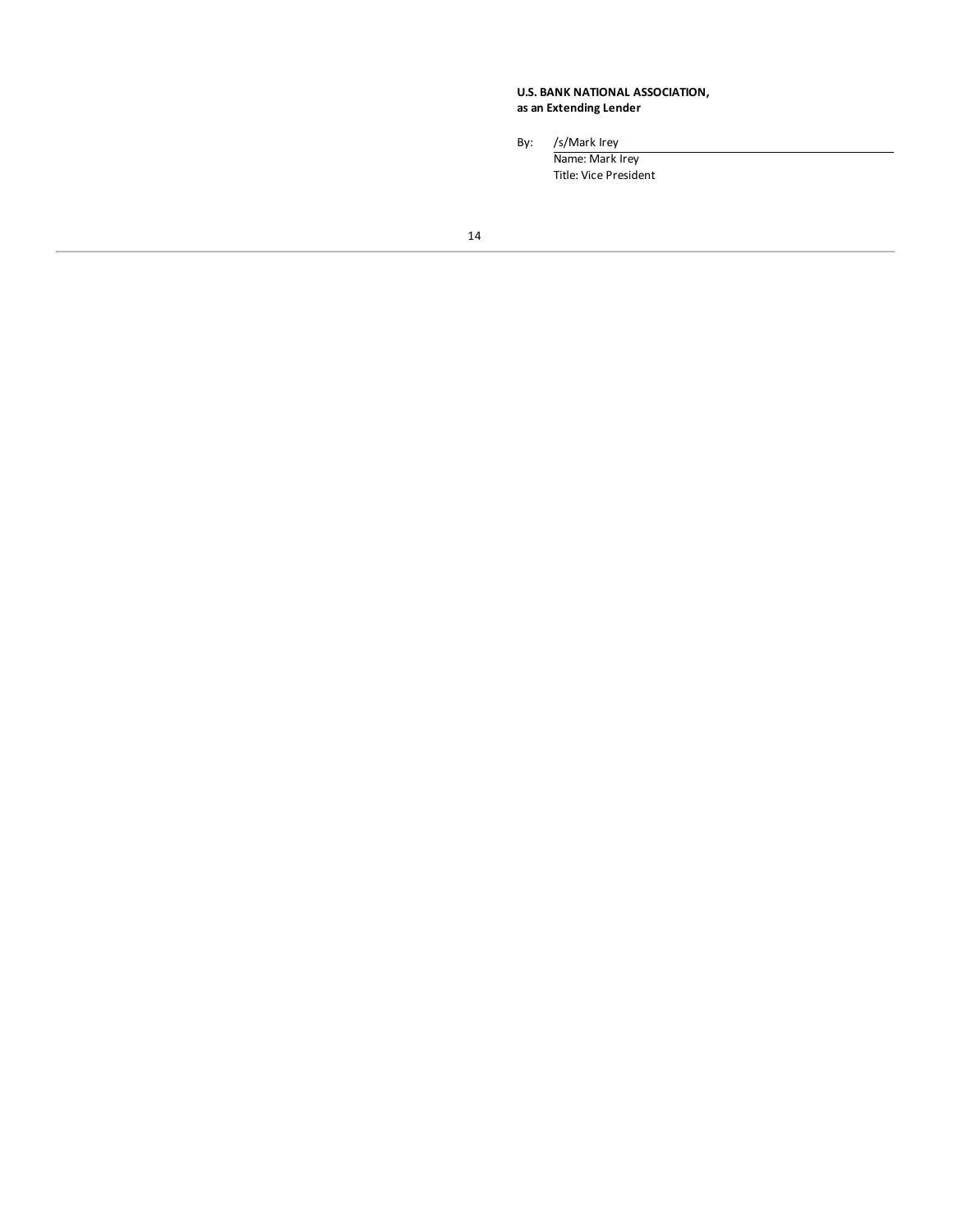**Citizens Bank, N.A., as an Extending Lender**

By: /s/Caroline Conole

Name: Caroline Conole Title: Officer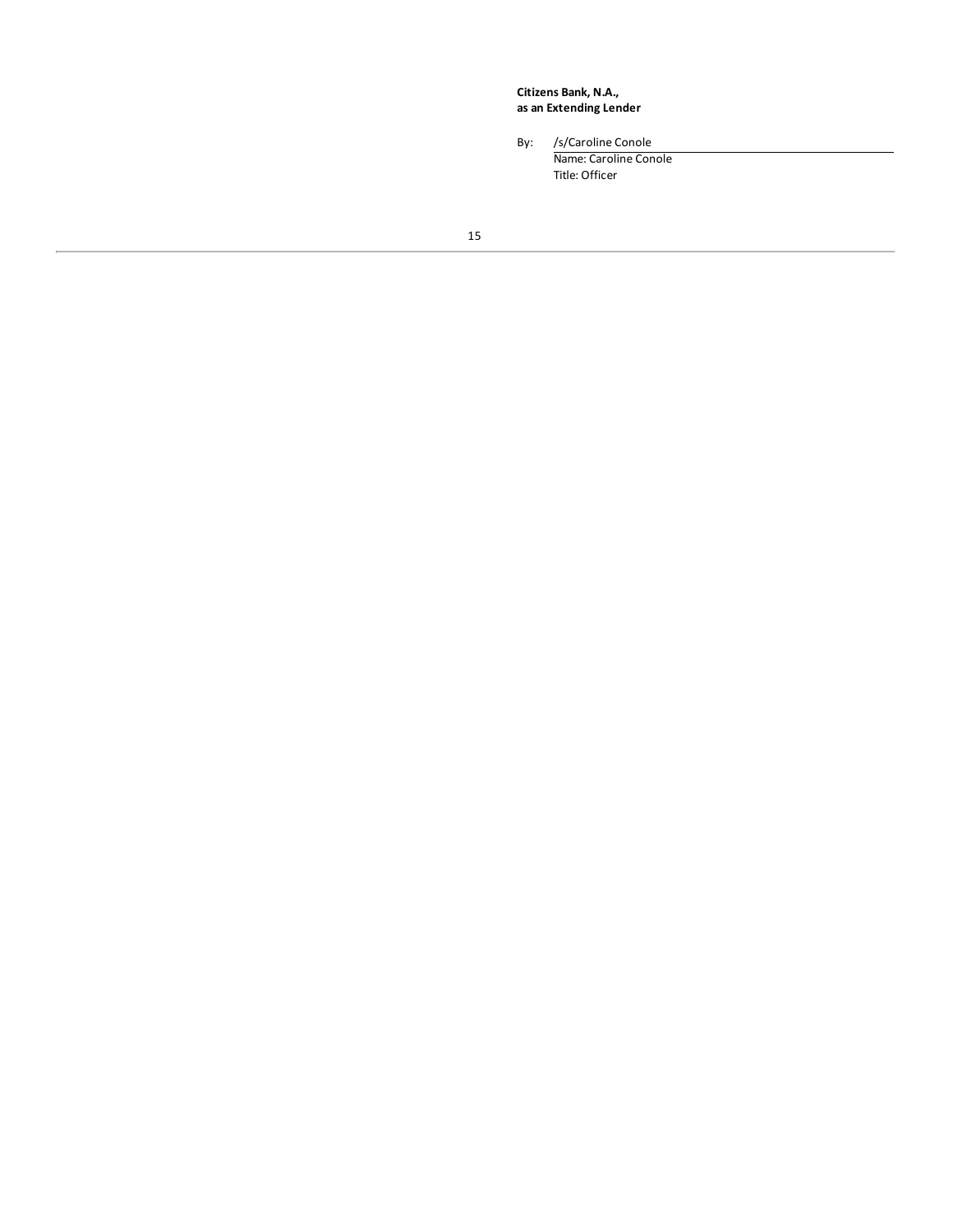**PNC Bank, National Association, as an Extending Lender**

By: /s/Michael Richards Name: Michael Richards Title: Senior Vice President and Managing Director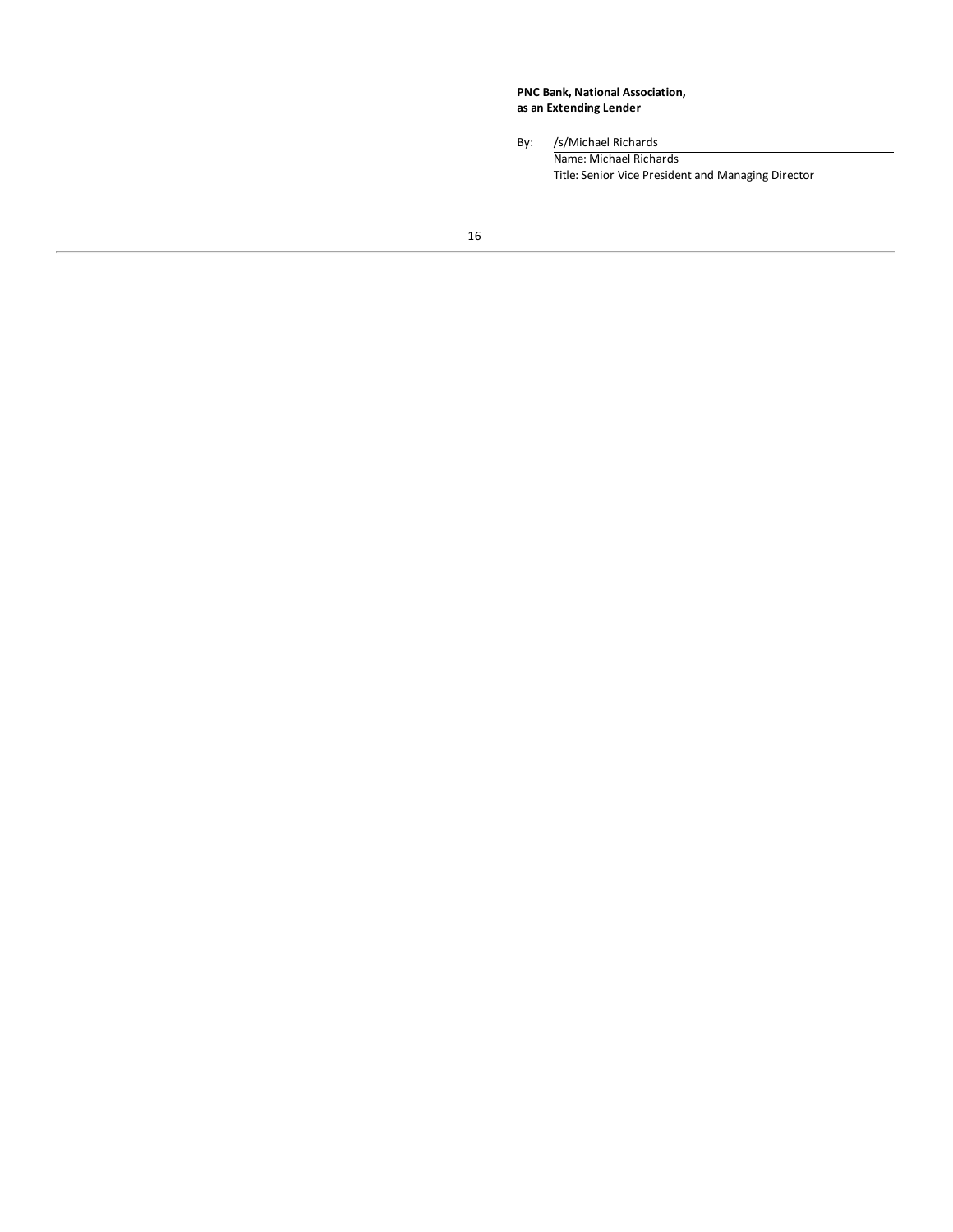**GOLDMAN SACHS BANK USA, as an Extending Lender**

By: /s/Josh Rosenthal

Name: Josh Rosenthal Title:Authorized Signatory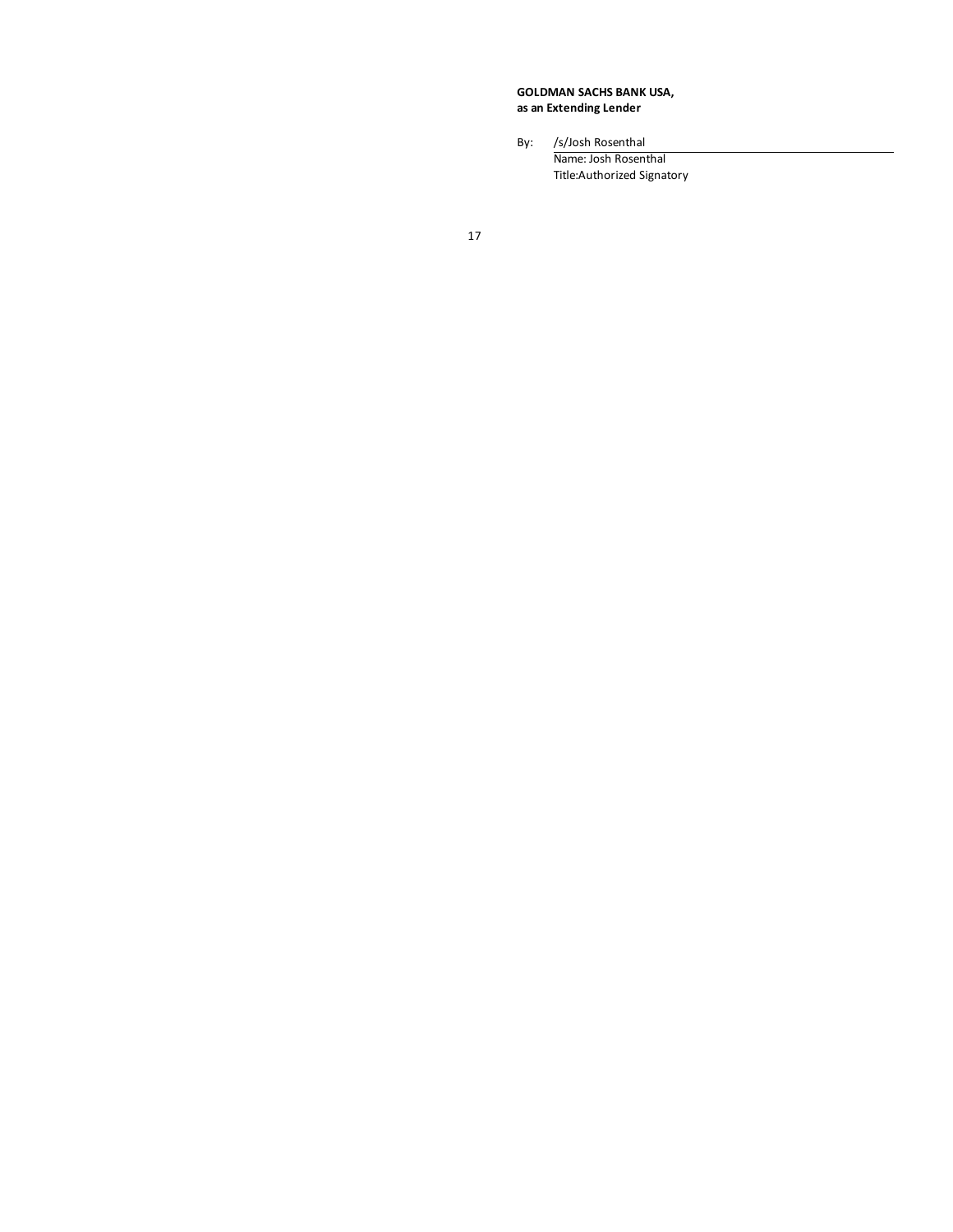### **For use for any participant under the Severance Protection Plan**

### **Cabot Corporation 2009 Long-Term Incentive Plan**

### **Performance-Based Restricted Stock Unit Award Certificate**

### **Employee Name**

This Certificate evidences the grant to you by Cabot Corporation (the "Company"), subject to the terms provided herein and in the 2009 Long-Term Incentive Plan (as amended from time to time, the "2009 Plan"), of the performance-based restricted stock units set forth in the table below (such units referred to as your "Award"). The principal terms of your Award are described below. Except as otherwise expressly provided, all capitalized terms used that are not defined herein shall have the same meaning as in the 2009 Plan.

| <b>IPerformance-Based Restricted Stock Unit</b> | <b>I# PSUsl</b> |  |  |  |
|-------------------------------------------------|-----------------|--|--|--|
| Date of Grant                                   | [Date]          |  |  |  |

### **General Terms of your Award.**

**Performance-Based Restricted Stock Unit**. The performance-based restricted stock units (the "PSUs") give you the conditional right to receive, without payment, upon the Compensation Committee of the Company's Board of Directors determining the Company's achievement of the performance metrics outlined in Appendix A attached to this Certificate and subject to the vesting and other conditions set forth in this Certificate and in the 2009 Plan, (i) shares of Common Stock representing from 0% to 200% of the number of PSUs granted, with the actual number of shares to be delivered determined in accordance with the provisions of Appendix A and rounded to the nearest whole number, it being understood that the Compensation Committee has discretion to adjust the performance metrics outlined in Appendix A to account for, or to take into account in determining whether any performance metric set forth in Appendix A has been achieved, the occurrence of unanticipated events and circumstances during the performance period of this Award as the Compensation Committee deems necessary or advisable, and (ii) following the certification by the Compensation Committee of the performance on which shares will be delivered for a performance period of this Award in accordance with the provisions of Appendix A, dividend equivalents payable in cash, to the extent dividends are paid on the outstanding shares of Common Stock, and equal in value to the dividends that would have been paid in respect of the Common Stock deliverable for such performance period had such common stock been issued to you. Dividend equivalents will only be paid to you with respect to shares underlying PSUs that have not vested as of the applicable Common Stock dividend record date. Any dividend equivalents payable to you will be paid through the payroll system as soon as administratively possible after the applicable Common Stock dividend payment date, subject to your continued employment through the date that such dividend equivalents are paid.

**Vesting of Your Award.** Except as otherwise provided in the Plan, and subject to the achievement of the performance metrics outlined in Appendix A, your Award shall vest on the third anniversary of the date of grant, unless it is earlier terminated or forfeited, provided you are on such date, and will have been at all times since the date of grant, an employee of the Company or a subsidiary or affiliate of the Company. The conditions under which your Award may be forfeited are explained below.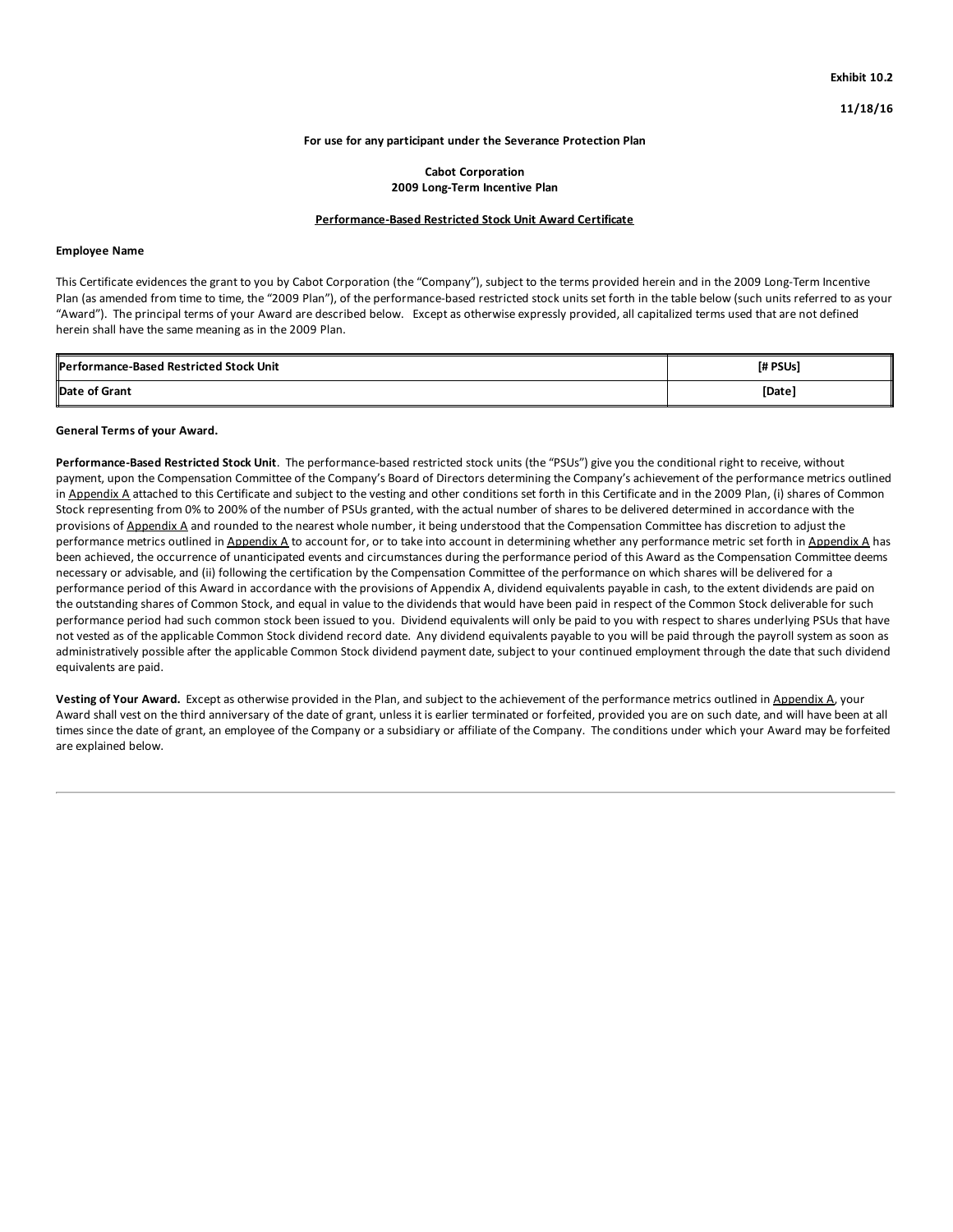**Circumstances that may lead to the forfeiture of your Award.** If your employment with Cabot ends for any reason before your Award vests, other than because of your death or Disability or because within two years following a Change in Control Cabot or any successor employer terminates your employment other than for Cause or you terminate your employment for Good Reason as more fully described below, you will forfeit your Award immediately. If your employment ceases [because](#page-2-0) of your death or Disability, the following rules will apply:

- any portion of your [Award](#page-2-0) as to which at the time your employment ceases the performance criteria have been satisfied (other than the passage of time [necessary](#page-2-0) for vesting) will vest; and
- any portion of your [Award](#page-4-0) which is conditioned upon satisfaction of performance criteria with respect to a current or future performance period that have not been [satisfied](#page-6-0) at the time your employment ceases will terminate.

If your Award remains [outstanding](#page-7-0) following a Change in Control (either because of assumption, substitution or otherwise as provided for in Section 7(a)(y)(i) of the 2009 Plan), and within two years following such Change in Control Cabot or any successor employer terminates your employment other than for Cause, or you terminate your e[mployment](#page-24-0) for Good Reason, the following rules will apply:

- any portion of your [Award](#page-34-0) as to which at the time your employment ceases the performance criteria have been satisfied (other than the passage of time [neces](#page-35-0)sary for vesting) will vest; and
- any portion of your [Awar](#page-35-0)d which is [conditioned](#page-36-0) upon satisfaction of performance criteria with respect to a current or future performance period that have [not](#page-36-0) been satisfied at the time your employment ceases will vest as if target performance had been achieved.

For purposes of this award agreement, "Cause" means (i) your willful and continued failure to perform substantially your reasonably assigned duties with the Company or any successor entity or any of their respective Affiliates (other than any such failure resulting from your physical or mental incapacity or any such actual, alleged or anticipated failure after you issue a notice of termination for Good Reason) after a written demand for substantial performance is delivered to you by the Company which demand specifically identifies the manner in which the Company believes you have not substantially performed your duties; or (ii) your willfully engaging in conduct which is demonstrably and materially injurious to the Company, monetarily or otherwise. For purposes of this definition (i) no act, or failure to act, on your part shall be deemed "willful" unless done, or omitted to be done, by you not in good faith and without reasonable belief that your actions or omission was in the best interest of the Company and (ii) your good faith errors in judgment shall not constitute Cause or be considered in any determination of whether Cause exists.

For purposes of this award agreement, "Good Reason" means the occurrence after a Change in Control, without your prior written consent, of any of the following events or conditions:

(a) a change in your status, title, position or responsibilities (including reporting responsibilities) which represents a material adverse change from your status, title, position or responsibilities as in effect immediately prior thereto; the assignment to you of any duties or responsibilities which are materially inconsistent with your status, title, position or responsibilities; or your removal from or the failure to reappoint or reelect you to any of such offices or positions, except in connection with the termination of your employment for Disability, Cause, as a result of your death or by you other than for Good Reason;

(b) a reduction in the rate of your annual base salary or target annual cash bonus, or a material reduction in your total compensation;

(c) the relocation of the offices at which you are principally employed to a location more than twenty-five (25) miles from the location of such office immediately prior to the Change in Control, or the Company's requiring you to be based at a location more than twenty-five (25) miles from such office, except to the extent you were not previously assigned to a principal location and except for required travel on the Company's business to an extent substantially consistent with your business travel obligations at the time of the Change in Control;

(d) the failure by the Company to pay to you any portion of your then current base salary or annual cash bonus or any other compensation, or to pay to you any portion of an installment of deferred compensation under any deferred compensation program of the Company in which you participated, in each case, within fourteen (14) days of the date such compensation is due and payable in accordance with the terms of the applicable agreement or plan or applicable law; or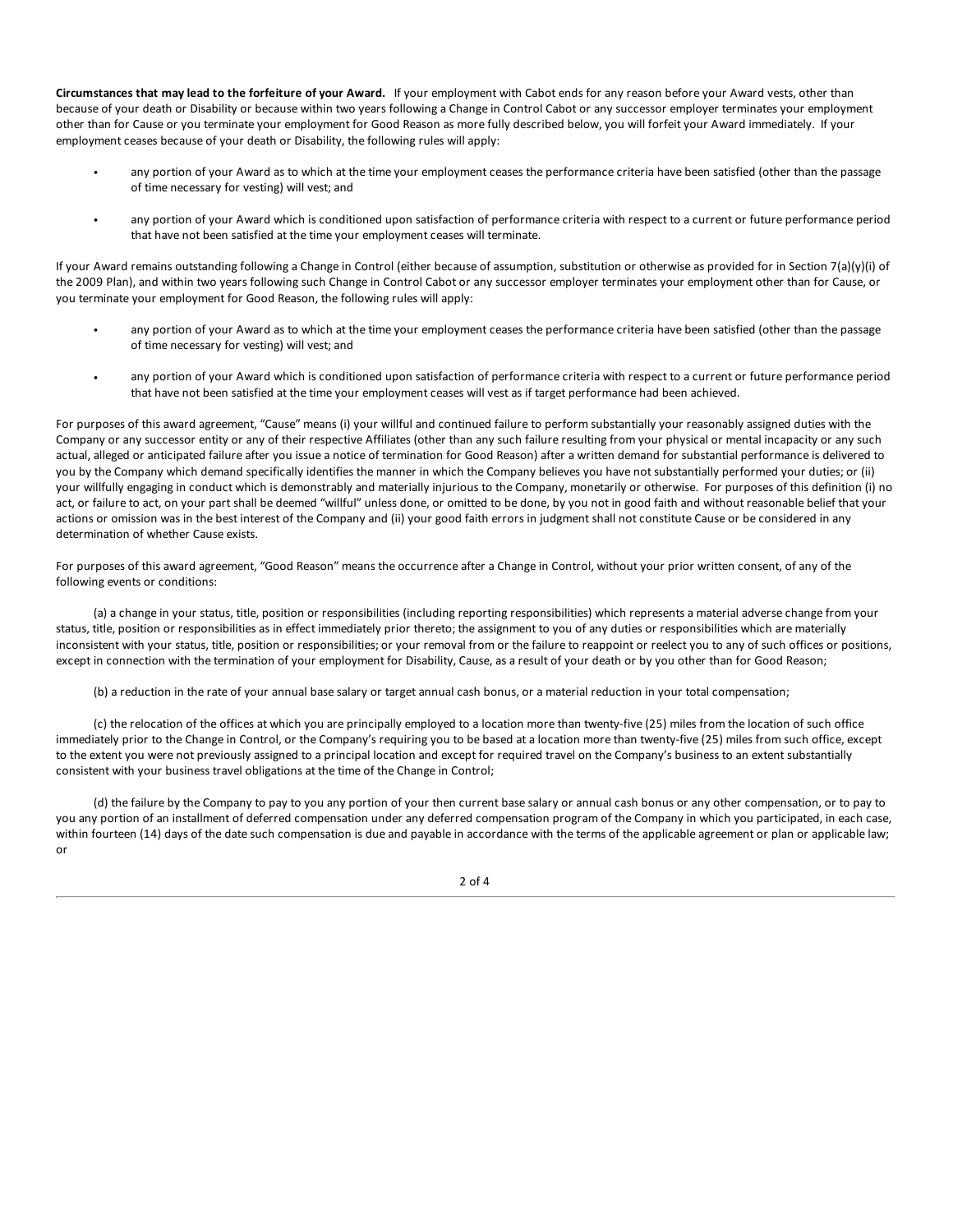(e) any material reduction in the retirement or welfare benefits or other material benefit or compensation plan made available to you or any materially adverse change in the terms on which those benefits are made available.

In order for a termination for Good Reason to be effective, you must (a) provide notice to the Company specifying in reasonable detail the condition giving rise to the Good Reason no later than the one-hundred and eightieth (180th) day following the occurrence of that condition; (b) provide the Company a period of thirty (30) days to remedy the condition; and (c) terminate your employment for Good Reason within sixty (60) days following the expiration of the Company's period to remedy if the Company fails to remedy the condition.

**Delivery of Shares.** The Company shall, as soon as practicable upon the vesting of your Award (but in no event later than March 15 of the year following the year such Award vests) deliver the shares with respect to such vested Award to you (or, in the event of your death, to the person to whom the Award has passed by will or the laws of descent and distribution). No shares will be issued pursuant to this Award unless and until all legal requirements applicable to the issuance or transfer of such shares have been complied with to the satisfaction of the Administrator and you have made arrangements to pay to Cabot any applicable withholding taxes due upon the vesting and/or settlement of your Award.

**Rights as a Shareholder; Dividends.** The Award shall not be interpreted to bestow upon you any equity interest or ownership in the Company or any Affiliate prior to the date on which the Company delivers shares to you. You are not entitled to vote any shares by reason of the granting of this Award. You shall have the rights of a shareholder only as to those shares, if any, that are actually delivered under this Award at the time such shares are delivered. You will be entitled to receive dividend equivalents as provided for in this Certificate.

**Certain Tax Matters.** You are responsible for understanding the general tax consequences of the Award and for seeking advice from your own tax and financial advisors with respect to the consequences of the Award to the extent you require or desire such advice.

You must pay to Cabot any applicable withholding taxes due upon the vesting and/or settlement of your Award. To satisfy federal, state and local withholding requirements arising in connection with the vesting and/or settlement of this Award, Cabot will automatically withhold shares of stock from the shares otherwise deliverable to you, up to the greatest number of whole shares with an aggregate fair market value not exceeding the minimum required withholding applicable to the amount so vesting. If you decide to satisfy your withholding requirements with a cash payment, you must make this election through the Stock Plan Administrator and make arrangements to deposit the appropriate funds into your account, at least ten (10) calendar days before the date the Award is scheduled to vest. For U.S. employees, if you wish to increase your tax withholding with respect to taxes due upon the vesting and/or settlement of this Award, you must notify the Corporate Compensation Department at least ten (10) calendar days before the date the Award is scheduled to vest. The Corporate Compensation Department will provide you with an election form at your request and any notification will need to be made using such form.

**Nontransferability.** Neither this Award nor any rights with respect thereto may be sold, assigned, transferred (other than by will or the laws of descent and distribution), pledged or otherwise encumbered, except as the Administrator may otherwise determine.

**Effect on Employment Rights.** This Award shall not confer upon you any right to continue as an employee of the Company or any of its subsidiaries or affiliates and shall not affect in any way the right of the Company or any subsidiary or affiliate of the Company to terminate your employment at any time. Further, any benefits you receive from the grant or vesting of your Award shall not be considered a component of your salary for any purpose, including, without limitation, any salary-related calculations for holiday, sick pay, termination payments, overtime or similar payments.

**Provisions of the 2009 Plan.** The terms specified in this Certificate are governed by the terms of the 2009 Plan, a copy of which has been provided to you. Information about the 2009 Plan is also included in the Prospectus for the 2009 Plan, a copy of which has also been provided to you. The Compensation Committee of Cabot's Board of Directors has the exclusive authority to interpret the 2009 Plan and this Award, including whether and to what extent the performance metrics outlined in Appendix A have been achieved. Any interpretation of the Award by the Committee and any decision made by it with respect to the Award are final and binding on all persons. To the extent there is a conflict between the terms of this Certificate, the 2009 Plan or any employment agreement between you and Cabot or any of its subsidiaries, the 2009 Plan shall govern.

**Recoupment Policy**. This Award is subject to the terms of the Company's Recoupment Policy as in effect at the time of this Award.

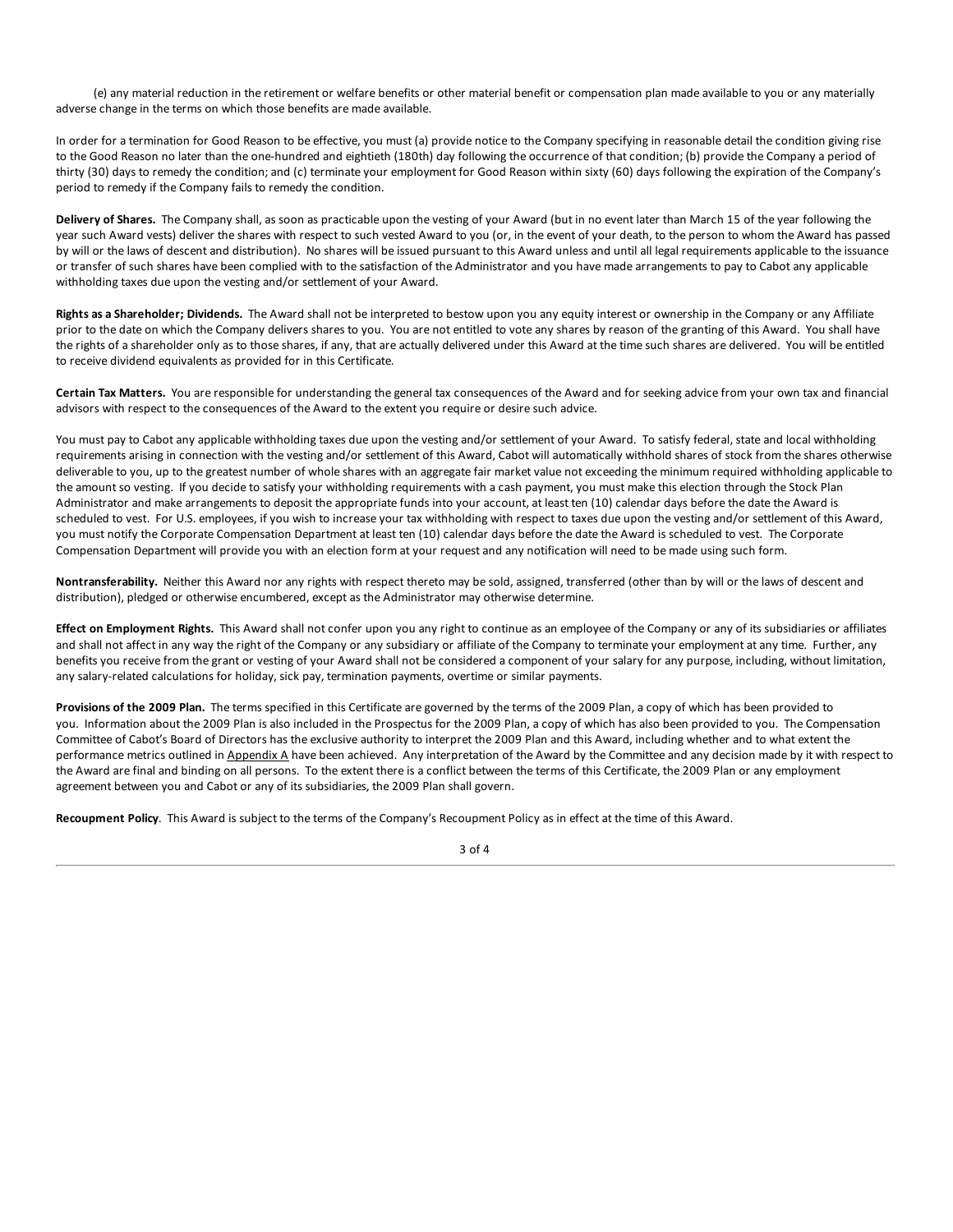Amendments. No amendment of any provision of this Certificate (other than an adjustment in the performance metrics set forth in Appendix A made in accordance with the terms herein, which shall not be deemed an amendment of this Certificate) shall be valid unless the same shall be in writing.

**Governing Law.** This Certificate shall be governed and construed by and determined in accordance with the laws of The Commonwealth of Massachusetts, without giving effect to any choice of law or conflict of law provision or rule (whether of The Commonwealth of Massachusetts or any other jurisdiction) that would cause the application of the laws of any jurisdiction other than The Commonwealth of Massachusetts.

You hereby accept your Award subject to the terms set forth herein and in the 2009 Plan. You acknowledge and consent to the collection, use, processing and transfer of personal data as described herein. The Company or any affiliate of Cabot, in particular the Cabot entity employing you, hold certain personal information, including your name, home address and telephone number, date of birth, identification number, salary, nationality, job title, any shares awarded, cancelled, purchased, vested, unvested or outstanding in your favor, for the purpose of managing and administering the Plan ("Data"). The Company and its affiliates will transfer Data to any third parties assisting the Company in the implementation, administration and management of the Plan. These recipients may be located within countries that do not offer the same level of protection of personal data as in the country where you reside. You authorize them to receive, possess, use, retain and transfer the Data in electronic or other form, for the purposes of implementing, administering and managing your participation in the Plan, including any requisite transfer of such Data as may be required for the administration of the Plan and/or the subsequent holding of shares on your behalf to a broker or other third party with whom you may elect to deposit any shares acquired pursuant to the Plan. You may, at any time, review Data, require any necessary amendments to it or withdraw the consent herein in writing by contacting the Company; however, withdrawing the consent may affect your ability to participate in the Plan.

You and Cabot hereby expressly agree that the use of electronic media to indicate confirmation, consent, signature, acceptance, agreement, and delivery shall be legally valid and have the same legal force and effect as if you and Cabot executed this Certificate in paper form. In addition, you understand that this Award is discretionary, and that eligibility for an award under the 2009 Plan is established at the time awards are made. Therefore, your receiving this Award does not mean that you are guaranteed an award in the future.

4 of 4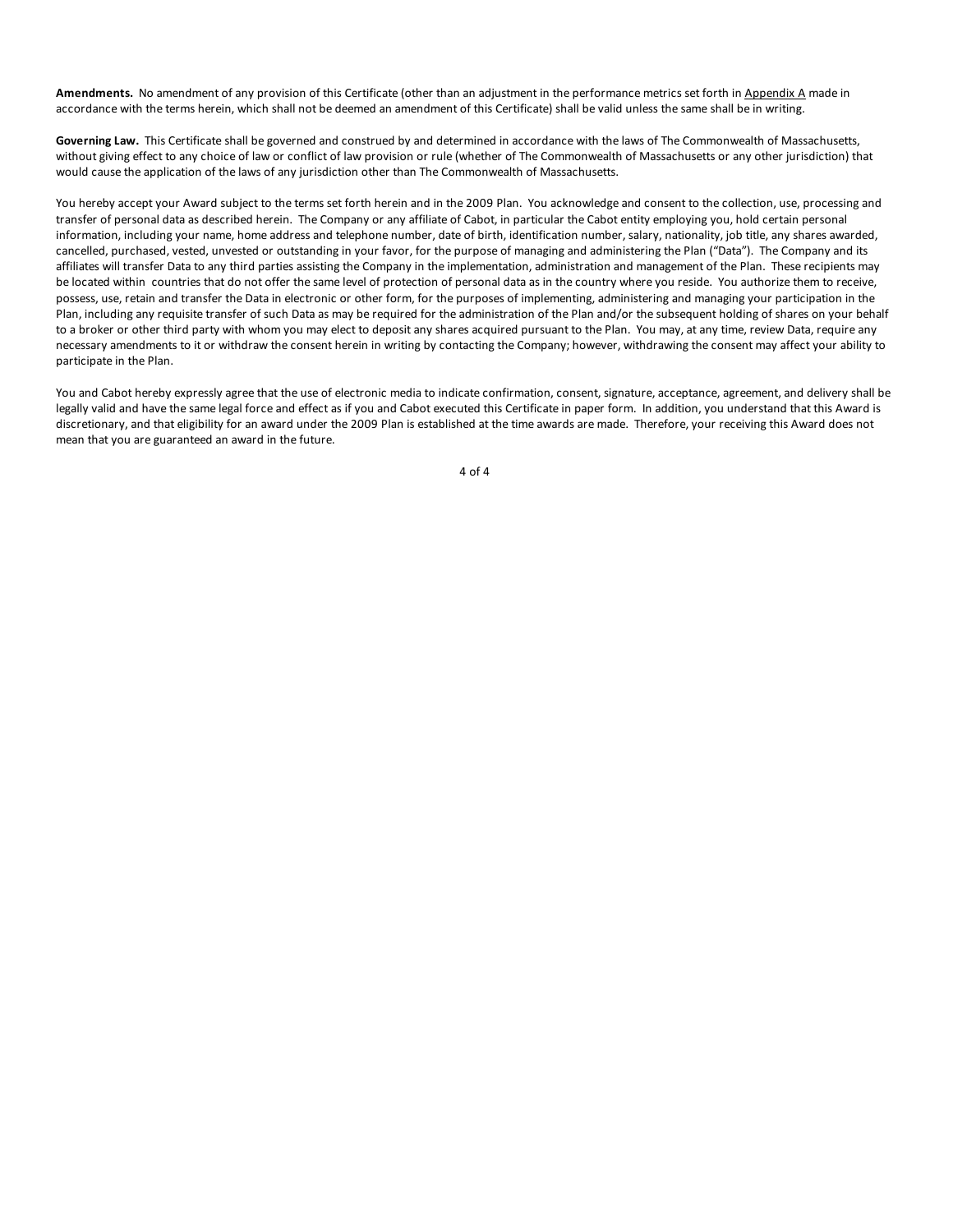### **Cabot Corporation**

### **Summary of Compensation for Non-Employee Directors**

The cash compensation payable to Cabot's non-employee directors consists of separate annual cash retainers for serving on the Board and on each Committee on which a director serves, and an annual cash retainer for serving as non-Executive Chairman of the Board or as a Committee chair. Effective January 1, 2013, the annual cash compensation payable to Cabot's non-employees directors consists of the following payments:

- An annual retainer of \$75,000 for service on the Board of Directors
- An annual retainer of \$16,000 for service on the Audit Committee
- An annual retainer of \$7,000 for service on each of the Compensation, Safety, Health and Environmental Affairs, or Governance and Nominating Committees
- An annual retainer of \$110,000 for service as Non-Executive Chairman of the Board of Directors
- An annual retainer of \$25,000 for service as Chair of the Audit Committee
- An annual retainer of \$10,000 for service as Chair of the Compensation, Safety, Health and Environmental Affairs, or Governance and Nominating Committees

In addition, under Cabot's 2015 Directors' Stock Compensation Plan (the "Directors' Stock Plan"), each non-employee director receives shares of Cabot common stock as a portion of his or her compensation for services performed in the calendar year. The dollar value of the award, or the number of shares awarded, is set each year by the Governance and Nominating Committee and, for calendar years beginning with calendar year 2017, the dollar value of the awards set by the Governance and Nominating Committee is \$110,000. A pro rata grant is provided to any director who joins the Board during the calendar year.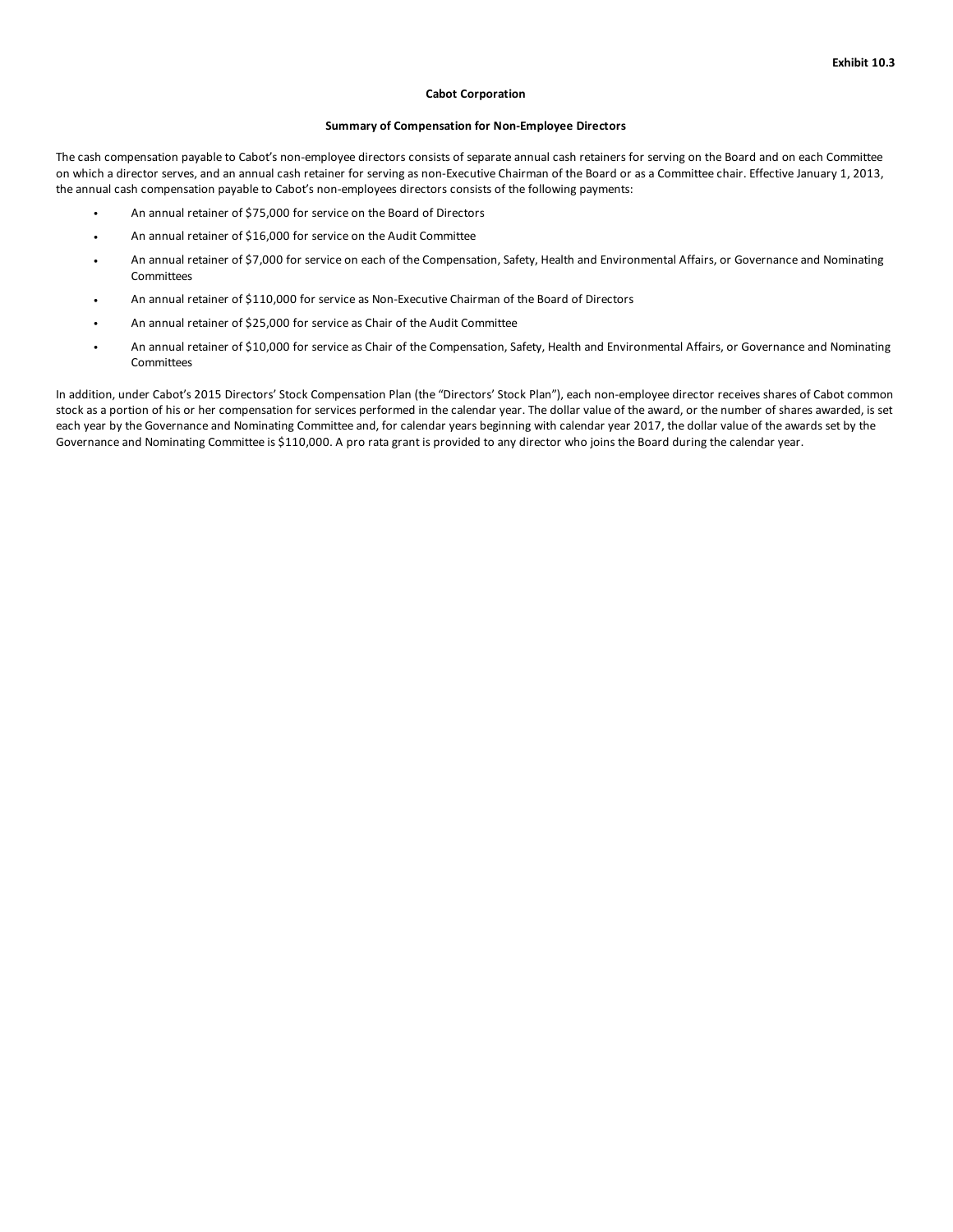### **Principal Executive Officer Certification**

I, Sean D. Keohane, certify that:

- 1. I have reviewed this quarterly report on Form 10-Q of Cabot Corporation;
- 2. Based on my knowledge, this report does not contain any untrue statement of a material fact or omit to state a material fact necessary to make the statements made, in light of the circumstances under which such statements were made, not misleading with respect to the period covered by this report;
- 3. Based on my knowledge, the financial statements, and other financial information included in this report, fairly present in all material respects the financial condition, results of operations and cash flows of the registrant as of, and for, the periods presented in this report;
- 4. The registrant's other certifying officer(s) and I are responsible for establishing and maintaining disclosure controls and procedures (as defined in Exchange Act Rules 13a-15(e) and 15d-15(e)) and internal control over financial reporting (as defined in Exchange Act Rules 13a-15(f) and 15d-15(f)) for the registrant and have:
	- a) designed such disclosure controls and procedures, or caused such disclosure controls and procedures to be designed under our supervision, to ensure that material information relating to the registrant, including its consolidated subsidiaries, is made known to us by others within those entities, particularly during the period in which this report is being prepared;
	- b) designed such internal control over financial reporting, or caused such internal control over financial reporting to be designed under our supervision, to provide reasonable assurance regarding the reliability of financial reporting and the preparation of financial statements for external purposes in accordance with generally accepted accounting principles;
	- c) evaluated the effectiveness of the registrant's disclosure controls and procedures and presented in this report our conclusions about the effectiveness of the disclosure controls and procedures, as of the end of the period covered by this report based on such evaluation; and
	- d) disclosed in this report any change in the registrant's internal control over financial reporting that occurred during the registrant's most recent fiscal quarter (the registrant's fourth fiscal quarter in the case of an annual report) that has materially affected, or is reasonably likely to materially affect, the registrant's internal control over financial reporting; and
- 5. The registrant's other certifying officer(s) and I have disclosed, based on our most recent evaluation of internal control over financial reporting, to the registrant's auditors and the audit committee of the registrant's board of directors (or persons performing the equivalent functions):
	- a) all significant deficiencies and material weaknesses in the design or operation of internal control over financial reporting which are reasonably likely to adversely affect the registrant's ability to record, process, summarize and report financial information; and
	- b) any fraud, whether or not material, that involves management or other employees who have a significant role in the registrant's internal control over financial reporting.

Date: February 7, 2017 **1998** and 2017 *S/Sean D. Keohane* 

**Sean D. Keohane President and Chief Executive Officer**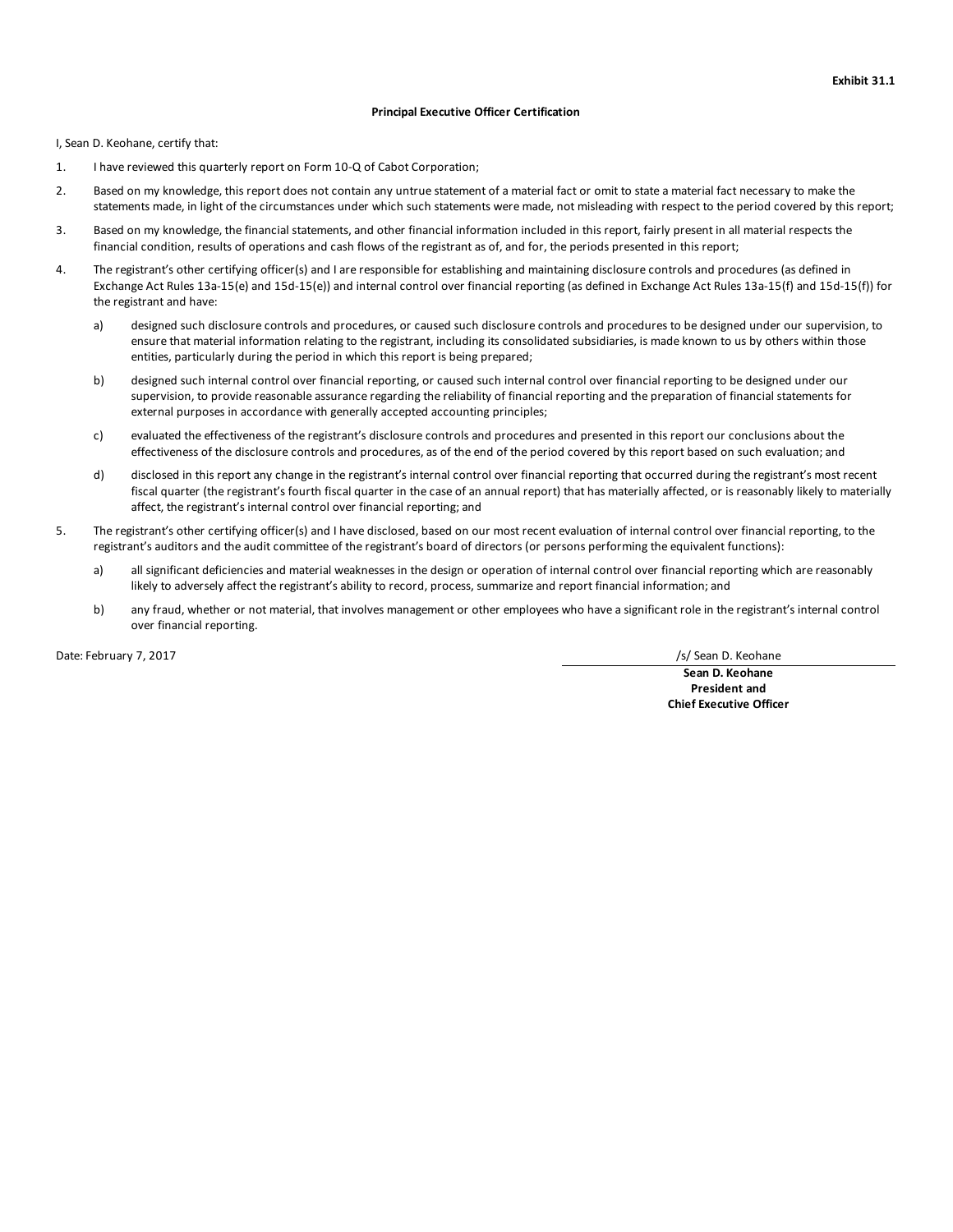### **Principal Financial Officer Certification**

I, Eduardo E. Cordeiro, certify that:

- 1. I have reviewed this quarterly report on Form 10-Q of Cabot Corporation;
- 2. Based on my knowledge, this report does not contain any untrue statement of a material fact or omit to state a material fact necessary to make the statements made, in light of the circumstances under which such statements were made, not misleading with respect to the period covered by this report;
- 3. Based on my knowledge, the financial statements, and other financial information included in this report, fairly present in all material respects the financial condition, results of operations and cash flows of the registrant as of, and for, the periods presented in this report;
- 4. The registrant's other certifying officer(s) and I are responsible for establishing and maintaining disclosure controls and procedures (as defined in Exchange Act Rules 13a-15(e) and 15d-15(e)) and internal control over financial reporting (as defined in Exchange Act Rules 13a-15(f) and 15d-15(f)) for the registrant and have:
	- a) designed such disclosure controls and procedures, or caused such disclosure controls and procedures to be designed under our supervision, to ensure that material information relating to the registrant, including its consolidated subsidiaries, is made known to us by others within those entities, particularly during the period in which this report is being prepared;
	- b) designed such internal control over financial reporting, or caused such internal control over financial reporting to be designed under our supervision, to provide reasonable assurance regarding the reliability of financial reporting and the preparation of financial statements for external purposes in accordance with generally accepted accounting principles;
	- c) evaluated the effectiveness of the registrant's disclosure controls and procedures and presented in this report our conclusions about the effectiveness of the disclosure controls and procedures, as of the end of the period covered by this report based on such evaluation; and
	- d) disclosed in this report any change in the registrant's internal control over financial reporting that occurred during the registrant's most recent fiscal quarter (the registrant's fourth fiscal quarter in the case of an annual report) that has materially affected, or is reasonably likely to materially affect, the registrant's internal control over financial reporting; and
- 5. The registrant's other certifying officer(s) and I have disclosed, based on our most recent evaluation of internal control over financial reporting, to the registrant's auditors and the audit committee of the registrant's board of directors (or persons performing the equivalent functions):
	- a) all significant deficiencies and material weaknesses in the design or operation of internal control over financial reporting which are reasonably likely to adversely affect the registrant's ability to record, process, summarize and report financial information; and
	- b) any fraud, whether or not material, that involves management or other employees who have a significant role in the registrant's internal control over financial reporting.

Date: February 7, 2017 **/ 2017** *COLLEGATE: Cordeiro Cordeiro Cordeiro* **<b>***Cordeiro Cordeiro Cordeiro Cordeiro COLLEGATE: CORDEIRO CORDEIRO CORDEIRO CORDEIRO CORDEIRO* **<b>***CORDEIRO*

**Eduardo E. Cordeiro Executive Vice President and Chief Financial Officer**